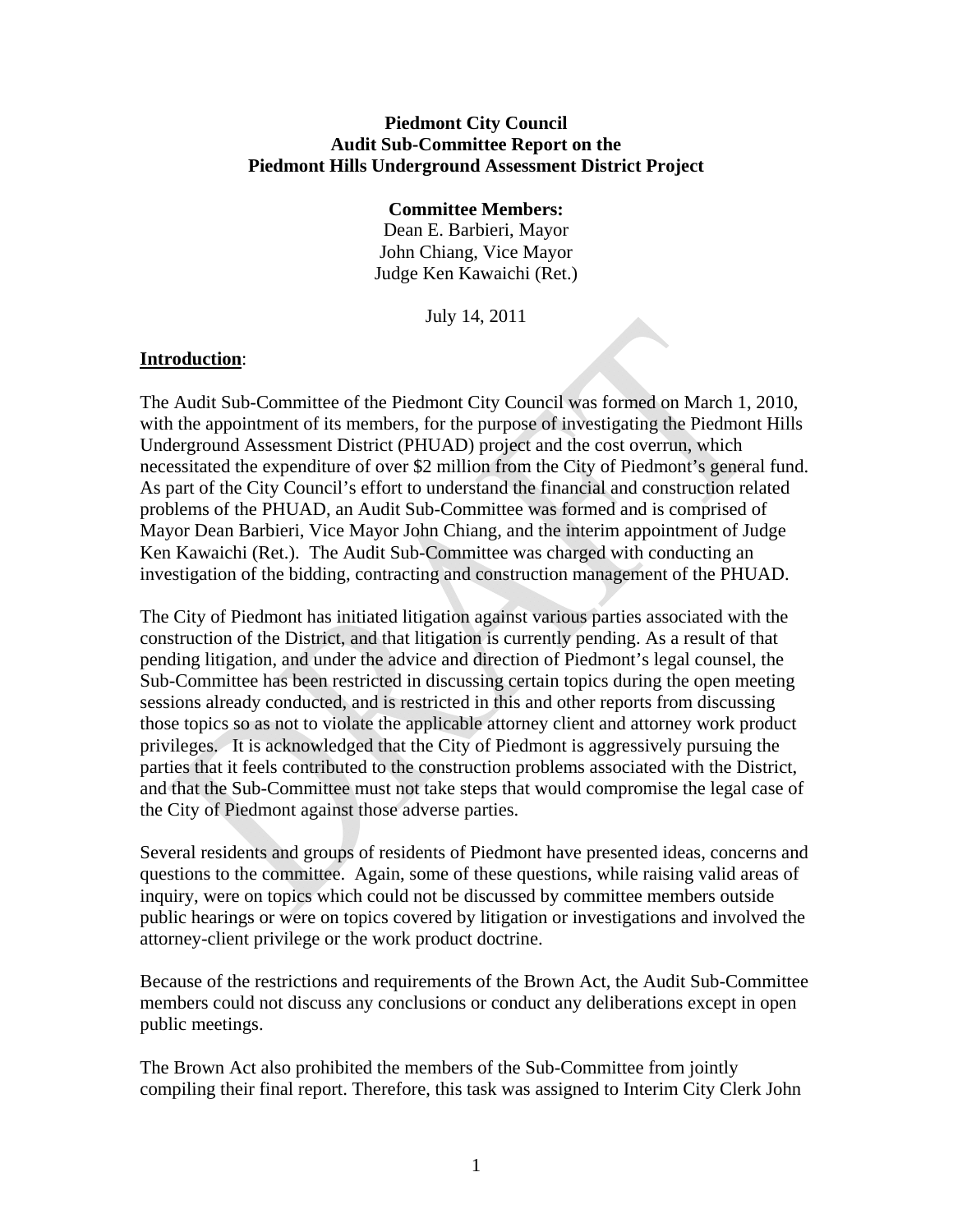O. Tulloch, who merged the three reports. No substantive changes to any finding or recommendation were intended. Duplicate and/or redundant text was omitted and minor clerical and grammatical changes were made. As the Brown Act prohibits the use of, "…personal intermediaries, or technological devices that is employed by a majority of the members of the legislative body to develop a collective concurrence as to action to be taken on an item by the members of the legislative body," (G.C. § 5495.2(b)), none of the members of the Sub-Committee have had any input on the compilation of the final report.

## Meetings:

There have been a total of six public meetings held-to-date, as follows:

March 31, 2010 May 13, 2010 July 8, 2010 July 21, 2010 January 26, 2011 (review of preliminary draft report with findings, recommendations) March 15, 2011 (discussion on public comments received on the Draft Report sections)

#### Scope of Evaluation Process:

During the first meeting on March 31, 2010, the scope of work for the Sub-Committee's evaluation process was discussed and established (the "Scope of Work"). The proposed Scope of Work was based upon input received from the Mayor, Vice-Mayor and members of the general public.

The following evaluation scope was discussed and approved at the Audit Sub-Committee's March 31, 2010 meeting (the assignments, subsequently made, are noted).

- 1. Review of existing City Council policy for underground utility assessment districts (20B projects)
	- a. Steering Committee functions & obligations (*Kawaichi*)
	- b. Piedmont staff role (*Barbieri*)
	- c. Engineer of Work Development of plans, bid specifications and cost estimates (*Kawaichi*)
		- (1) Rock clause and standard provisions
		- (2) How is the engineer's work validated or verified?
	- d. Legal obligations of the city and financial exposure under current law (*Kawaichi*)
	- e. Construction coordination, inspection and change orders and the role of the City Engineer (*Chiang*)
	- f. Payments and commitments upon issuance of bonds (*Chiang*)
	- g. Past experience with undergrounding projects (*Barbieri*)
- 2. Application of City policy to the Piedmont Hills Underground Assessment District
	- a. Explanation of the engineering process for the district (why were multiple firms involved)? (*Kawaichi*)
		- b. Timeline of expenditures including the development of "rock" issue (*Chiang*)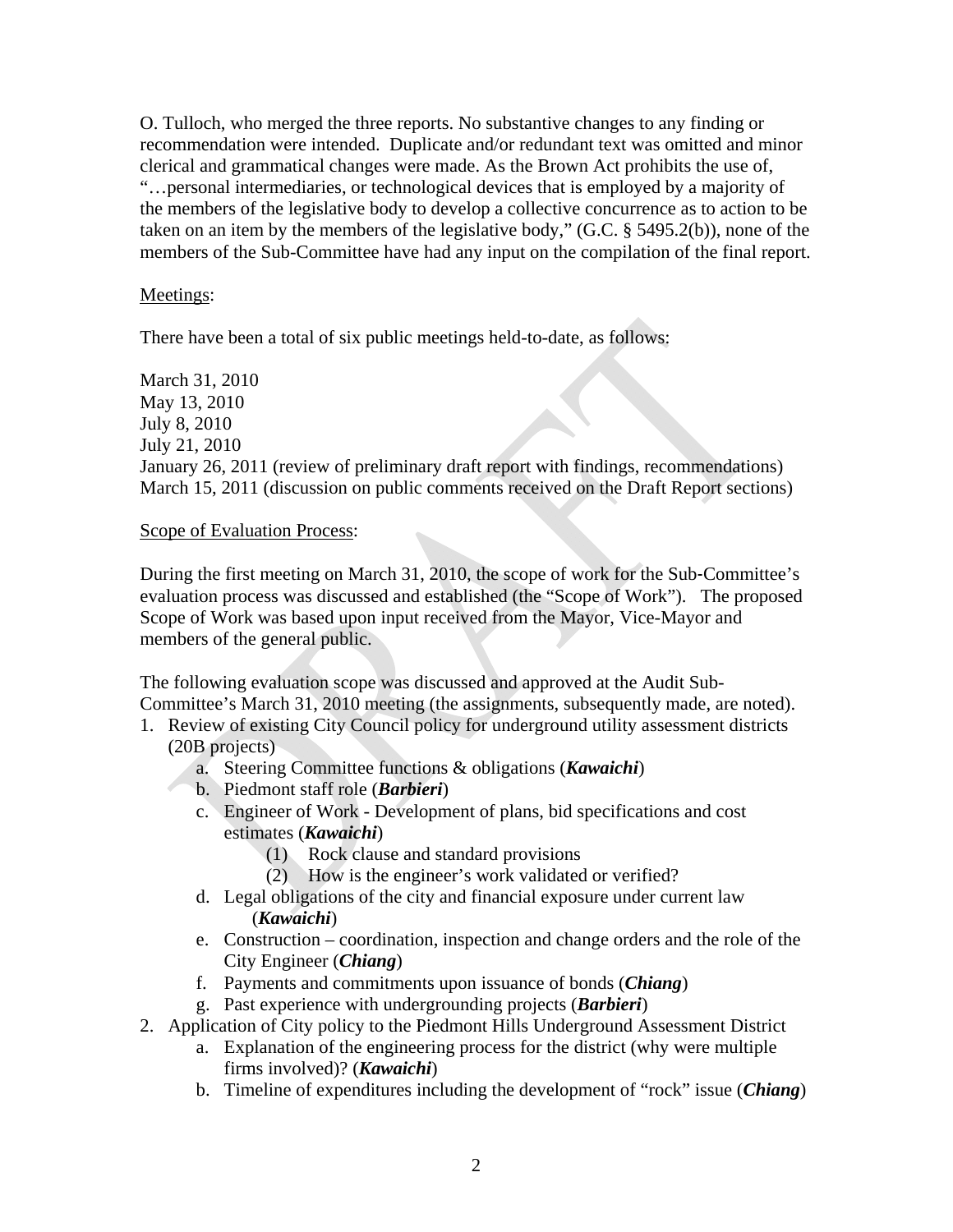- c. Available alternatives at the time rock was discovered using hindsight and realistically, could the City have done anything differently? (*Chiang*)
- d. When did the city seek legal counsel? Did the city receive advice regarding the use of General Fund monies? (notification of the City Council and notification of the public) (*Barbieri*)
- 3. Recommendations for the future
	- a. How to limit financial exposure of the City from beginning stages through construction
	- b. What should be done in-house and what should be contracted?
	- c. Process of early identification of problems and the reporting obligations
	- d. Frequency and distribution of progress reports
	- e. Applicability of these recommendations to other capital projects

# **Background: Utility Undergrounding Assessment Districts**

Before discussing the Audit Sub-Committee's observations and findings, it will be beneficial for the reader to understand how utility undergrounding districts are formed as background information for this report. The following has been summarized from FAQ's and undergrounding utilities formation guides from various city websites (e.g., Tiburon, Newport Beach, Solana Beach, Sausalito, San Rafael, Belvedere).

## *What is utility undergrounding?*

Existing overhead utilities (phone, cable TV, internet and electric) are replaced by a system that is essentially underground. Wires for these utilities are run through conduits in streets, lanes and easements, and utility poles are eliminated. Service wires from homes and businesses in an underground district must also be placed underground.

## *Who pays for utility undergrounding?*

The short answer is most of the costs are borne by the property owners in an undergrounding district. PG&E provides some funding, but it is very minor.

## *What is an undergrounding district?*

Utility undergrounding generally involves several contiguous properties that share in the cost. An official boundary is established for each district.

## *How is a district created?*

Undergrounding districts can be created by the City or by property owners. There are three types of underground districts:

Rule 20A – These are initiated by a city or county. Costs are paid from funds provided by PG&E or utility company. The utility companies typically will not pay for undergrounding utilities in a completely residential neighborhood. The California Public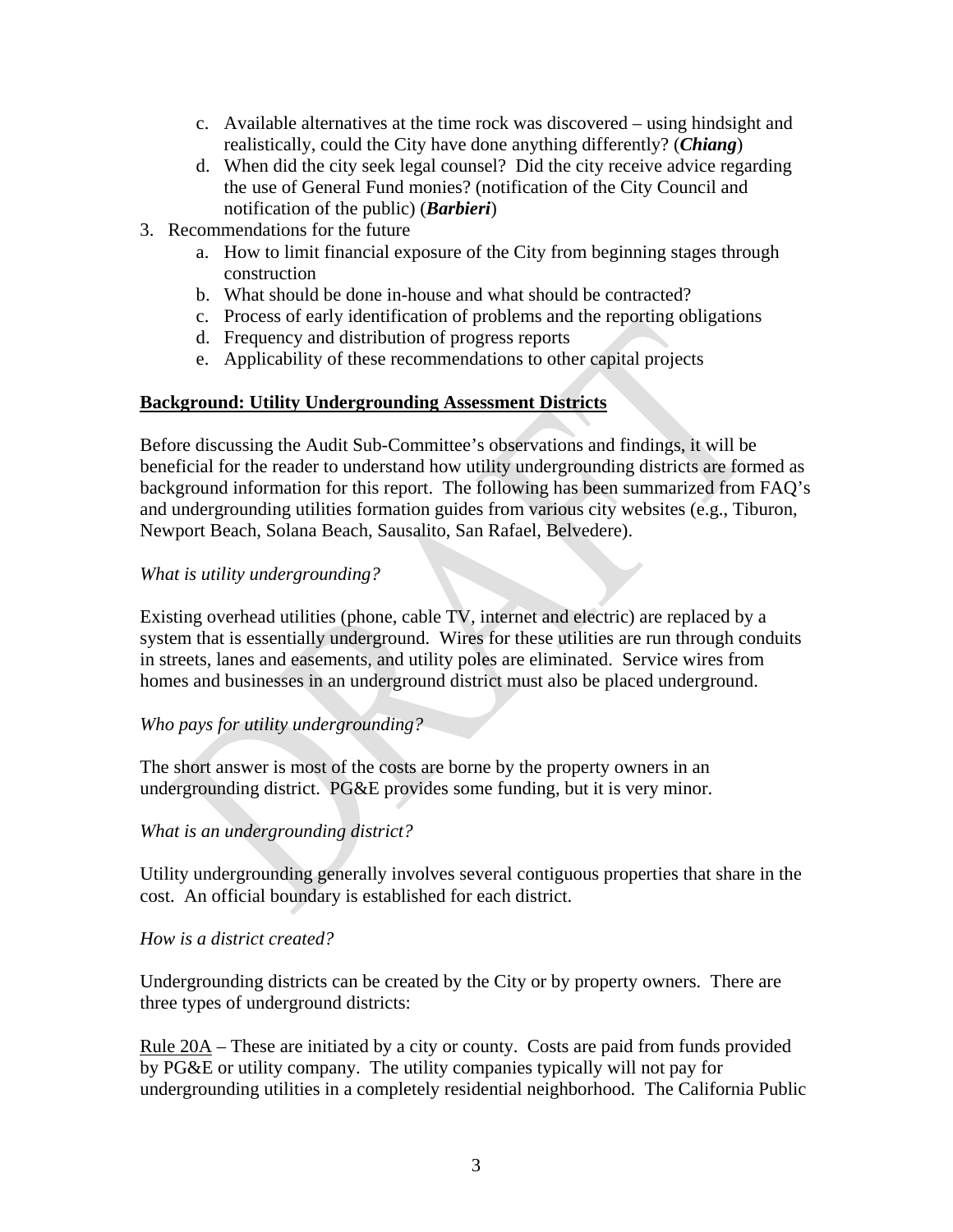Utilities Commission (CPUC) Rule 20A provides limited funds to each community through the ratepayers to underground electrical and telephone facilities. Rule 20A allocations accrue slowly and are not sufficient to fund residential undergrounding projects. Piedmont's annual allocation since 2007 has been approximately \$87,500 (per the PG&E Rule 20A Program Liaison). Cities have generally used Rule 20A funds for projects with heavy concentration of overhead facilities, heavily traveled areas, major arterial or collector roads in a general plan, or within or passing through a civic, recreational, or scenic area. The undergrounding of the utilities on the Piedmont portion of Grand Avenue is an example of a Rule 20A project, which was completed in the 1980s.

Rule 20B – Projects that fall under CPUC Rule 20B allow property owners to elect to form an underground utility assessment district when Rule 20A does not apply. Rule 20B allows for property owners to underground utilities at their expense. Rule 20B projects are not funded by the utility companies, and have been the most common way for many cities in Marin County to effect the undergrounding of utilities and it has been no different with Piedmont. Cost sharing is based upon special benefits received. Piedmont, as well as many cities in Marin County, has published guidelines for the formation of utility underground assessment districts. At the discretion of the Town or City Council, available Rule 20A funds have or could be used as seed money to assist in some of the initial costs (in Piedmont's case, the initial engineering costs charged by PG&E). However, in the event that the formation of the assessment district fails, the Rule 20A funds advanced are not recovered, thus reducing the available amount of Rule 20A funds for future Rule 20A projects. The Rule 20B approach does yield cost benefits to the property owners, resulting from credits for overhead materials and exclusion from CIAC (Contributions In Aid of Construction) taxes. Rule 20B projects require the approval of the Town or City Council.

Once the City Council has approved the formation of an underground utility assessment district, the City would sell bonds for the value of the project costs and the bonds would be paid by the homeowners within the district as part of their individual property tax bill as an additional assessment, typically over 20 to 30 years at the prevailing public bonding interest rate. The homeowners within the district have the option of paying all or a portion of the assessment, rather than over time with interest.

Rule 20C – Projects that fall under CPUC Rule 20C enables property owners to privately fund undergrounding the overhead facilities if neither Rules 20A nor 20B apply. The property owners within the "private" district share the costs on a mutually agreed basis. Rule 20C projects do not require a petition process or the approval of the Town or City Council, but does require the coordination with the City for the issuance of the proper building permits. The property owners will work directly with the contractors and utilities in implementing the undergrounding.

## **Background: Formation of Private Utility Undergrounding Assessment Districts – Preliminary Research of Other Cities Policies and Approaches**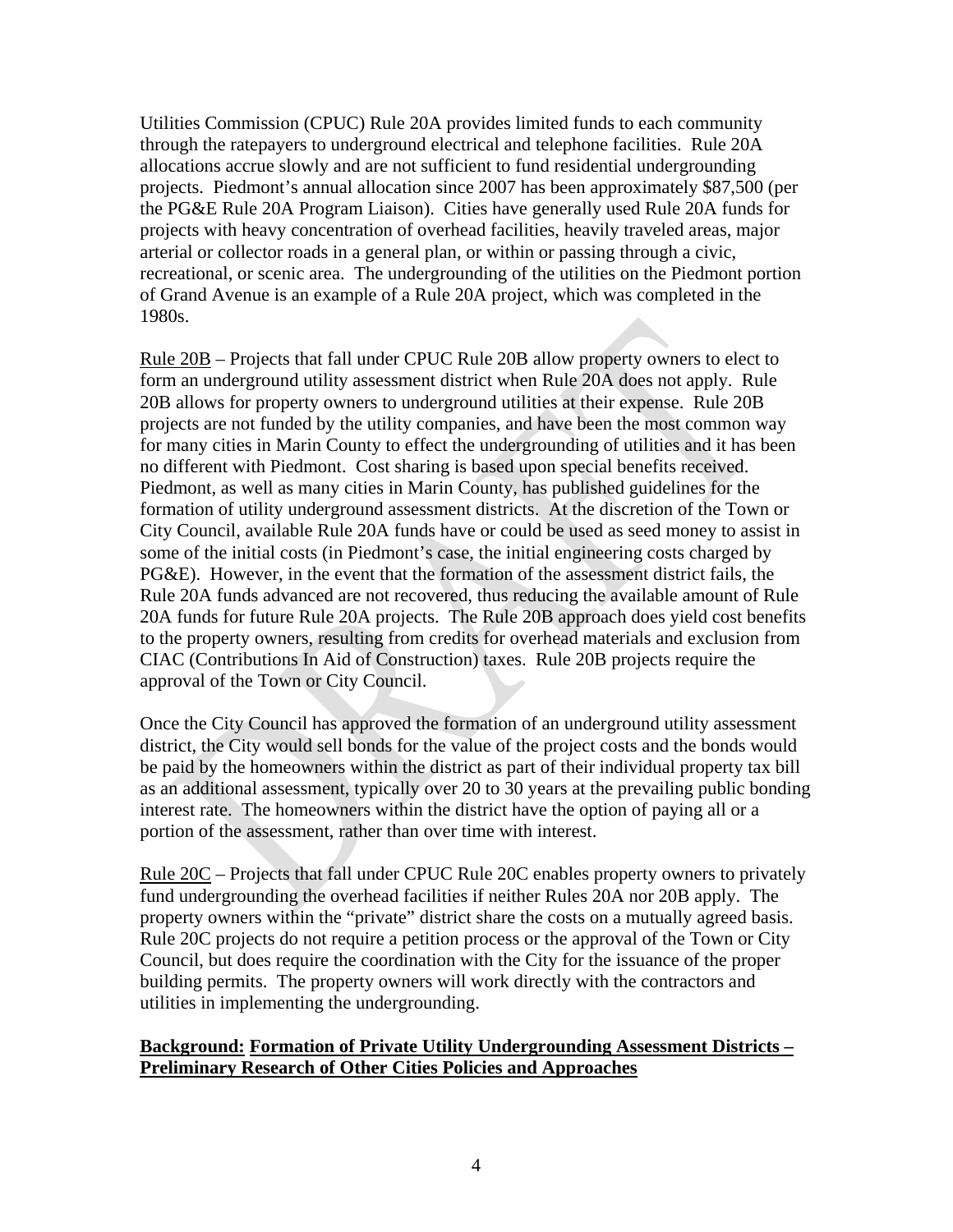Preliminary research as to how other cities have handled the formation of private utility undergrounding assessment districts by using the Rule 20B approach has been undertaken. The following information has been extracted from searching the internet.

## City of Sausalito-

One of the more successful cities with undergrounding utility projects has been the City of Sausalito. Their approach is atypical, where only a small group of homeowners (e.g., 10 homes) are involved. There is a construction contract executed with each homeowner and the City charges 15% to manage the project. There are no bonds issued and each is privately funded. The homeowners do take advantage of the credits available from the utility company for overhead materials and exclusion from CIAC taxes. Bond financing may be used for a main trench and utilizing 20A funds. The investment range is \$50,000 to \$100,000, with a typical range of \$40,000 to \$50,000.

The first petition submitted for a proposed district must be signed by property owners representing at least 60% of the land area in the proposed district. After the development of firm bids, property owners representing at least 60% of the land area in the proposed district must sign the second petition. The City Council will schedule a public hearing and at the conclusion, the City Council will make a decision regarding the formation of the district. The Council's decision will be final and conclusive.

# Town of Tiburon-

They have the same process as adopted by Piedmont. However, the District is formed by a majority vote of the District membership with majority approval by the Town Council. It should be noted that the City of Tiburon has incurred significant litigation expenses in defending litigation involving the method of assessments, the benefits received, and other related matters (Bondander I and II cases).

# City of Solana Beach-

Rule 20A funds may be used to "seed" or "front" preliminary engineering costs for Rule 20B projects, and reimbursed upon successful completion of a Rule 20B district. Initially, the City Council requires a 70% showing of support of property owners benefiting from the assessment district before any "seed" or "front" money will be appropriated.

Once the preliminary costs are determined, the Neighborhood Coordinator will circulate a second petition within the proposed district, and at least 60% of the property owners must be in favor. If the 60% is achieved, staff will require a \$20,000 deposit to retain an assessment engineer. The City Council conducts a public hearing at which the City Council considers objections, if any, to the proposed assessment. The Assessment ballots are weighted on the basis of the dollar amount assessed to each parcel for which the ballot is submitted. If a majority of the weighted assessments ballots returned are in favor, the City Council, in its discretion, may adopt a resolution to approve the district.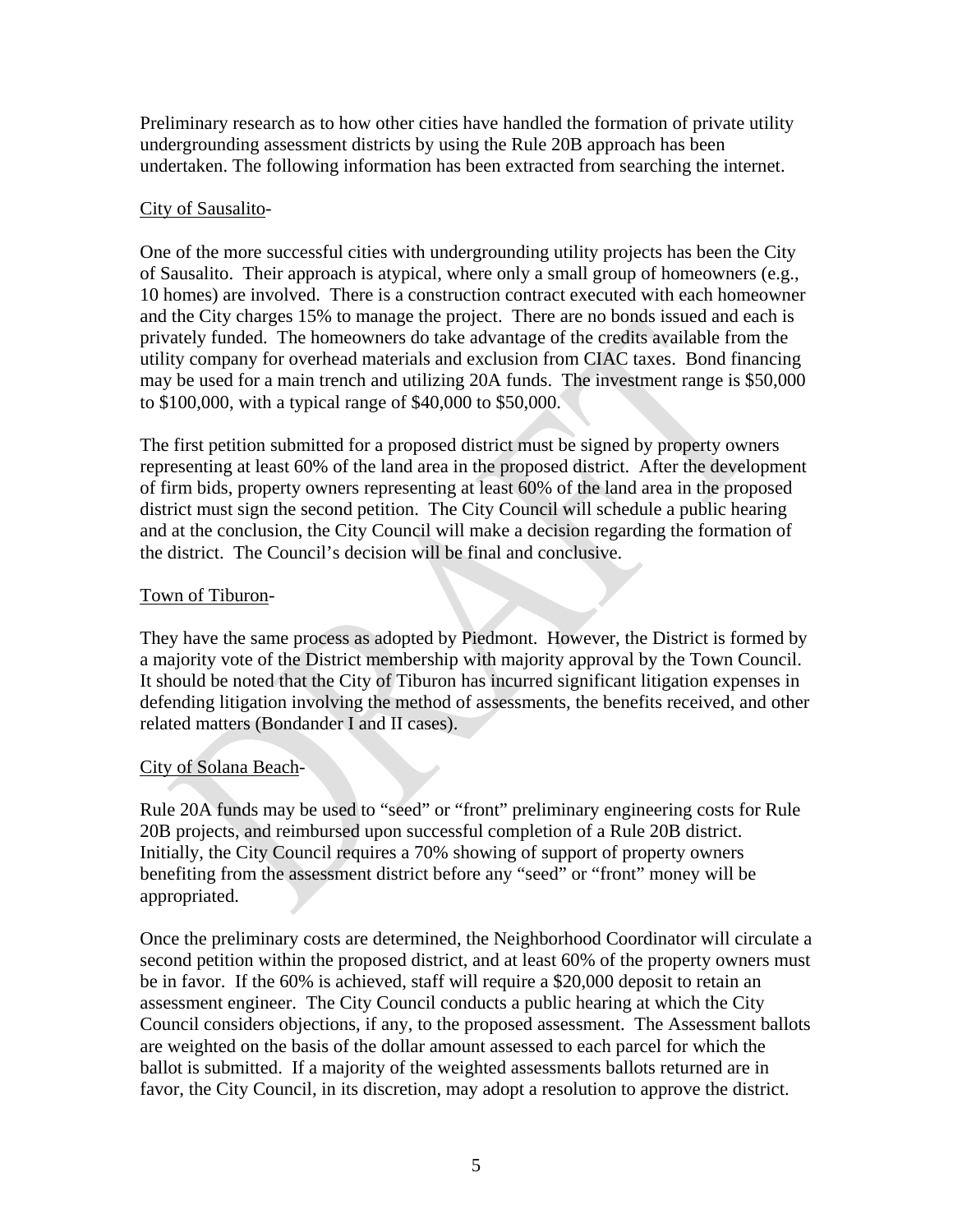# City of Belvedere-

The City of Belvedere follows a similar process as Piedmont. An undergrounding assessment district will have an "Engineer of Record" who decides how much each property is assessed. The City of Belvedere does not charge the property owners in an assessment district for administrative and professional services related to management of the project. This will typically amount to a  $15 - 20\%$  cost savings. In other communities these costs are typically borne by the property owners.

The average assessment for districts completed over the past 6 years has ranged from \$20,000 to \$36,000. Property owners are also responsible for the cost of undergrounding their utilities from their homes to the street. The cost range has been from \$2,000 to \$15,000. A formal petition from at least 60% of the property owners in a proposed district must be presented to the Council for their consideration.

# City of San Rafael-

If 60% of a neighborhood wants undergrounding wiring, the city will design and implement it. The city forms as assessment district and the neighbors in effect hire the city as their agent. Properties are assessed by the benefit each parcel receives, not by parcel area or assessed value, and is determined by the engineer of record. Once everyone has a clear idea of the cost, at least 60% of the group needs to sign a formal petition drawn up by the engineer that is submitted to the City Council. If approved by a majority of the City Council, the neighborhood group takes a final vote as to whether or not to go forward – the motion needs to pass a simple majority. Once passed, all owners within the district must participate, whether they voted for it or not. The project is then turned over to the city engineer, and the city proceeds to bond itself to pay for it.

# **Background: Piedmont Hills Underground Assessment District**

The Piedmont Hills Underground Assessment District (PHUAD), as with two other underground assessment districts, was established as a CPUC Rule 20B project. For many of the 20B projects in Marin County, the city was the contracting party with the construction company, as was the case with the PHUAD. However, for the 20B projects in the City of Sausalito, the homeowners (generally a small group of homeowners of approximately 10 homes) each executed their own contract with the construction contractor.

As can be seen from the financial documents which are on-line, rock was encountered in July, 2009, just one month after the construction contract was executed. It appears that by September, 2009, the contingency fund was nearly exhausted. Yet the first documented report that the project was costing more than anticipated was not until October, 2009 and the City Council was given a report of significant cost overruns in December, 2009. When made aware of the potential liability, the City Council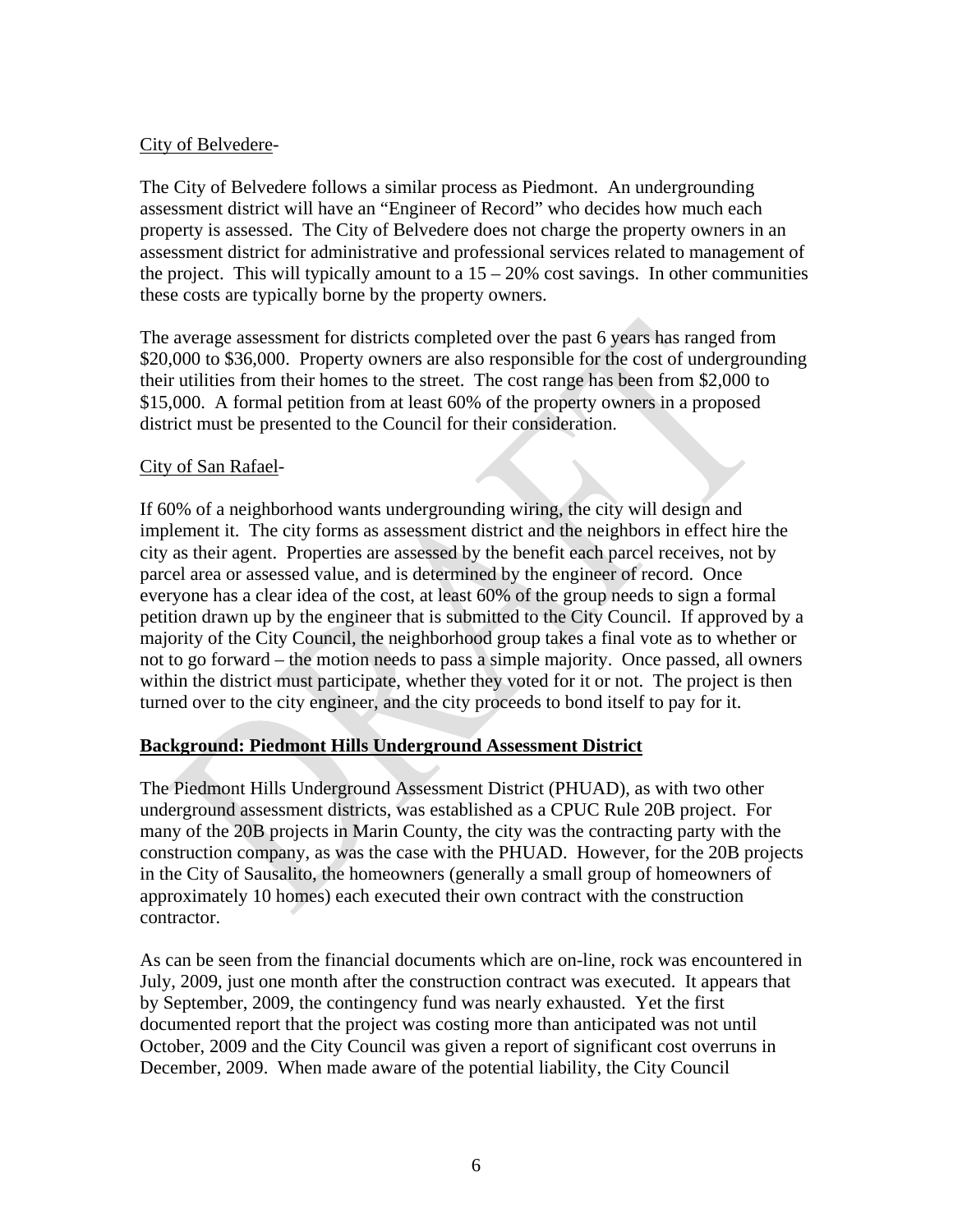authorized "bail-out" payments totaling approximately \$2,300,000 (which includes a trench washout which is asserted by some to have resulted from the project).

*The impact of cost overruns* - In the case of the PHUAD project, there was a substantial cost overrun (primarily attributable to rock excavation and inaccurate measurements), even after exhausting the project's contingency reserves, which put the City in a very difficult situation financially. The City of Piedmont was "between a rock and a hard place". Being the contracting party, the City was forced into the completing the project, since stopping or delaying the project completion would subject the City to liabilities far greater than completing the project using the City's general funds, and the City did not have the legal means of forcing the homeowners in the district to provide additional funds nor impose an additional assessment to cover the unanticipated cost overruns. The cost overruns and the financial impacts of alternatives are discussed in greater detail in subsequent sections of this report.

# **Item 1.a Steering Committee Functions and Obligations**

According to the history provided by the Piedmont Hills Underground Assessment Project steering committee, the project had its inception when several neighbors believed that safety of the residents of the area required that something be done to assure that utilities be placed underground. To that end, a meeting was requested of the City to gather more information and take necessary steps to develop the concept. The documents given to the committee as well as documents developed by the committee are available on-line for examination.

As stated by the chair of the steering committee, the City recommended that the same process be used as had been used in the past, such as, Dudley/Blair district, Wildwood Crocker, and Central Piedmont. No other suggestions, such as the use of a 20(C) model, or a citywide model, were set forth.

As the process developed, the steering committee felt that communications regarding the project dropped to a lower level. It was a surprise to the committee that rock had been encountered and, while a request was made for additional voluntary funding, no specific amount was set forth. The committee did raise additional funds to help defray additional expenses.

# **Items 1.b and 1.g Other Underground Assessment Districts in Piedmont and the roll of City Staff**

The Scope of Work outline sets forth two separate items, 1. b. and 1. g. relating to the "role of Piedmont staff" and the "past experience with undergrounding projects", respectively. As these two topics are interconnected they have been combined for discussion herein.

The roles of City staff in 20B underground utility assessment districts have varied from district to district, starting with the Dudley Blair district. In the Dudley Blair district, the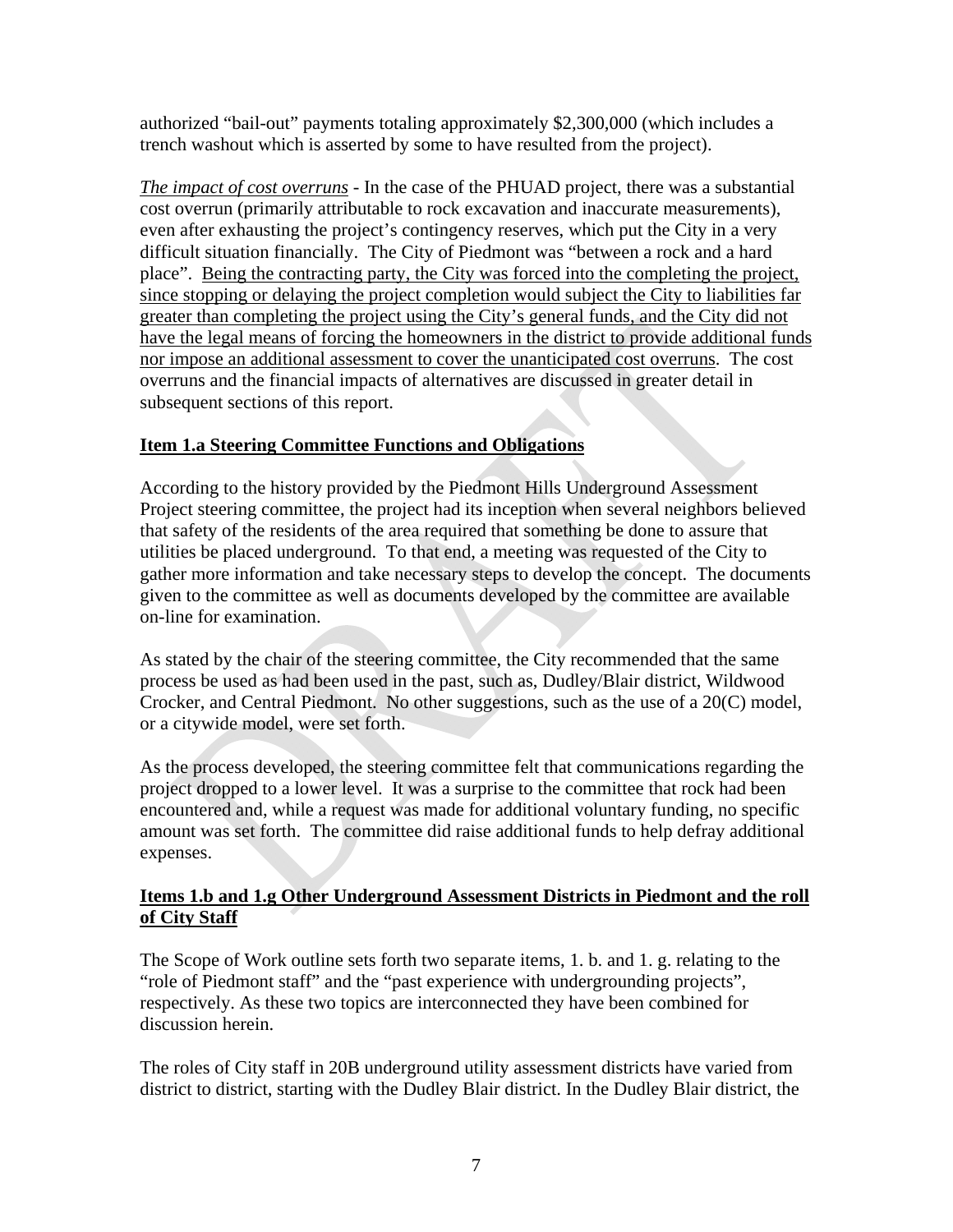roles of City staff were overall far less than the roles of City staff in the Wildwood Crocker, Central Piedmont, Hampton Sea View and Piedmont Hills districts. Districts and projects before the Dudley Blair district, including King Avenue and Richardson Way, were not reviewed.

In the Dudley Blair district the entire project was organized as if it were a private project. The City staff only got involved after the district progressed toward the final legally required approval process. This included consultation with outside bond counsel, Sam Sperry, and preparation of the necessary resolutions and contracts. The residents of the district, and in particular the main proponent of the district, Mr. Mason Willrich, oversaw the formation of the district and fundraising. The City staff oversaw the construction of the project. The Director of Public Works, Larry Rosenberg, was in charge of the construction. Except for regular and usual City business related to all construction projects, and the administration/disbursement of bond proceeds, very little specific work was performed on this district by any other City staff including City Administrator Geoff Grote, City Clerk Ann Swift, Finance Director Mark Bischel, City Attorney George Peyton, or any other senior level or mid level management personnel of the City.

The past experience with this district was good. The construction was completed without encountering any significant geologically related financial issues. Some significant construction issues did arise, and it was necessary that private funds be raised and deposited with the City as a contingency. In particular, the light poles needed replacement, as they were not correctly specified. Otherwise this was a very successful undergrounding district. No City general funds were used.

In the Wildwood Crocker district the City staff role developed as the district developed. The role of the City Clerk, Ann Swift, increased as the district evolved. City Council resolutions were passed through the process and those resolutions set forth the different aspects of the district that would be the responsibility of the City Clerk and other City staff. Once formed, the oversight of the construction phase was the responsibility of the Director of Public Works. The Finance Director had little day-to-day involvement. The City Administrator supervised the senior management but had little day-to-day involvement with the project, and the City Attorney reviewed the legal process and documentation and worked with bond counsel throughout the period.

As with the Dudley Blair district, the experience with the Wildwood Crocker district was very good. The construction was completed timely and within budget. Although some rock was encountered during the trenching phase, the contingency funds were more than sufficient to cover those extra expenses, and no Piedmont general funds were used for this project expect for those that related to City owned land within the district.

In the Central Piedmont district, at City Council direction the City staff became even more involved as a result of many factors including, but not limited to, the size of the district and the number of households involved, the rising costs of construction, the need for multiple ballots and the divided resident support for this district as compared to either the Dudley Blair or Wildwood Crocker districts. The role and workload of the City Clerk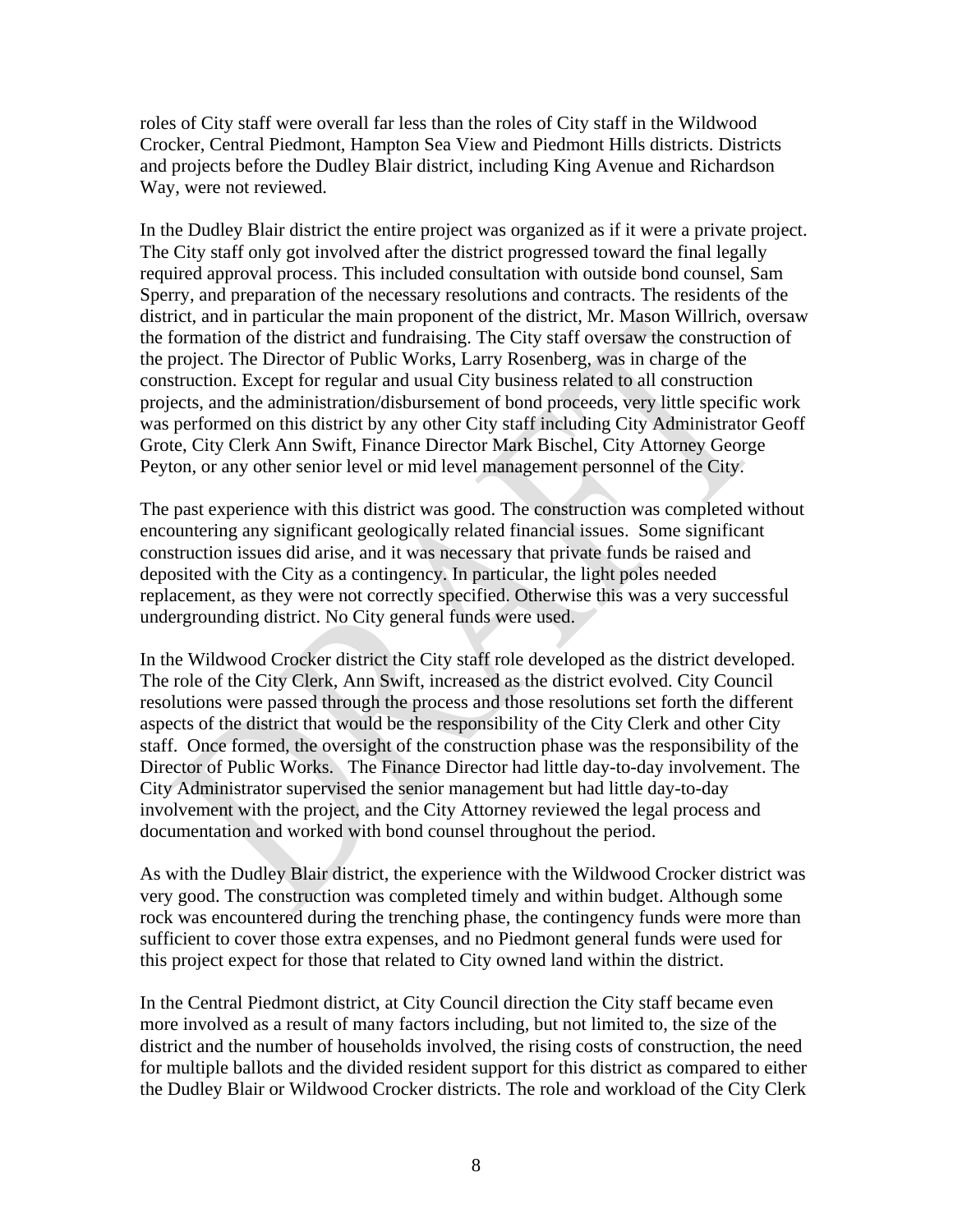on this district increased due to the fact that there was a resident vote to approve the district before an actual construction bid was obtained. The vote was based upon a cost estimate rather than an actual bid. Given the construction industry bidding climate at the time, by the time the first vote approving the district occurred and the project was sent out for an actual bid, the construction costs for the district increased dramatically over the projected estimate resulting in a need to conduct a second vote by the residents. Given the large difference in construction costs between the estimate and the actual bid, the second vote resulted in far less resident support for the district, and the City Council voted not to approve the district. No construction ever occurred within this district and no City general funds were expended on construction within this district.

In the Piedmont Hills district, the City staff and the residents of the district learned from the experiences of the Central Piedmont district, and did not vote on the project until actual construction bids were obtained. As had been the case with previous districts, the City Clerk worked with the steering committee and other residents within the district to assist them in the early stages of formation and throughout the balloting process. The main difference that occurred with the Piedmont Hills district as compared with the prior districts was the City Clerk's level of interaction during the bidding and construction phase of this district. In the prior districts above described, the construction phase was handled almost exclusively by the Director of Public Works, and others in his department. In the Piedmont Hills district, more direct contact occurred between the City Clerk and the construction entities, including the engineers and contractors, and there was more of a blurring of lines between the roles of the Director of Public Works and the City Clerk until January 2010. In January 2010, the City Administrator assigned responsibility for the construction aspects of the district to Chester Nakahara, and assigned responsibility for the financial aspects of the district to Mark Bischel.

In essence, the district encountered significant cost overruns due to certain factors that are the subject of the above-described litigation. The two primary causes of those cost overruns are the costs associated with the substantial rock discovery that resulted in greater time, energy and expense being expended during the trenching phase. Another cause of the cost overrun was the linear feet miscalculations, which were present in the bid documents, prepared by the engineers hired to prepare the specifications. Those significant miscalculations resulted in the construction bid being much below what it otherwise would have been had the contractor been bidding on correct calculations. It was not until well into the completion of the project that the contractor and the City realized that the engineer specifications were wrong and that the linear foot specifications needed to be re-calculated.

Please see Exhibit F which summarizes certain statistical and financial information for the two other underground assessment district projects in the City of Piedmont, for which both were successfully completed without any cost overruns.

# **Item 1.e. Construction – coordination, inspection, change orders, and the role of the City Engineer-**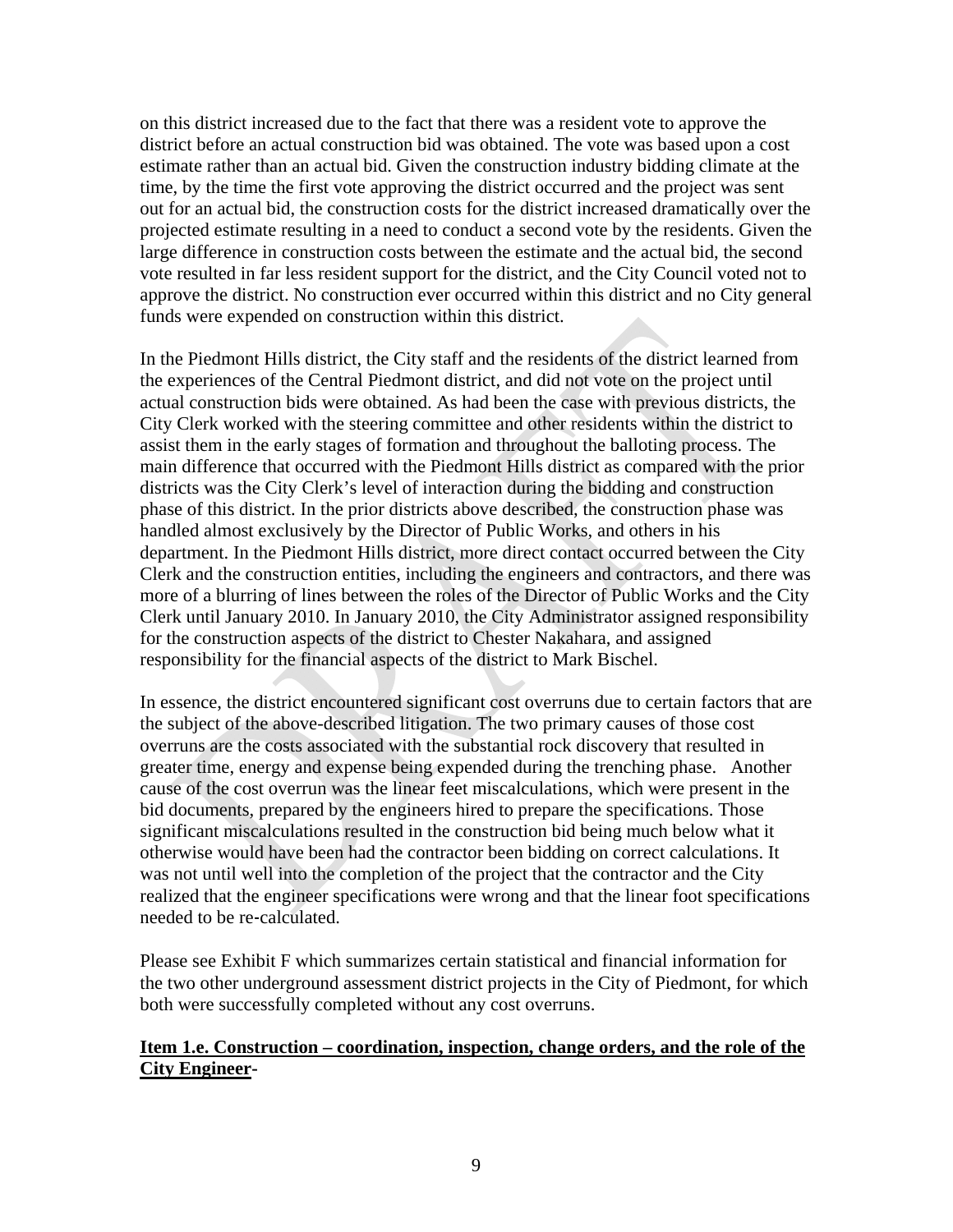The following summarizes discussions with the following individuals as to the roles and responsibilities of individuals involved with the PHUAD construction project.

- Ann Swift, City Clerk
- Larry Rosenberg, Director of Public Works
- Geoff Grote, City Administrator
- John Wanger, City Engineer (Coastland)

The following parties were involved with the project:

- Harris & Associates (Harris) City Engineer prior to July 1, 2009
- Robert Gray Associates (Robert Gray) "Engineer of Work" (bid specs and field inspection contracts)
	- o Larry Fisher subcontractor field inspector (last day was February 12, 2010)
- Coastland Civil Engineering (Coastland) City Engineer from July 1, 2009
	- o John Wanger, Russ Harland, Marcus Freeman
	- o Russ was the Project Manager and field inspection services were provided by Marcus Freeman of Coastland, starting February 15, 2010, upon the departure of Larry Fisher
- Valley Utility Services (Valley) Construction Contractor
- Ann Swift, City Clerk
- Larry Rosenberg, Director of Public Works
- Geoff Grote, City Administrator
- George Peyton, City Attorney
- Mark Bischel, Finance Director
- Sam Sperry, Bond Counsel
- 1. Robert Gray Associates did the composite design and bid documents for the PHUAD project.
- 2. The construction contract with Valley Utility Services was dated June 15, 2009.
- 3. The project inspection services contract with Robert Gray Associates was dated June 15, 2009.
- 4. The start date of the construction was July 13, 2009, which included the mobilization of equipment.

# Composite Design and Bid Specs-

Harris prepared the base maps which were used by Robert Gray. Harris asserts that the base maps were not to be relied upon by Robert Gray. Robert Gray used the bid specs from the Central Piedmont Underground Utility District (this district did not receive final approval by the City Council for formation) that were done by Harris, including the specs book. It is uncertain as to whether Harris did or did not review Robert Gray's work before it was finalized. The RFP and bid specs calling for unit pricing is the norm for utility undergrounding and similar types of projects in right of ways. Questions have been raised by members of the public as to whether it was appropriate for the bid specs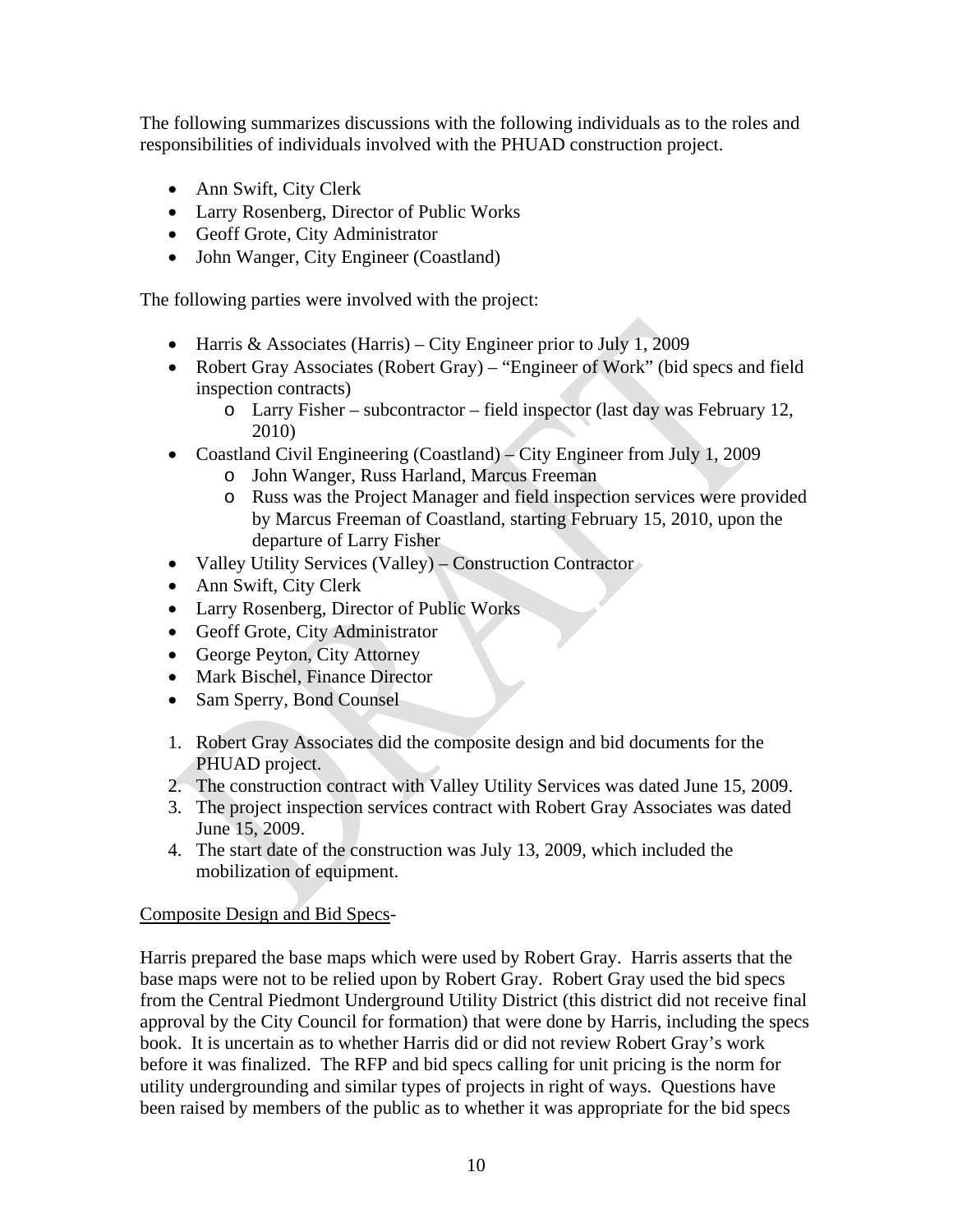prepared by the City Engineer to not have any quantities for the rock excavation line item, which arguably could result in an unbalanced bid, and in not selecting and recommending the lowest responsible bidder by the City Engineer.

## Construction, Field Inspections, Progress Billings, Meetings-

The field inspections were done Larry Fisher, as a subcontractor for Robert Gray. Larry Fisher was out in the field each construction day to observe and verify the work that was done by Valley, in addition to dealing with homeowner issues.

Russ Harlan, from Coastland – in the capacity as City Engineer, was serving as the Project Manager. Normally, the firm providing the Project Management services also does the field inspection work. Coastland worked with this hybrid arrangement as directed by Larry Rosenberg and Ann Swift.

As the City of Piedmont received the Pay Estimates or progress billings (generally biweekly) from Valley, Russ Harlan as the Project Manager would review the backup documentation, which included time sheets for all the labor and line item summaries (following the bid specifications details) which included the materials purchased for the job. Russ Harlan would verbally verify the work being billed with Larry Fisher, the field inspector. Larry Fisher did not do or provide written documentation of his daily inspections. When Coastland took over the field inspection services, upon Larry Fisher's departure, their field inspector (Marcus Freeman) did complete daily reports and logs of his observations, which was very helpful in reconciling to the progress billings from Valley.

Each progress billing from Valley included the original contract amount plus any approved change orders to date, reduced by retentions. Once Russ Harlan verified and was satisfied with the progress billing and its accuracy, John Wanger would sign-off, in addition to Larry Rosenberg, as the Director of Public Works, before it was submitted to Mark Bischel, Finance Director, for processing the request for the release of funds from Union Bank for the payment of the progress billing.

There were typically daily morning meetings by Larry Fisher with Ann Swift and Larry Rosenberg as to construction and homeowner issues.

There were weekly or at least bi-weekly meetings comprised of the following participants:

- Russ Harlan, Project Manager
- John Wanger, as necessary
- Ann Swift, City Clerk
- Larry Rosenberg, Director of Public Works
- Larry Fisher, Field Inspector
- Patrick Benedict, Valley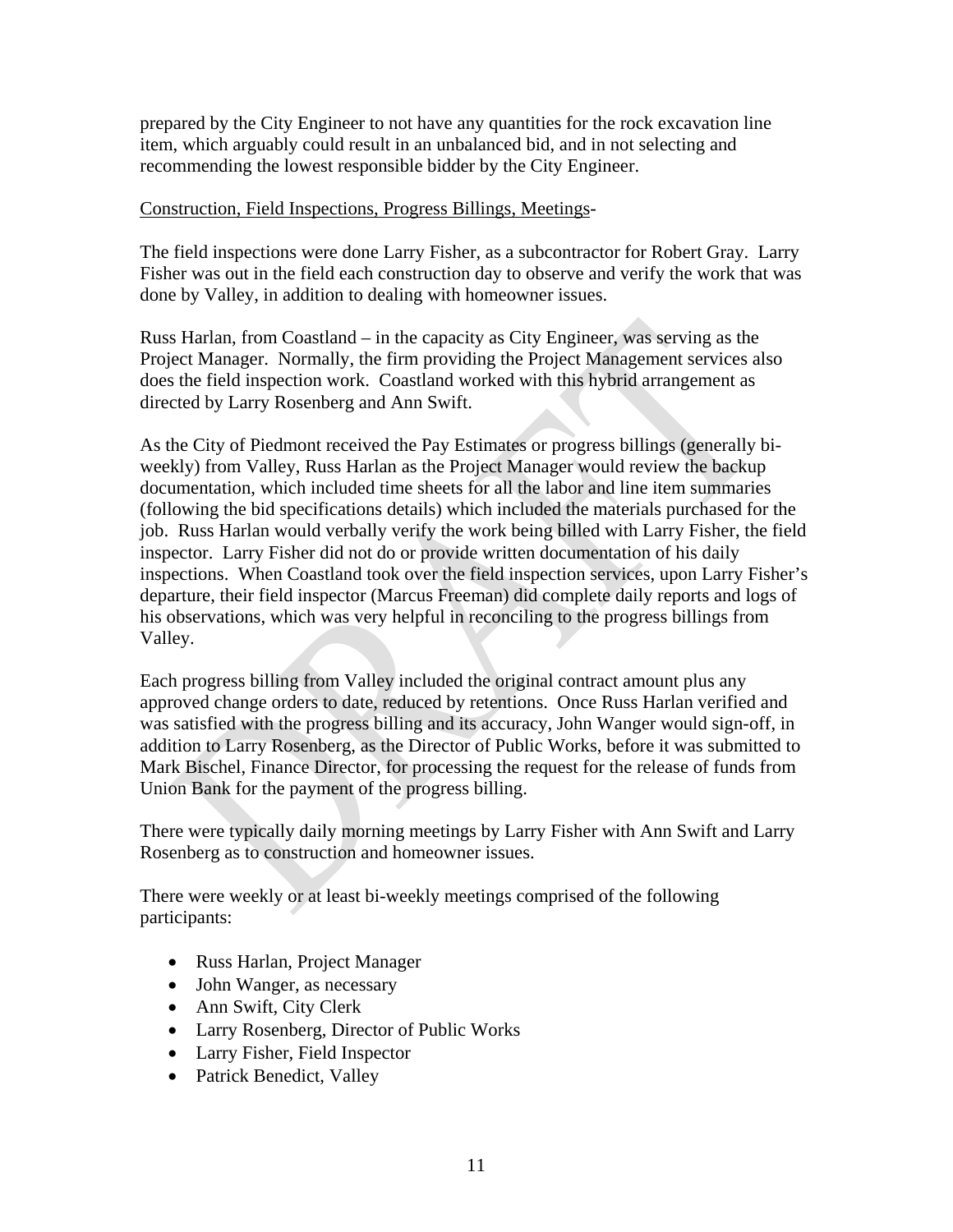• PG&E, Comcast, AT&T representatives, as necessary (the utility company representatives were primarily concerned about scheduling and timing)

Ann Swift, Russ Harlan, Larry Fisher, and Patrick Benedict were at all the meetings, and Larry Rosenberg was at many of the meetings. Ann was handling many of the administrative functions, including communications with the homeowners, the District steering committee members; Larry Fisher as to any homeowner and PG&E issues and scheduling matters, billing questions between Russ Harlan and Valley, etc. Many of these administrative functions were handled by Larry Rosenberg in prior underground utility assessment districts. The lines of responsibility and who was doing what was somewhat blurred with this undergrounding utility project. The physical construction issues, such as the wash-out on Crest Road, were handled by Larry Rosenberg. There should have been one person, with clear lines of responsibility, designated as the responsible project manager, who would also have kept the City Administrator well informed of the construction issues or major project developments on a timely basis. In retrospect, the management oversight of this major construction project was weak.

It should be noted that the day-to-day construction interface and financial aspects of the PHUAD project were re-assigned in January 2010, by the City Administrator, Geoff Grote, to Chester Nakahara and Mark Bischel, from Ann Swift and Larry Rosenberg. Also, Larry Rosenberg was out on medical leave in the December 2009/January 2010 timeframe.

For all major capital or construction projects, there should be one in-house active Project Manager or Team Leader responsible for overseeing all the aspects of the major project, including the construction, financial and administrative aspects, after the contractors were chosen and the field work started. The Project Manager would also coordinate with other appropriate department managers (e.g., the Finance Director), as necessary, to fulfill their project responsibilities.

## Change Orders, Forced Account Work, including Rock

Change order numbers 1 to 25 (through the end of January 2010) were reviewed and summarized by category (see attached Exhibit A), along with a cumulative revised total contract amount. The change orders fell into one of three categories – Rock excavation and installation of conduits, installing conduits by Bore method, and utility company changes. The totals by category are as follows:

Rock \$2,228,091 Boring \$ 225,783 Other \$ 116,055

Early on, Valley asked if they could use the boring method, which is more efficient and where they could, rather than trench digging and repaving, since the cost is also slightly less per linear feet, for which the City was in agreement. The trench sections which were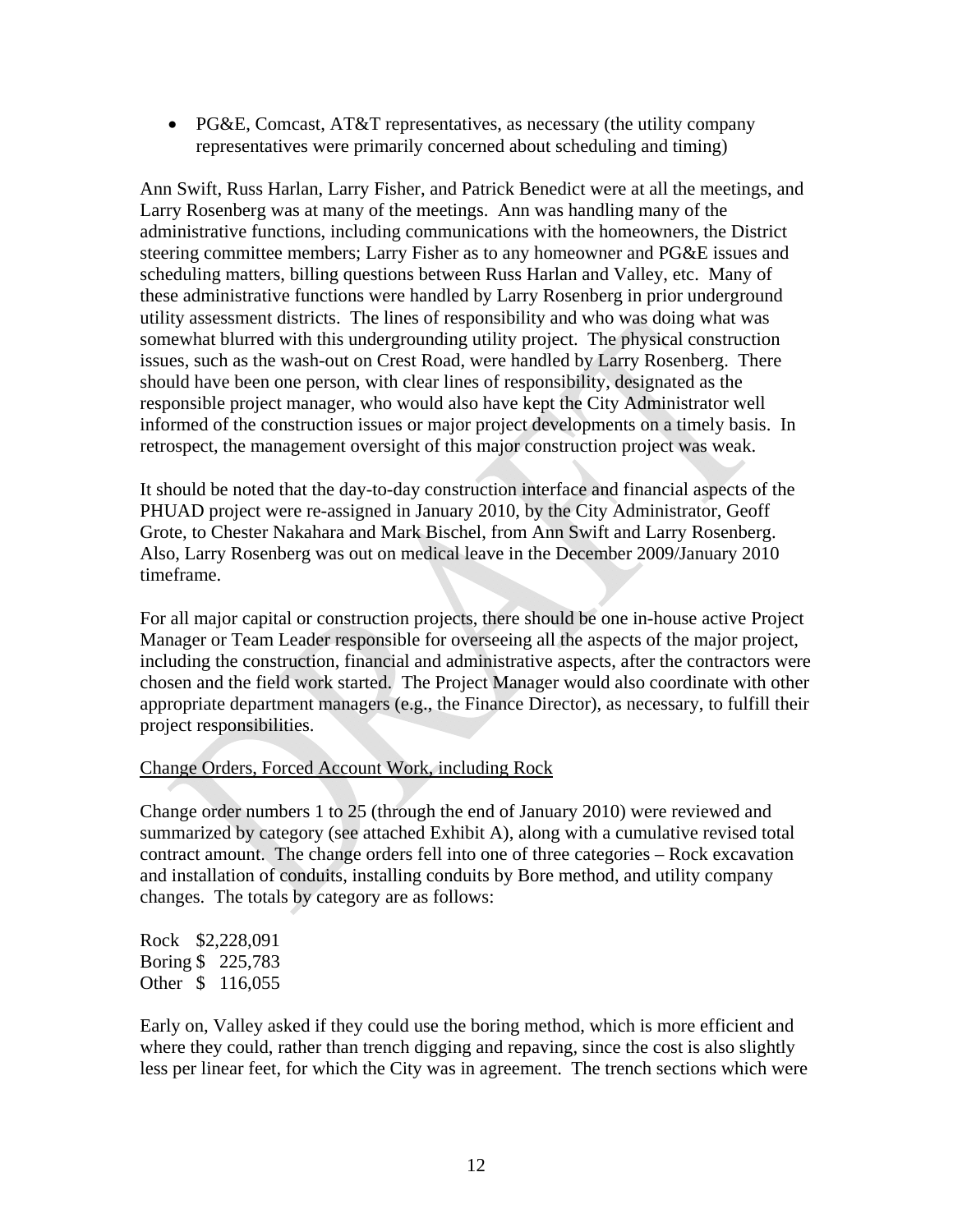bored were handled as change orders with credits issued against the base contract amount.

Valley first hit rock the week of July  $21<sup>st</sup>$  when installing splice boxes at Sotelo Avenue. Valley suggested to the City that the cost per cubic yard pricing of \$2,190 would be cost prohibitive and suggested using the forced account provision which has a pricing of time and materials plus 15%. The City agreed. All the trench sections where there was rock excavation work and installation of conduits were handled as change orders. Valley also agreed to issue credits against the base contract amount for these trench sections to avoid a double billing (although technically Valley could per the provisions of the bid documents). John Wanger did a computation of comparing the cost savings of using the Forced Account approach versus the charge per cubic yard for the trench sections with rock, which is significant, and is summarized further in this report (from \$2,190 per cubic yard to \$987 per cubic yard).

The "Other" change orders were primarily changes made by the utility companies as to materials or design and requirements changes, for which they are responsible for payment.

The change orders were discussed during field work and were produced after the work was done (particularly those dealing with rock excavation) and when the progress billings were produced. Russ Harlan also prepared change order summaries for new and cumulative to date change orders, revised contract totals, known or estimated credits, and the estimated amount of remaining contingency reserve dollars.

The City Engineer, John Wanger of Coastland, was becoming increasingly concerned with the continuous amount of rock work, which wasn't subsiding, and was continuing to reduce the contingency reserve during the month of August 2009. John Wanger had expressed major concerns during the first half of October 2009.

There were rock free trench sections after the initial discovery of rock when installing the splice boxes during the week of July  $13<sup>th</sup>$ . However, rock was later encountered again in later trench sections in August on Sotelo and Crest Roads. By mid-September 2009, most of the contingency reserves were exhausted (see Exhibit A), and there were efforts made to look at each of the major line items to rebalance and determine where there were favorable cost under-runs and other potential savings to replenish the contingency reserve balance. In the September/October 2009 timeframe, City management thought that there was approximately \$350,000 of cost savings that could be used to supplement the contingency reserve amount. There was also the challenge of trying to determine and calculate any remaining credits or offsets that have yet to be applied in future progress billings. Certainly in the November 2009 timeframe, it was clear that the estimated \$350,000 in cost savings were not enough and there were additional change orders on a persistent rock problem. It should also be noted that the City spent approximately \$300,000 in costs associated with the trench wash-out on Crest Road (due to a major storm during the construction period) with funds from the City's Sewer Fund.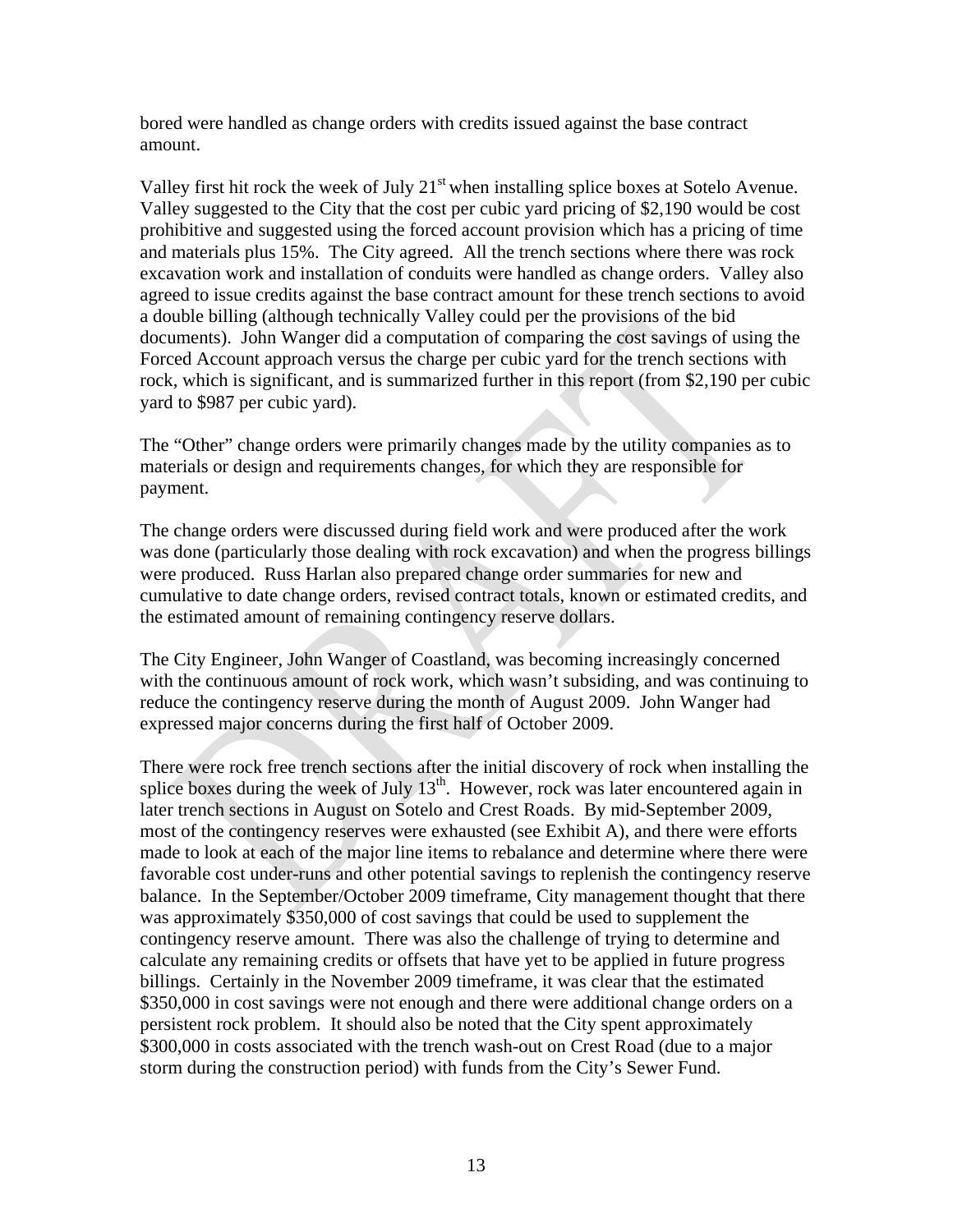Questions have been raised as to whether the project should have been stopped, delayed, postponed, whether geotechnical borings should have been obtained and re-evaluate the situation, etc. There was certainly much more rock than was anticipated. Management was dealing with the rock issue day-by-day and week-by-week in moving the project along, since no one knew the amount of rock. There are many ramifications and moving parts impacted with any delays. There are also many contractual obligations and liabilities with delays. Also, no one anticipated that the quantities or linear footage in the bid specs were materially underestimated (off by more than 15%), which was not discovered until January 2010 when Valley ran out of conduit. As it turned out, the late January 2010 "Not to Exceed" agreed upon amount with Valley to complete the project was the best way to proceed with a cap on the costs.

Certainly, City Management could and should have brought forth the project financial problems earlier to evaluate the options. A financial analysis has been completed of the various options and alternatives, including the what-if assumptions if the problems were brought forth to the City Council as early as in the August 2009 timeframe (see Exhibit E). However, it's the opinion of Bond Counsel that once the project was started, the least costly alternative to the City is to finish the project. This is also an important factor, impacting the City's litigation, in that the City is mitigating the potential higher costs associated with not timely completing the project.

# **Item 1.f. Payments and commitments upon issuance of bonds**

The term sheet and sources and uses of the bond proceeds are summarized in the attached Exhibit B for the following two bond series.

| Series 2009-A | \$3,200,000 |
|---------------|-------------|
| Series 2009-B | \$205,000   |

Issuer:

The Series 2009-A and 2009-B bonds were issued by the City of Piedmont pursuant to the provisions of the Improvement Bond Act of 1915 (Division 10 of the California Streets and Highway Code) for the purpose of financing the undergrounding of utility lines and appurtenances within the City's Piedmont Hills Underground Assessment District.

## Interest:

Interest on the Bonds is payable March 2, 2010, and thereafter semiannually on March 2 and September 2 of each year.

#### Assessments:

The Bonds are issued upon and equally secured by the unpaid Assessments against the properties in the PHUAD, together with interest thereon, and the unpaid assessments,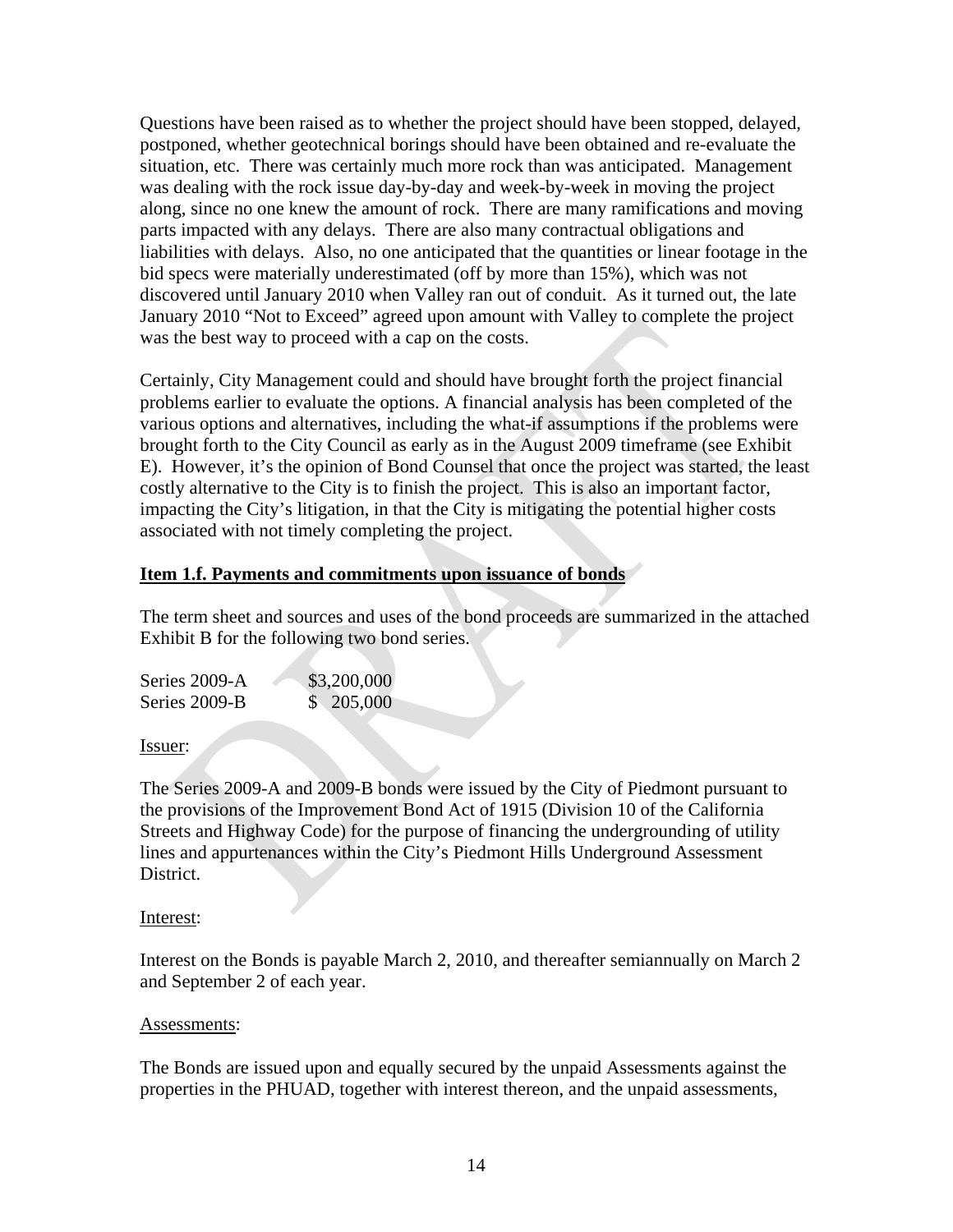together with interest thereon, constitute a trust fund for the redemption and payment of the principal of the Bonds and the interest thereon. The Bonds are further secured by the monies in the Redemption Fund and the Reserve Fund created pursuant to the Fiscal Agent Agreement. Principal and interest, and redemption premiums, if any, on the Bonds are payable exclusively out of the Redemption Fund.

The security and source of payment for the Series 2009-A 2009-B bonds are the same, without any priority as to either series.

The Assessments and each installment thereof, and any interest and penalties thereon, constitute a lien against the parcels of land on which the Assessments are levied until the same are paid. Such lien is subordinate to all fixed special assessments liens previously imposed upon the same property, but has priority over all existing and future private liens and over all fixed special assessment liens which may thereafter be created against the property. Such lien is co-equal to and independent of the lien for general property taxes.

The following wording is extracted from the offering memorandum materials:

**"The Bonds are not payable from or secured by the general fund of the City. The Bonds are not secured by the general taxing power of the City, the County, or the State or any political subdivision of the State, and neither the City, the County, the State nor any political subdivision of the State has pledged its full faith and credit for the payment thereof.** 

**The City's legal responsibilities with respect to delinquent installments are limited to advancing the amount thereof solely from any available moneys in the Reserve Fund and to undertaking judicial foreclosure proceedings to recover such delinquencies. This duty of the City to advance funds continues during the period of delinquency only to the extent of funds available from the Reserve Fund, until reinstatement, redemption, or sale of the delinquent property. In accordance with Section 8769(b) of the 1915 Act, the City has determined that it will not be obligated to advance funds from its treasury to cure any deficiency in the Redemption Fund."**

Although the unpaid assessments constitute fixed liens on the parcels assessed, they do not constitute the personal indebtedness of the owners of the parcels. Furthermore, there can be no assurance as to the ability or the willingness of the owners to pay the unpaid Assessments. In addition, there can be no assurance that the present owners will continue to own their parcel in the District.

# Reserve Fund

The City will direct the Fiscal Agent to establish a Reserve Fund in the amount of \$131,361.25 (representing ½ of the maximum annual debt service of the Bonds) from Bond proceeds, which amount will be transferred to the Redemption Fund in the event of such delinquencies. The Reserve Fund will be maintained from available Assessment payments, in an amount equal to the Reserve Requirement. If there are additional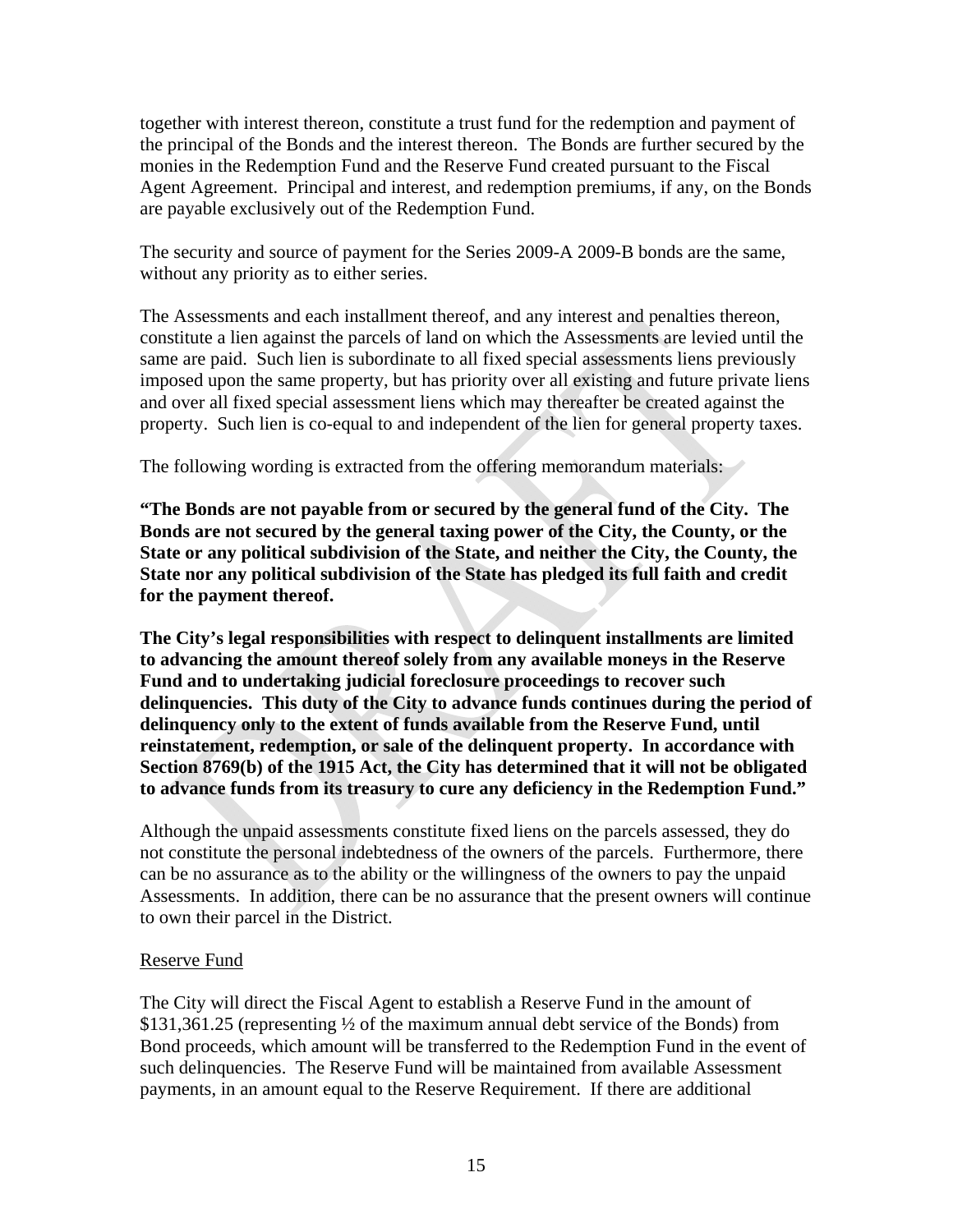delinquencies after depletion of funds in the Reserve Fund, the City is not obligated to transfer into the Assessment Fund the amount of such delinquencies out of any other available monies of the City.

## Property subject to the Assessment

Property in the District subject to unpaid Assessments is comprised of 108 single family home properties owned by various homeowners. This does not include parcels in the District which elected to prepay assessments prior to the issuance of the bonds. The District was formed at the request of certain owners of property in the District to finance the undergrounding of existing overhead utility facilities.

## Redemptions:

The Bonds are subject to optional and mandatory redemptions. Transfers of property ownership and other similar circumstances could result in prepayment of all or part of the assessments. Such prepayments would result in redemption of a portion of the Bonds prior to their stated maturities.

The following wording is clearly spelled out in the offering memorandum or official statement:

"THE BONDS ARE LIMITED OBLIGATION IMPROVEMENT BONDS AND ARE SECURED SOLEY BY THE SPECIAL ASSESSMENTS AND THE AMOUNTS IN THE REDEMPTION FUND AND THE RESERVE FUND. THE BONDS ARE NOT SECURED BY THE GENERAL TAXING POWER OF THE CITY OF PIEDMONT, THE COUNTY OF ALAMEDA (THE "COUNTY"), OR THE STATE OF CALIFORNIA (THE "STATE") OR ANY POLITICAL SUBDIVISION OF THE STATE. NEITHER THE FAITH AND CREDIT NOR THE TAXING POWER OF THE CITY, THE COUNTY, THE STATE OR ANY POLITICAL SUBDIVISION THEREOF IS PLEDGED TO THE PAYMENT OF THE BONDS. THE INFORMATION SET FORTH IN THIS OFFICIAL STATEMENT, INCLUDING INFORMATION UNDER THE HEADING "SPECIAL RISK FACTORS" SHOULD BE READ IN ITS ENTIRETY."

## Covenant to Commence Superior Court Foreclosure

The City covenants for the benefit of the owners of the Bonds that it will determine or cause to be determined, no later than September  $1<sup>st</sup>$  of each year, whether or not any owners of property within the Assessment District are delinquent in the payment of an installment on account of an Unpaid Assessment and, if such delinquencies exist, the City will order and cause to be commenced no later than November  $1<sup>st</sup>$  of that same year and thereafter diligently prosecute or cause to be prosecuted, an action in the superior court to foreclose on the lien of any Assessments or installment thereof not paid when due.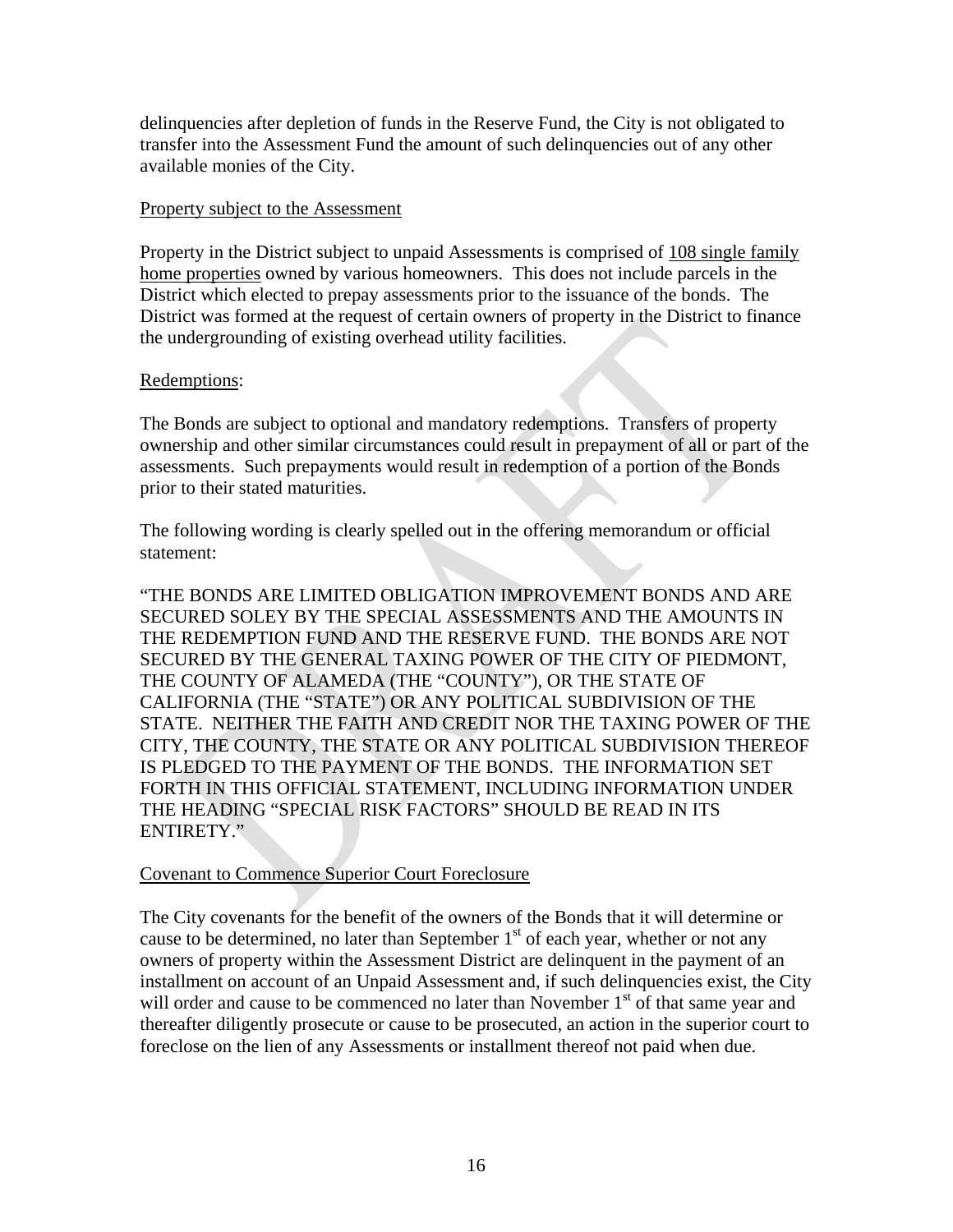However, the City shall not be required to order the commencement of foreclosure proceedings if (i) the total Assessment delinquency in the Assessment District of such Fiscal Year is less than 5% of the total amount of installments billed in such Fiscal Year on account of Unpaid Assessments, and (ii) the Reserve Fund remains at the Reserve Requirement. Notwithstanding the foregoing, if the City determines that any single property owner in the Assessment District is delinquent in excess of \$5,000 in the payment of installments on account of Unpaid Assessments, then it will diligently institute, prosecute and pursue foreclosure proceedings against all parcels then owned by the property owner which are delinquent.

## Enforceability of Remedies

The remedies available to the Fiscal Agent, the City, or the Owners of the Bonds upon any nonpayment of assessment installments are in many respects dependent upon judicial actions, which are often subject to discretion and delay. Under existing constitutional and statutory law and judicial decisions, including specifically Title 11 of the United States Code (the federal bankruptcy code) and relevant banking and insurance law, the remedies provided in the 1915 Act and the 1913 Act may not be readily available or may be limited.

## Limited Obligation of the City Upon Delinquency

If a delinquency occurs in the payment of any assessment installment, the City has a duty only to cause the transfer into the Redemption Fund of the amount of the delinquency out of the Reserve Fund and to undertake judicial foreclosure proceedings to recover such delinquencies. This duty of the City is continuing during the period of delinquency, until reinstatement, redemption, or sale of the delinquent property. There is no assurance that funds will be available for this purpose and if, during the period of delinquency, there are insufficient funds in the Reserve Fund, a delay may occur in payments to the owners of the Bonds. If there are additional delinquencies after exhaustion of funds in the Reserve Fund, the City is not obligated to transfer into the applicable Redemption Fund the amount of such delinquency out of any other available moneys of the City.

## Practical matters as to when the City might be liable for actions that it may take:

(Per discussion with Sam Sperry of Meyers Nave Riback Silver & Wilson)

If the City of Piedmont had taken adverse action of stopping and not completing the project, the City would be subject to the following legal exposures:

1. The Bondholders could file a class action suit against the City of Piedmont for taking adverse actions and negatively impacting the security of the Bondholders and a diminution of value of the bonds. The Bondholders could also claim a breach of contract and sue for damages.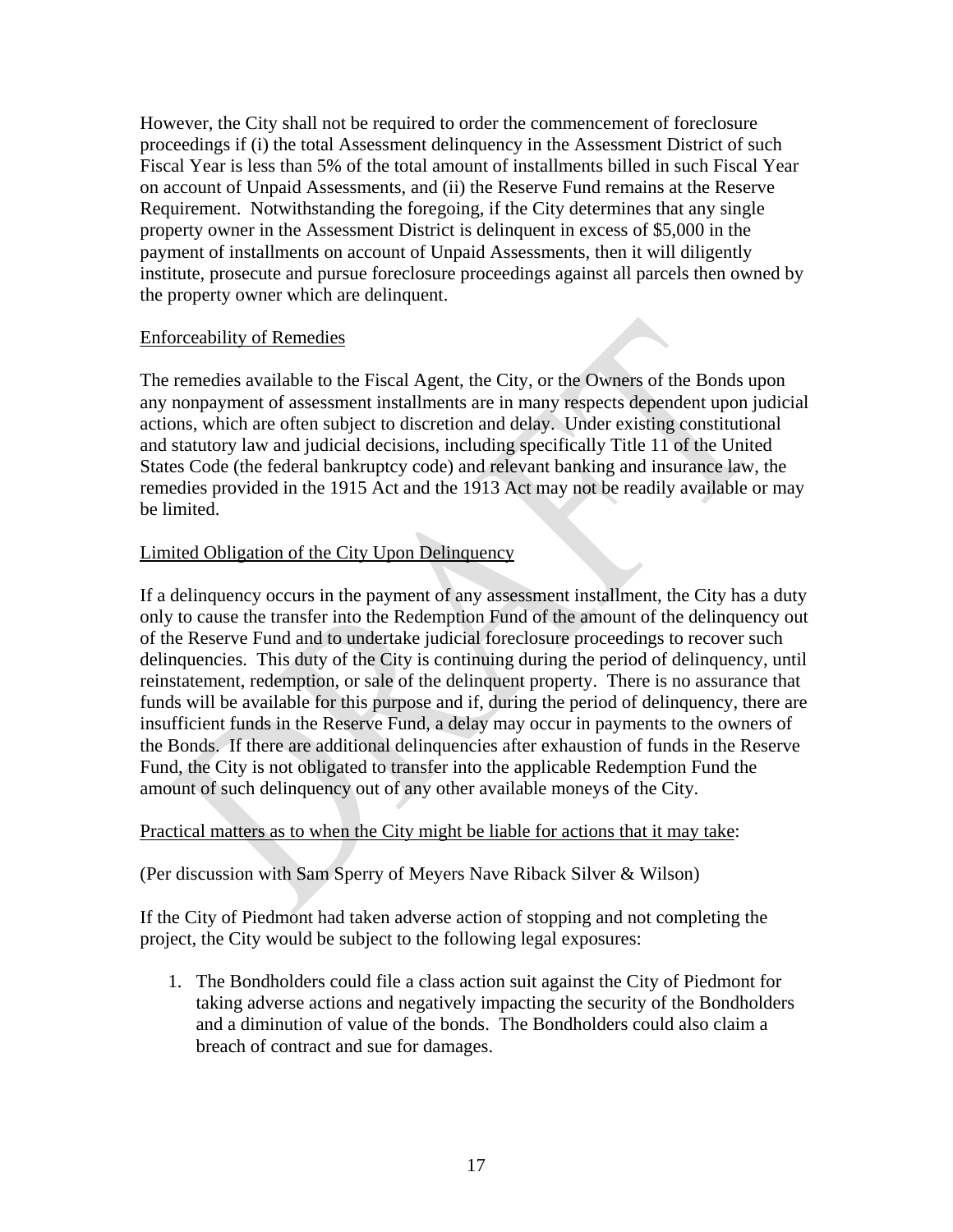- 2. The homeowners who did not prepay their special assessments would have legitimate reasons for not paying the special assessment portion of their property tax bill because they did not receive a finished project.
- 3. The City would likely fail in seeking judicial foreclosure approval because it did not deliver a finished project to the homeowners in return for the special assessments.
- 4. The homeowners in the Special Assessment District who have prepaid could also file an action against the City of Piedmont for not delivering a finished project – i.e., paying for something that they did not receive, and seek a refund of their prepayment amounts.
- 5. The ultimate costs and expense of the litigation could easily exceed the costs to complete the project with using the City's general and other reserve funds or monies.

# **Item 2.b. Timeline of expenditures including the development of "rock" issue**

As previously discussed, a completed a timeline and analysis of the expenditures and payments through change order #025, by reviewing the billings and description of the work done (see attached Exhibit A). As noted earlier, rock was first discovered during the last half of July 2009 with the installation of splice boxes. Valley brought this to the attention of the Public Works Director and both parties agreed to use the In-Force Account provision of the construction contract, rather than the \$2,190 per cubic yard pricing provided in the accepted bid, which would have been far more expensive, plus offering a credit as an offset for the work that otherwise would have been done under the base bid (for non-rock trenching).

John Wanger of Coastland also pointed out that Valley was fair with offering the offsetting credit since under the contract, they did not have to offer the credit. The contract language specifically states the following, regarding Rock Excavation:

 "Rock Excavation shall be paid by the cubic yard, which price shall include full compensation shall include all labor, materials and incidentals required to perform all work described under Rock Excavation. This unit price will be paid in excess of normal excavation paid under various other items in the Bid Schedule required for the project. This bid item is revocable if no rock excavation is required, or if Rock Excavation is anticipated and is defined as being paid for under other items."

Please refer to attached Exhibit C, which provides a cash flow analysis of the expenditures through the end of January 2010, by vendor. Aside from Valley's contract, the next largest cash outlay was made on August 7, 2009 of \$1,627,744 to PG&E as an upfront payment for their contract for the undergrounding project. This payment is required by PG&E before it approves the final plans in order for construction to begin. As of January 31, 2010, approximately \$5.132 million had been spent, for which the largest components were the payments to PG&E of \$1.627 million and \$3.195 million to Valley.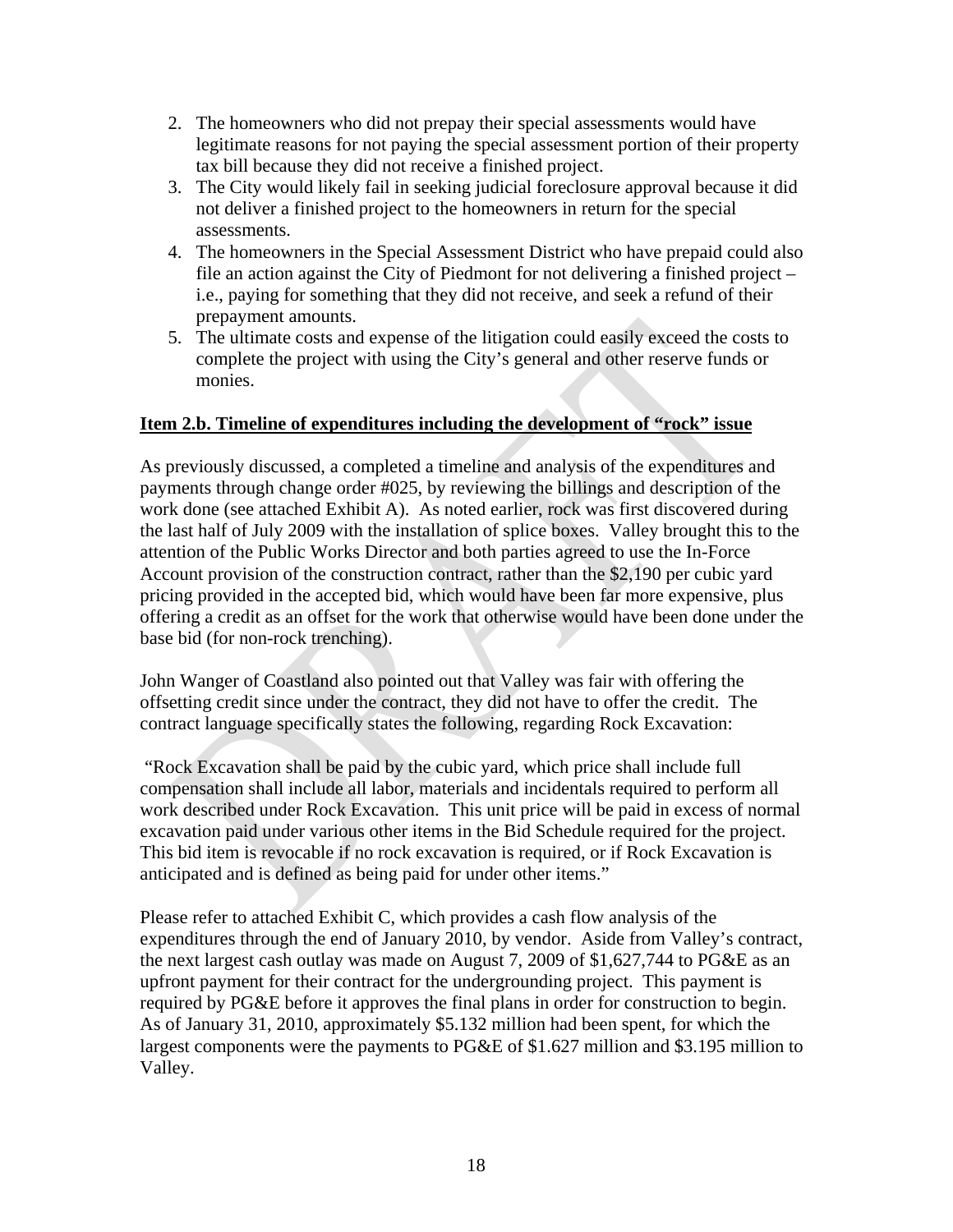| Change  | Period of work         | <b>Billing Amount</b> | <b>Construction Mgr</b> | Public Works         |
|---------|------------------------|-----------------------|-------------------------|----------------------|
| Order # |                        |                       | <b>Signoff Date</b>     | Director             |
|         |                        |                       |                         | <b>Approval Date</b> |
| 002     | $7/13/09$ to $7/16/09$ | 53,527                | 7/24/2009               | 7/30/2009            |
| 004     | 7/20/09 to 7/30/09     | 158,690               | 8/10/2009               | 8/11/2009            |
| 006     | 8/3/09 to 8/14/09      | 229,475               | 8/27/2009               | 8/28/2009            |
| 008     | 8/17/09 to 8/28/09     | 251,135               | 9/8/2009                | 9/14/2009            |
| 011     | 8/31/09 to 9/11/09     | 219,640               | 9/22/2009               | 9/25/2009            |
| 013     | $9/14/09$ to $9/25/09$ | 192,035               | 10/6/2009               | 10/7/2009            |

The following is a summary of the billings for rock work, as change orders, before any base contract credits, to understand the timing of the rock work:

Regarding the in-force account and costs associated with the rock work, Coastland went through the as-built plans and records, and has determined that there was a total of approximately 2,690.8 cubic yards of rock removed on the project (see Exhibit D). The total amount paid for rock work on a forced account basis (based on the rock work shown in the change orders for the job) totaled \$2,655,828.68. If Valley would have used the \$2,190 per cubic yard pricing as indicated in the bid contract documents, the City would have ended up paying \$5,892,852, or 2.22 times more. The equivalent pricing, based on the actual billing for the rock excavation, is \$987 per cubic yard.

The total as-built trenching was 15,770 linear feet (which is comprised of 13,706 per the original plans plus 2,064 in additional linear footage that were not included in the bid specs). The linear footage of trench that required rock excavation was 9,539, representing 60.5% of the total linear footage, far exceeding any reasonable expectation. The 2,064 of additional linear footage is 15.1% of the total linear footage.

Since there was no quantity in the bid specs for rock excavation, I did a sensitivity analysis of trying to determine an approximate break-point of where Valley would not have been the low bid, by using varying quantities of rock excavation. The break-point is at approximately 400 cubic yards for the bids between Valley and Tenneyson Electric to be equivalent (see Exhibit D).

The total paid to Valley, after the base bid credits, was approximately \$3.454 million, which includes the 2,064 of additional linear footage not in the bid specs. It would be time consuming, with estimated assumptions, as to what the other original bids would have been with the additional linear footage, to compare against Valley's actual total.

# **Item 2.c Available alternatives at the time rock was discovered – using hindsight and realistically, could the City have done anything differently?**

In order to do an analysis as to available alternatives, using hindsight, I used three timeframes: July 31, 2009, November 30, 2009, and January 31, 2010.

The above timeframes were selected for the following reasons: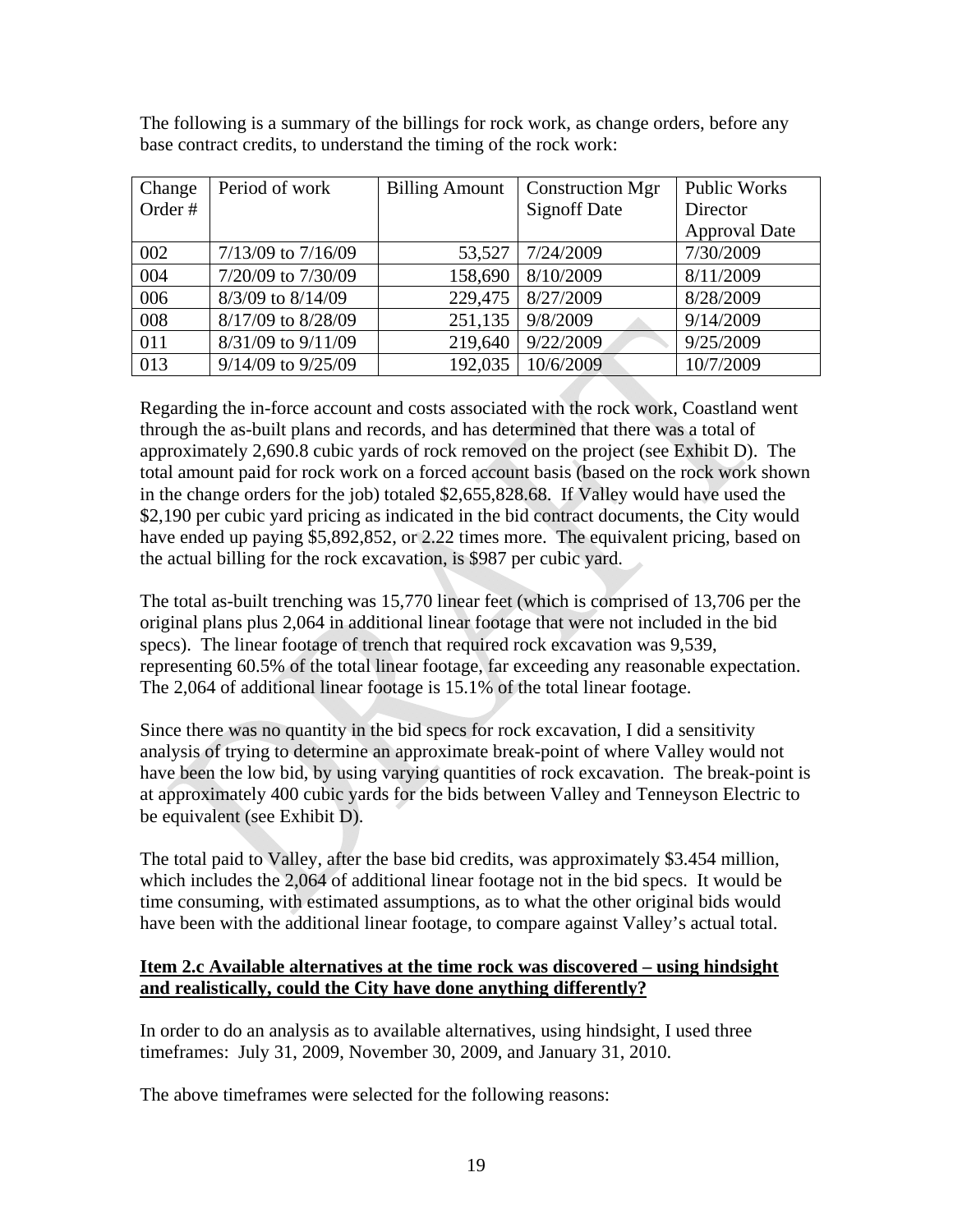- July 31, 2009 earliest discovery of rock
- November 30, 2009 contingency reserves exhausted and discussion of litigation
- January 31, 2010 timing of the need for a second appropriation due to plan errors and more rock

I did an analysis of the estimated costs to terminate the project at each of the above stages, in addition to suspending the project in an attempt to obtain additional sources of funding. I considered the following factors:

- 1. Cash balances, adjusted for unpaid bills
- 2. Estimated retention payments due
- 3. Total of the Series A and B bonds
- 4. Prepayment penalty assuming a 102 call price
- 5. Return of homeowner prepayments
- 6. Return of private lateral prepayments
- 7. Legal defense costs bondholders, homeowners, contractors
- 8. Balance owed contractors for unbilled services
- 9. Costs of de-mobilization
- 10. Refunds from PG&E of the contract amount, net of engineering, inspections, and other services already provided

For the suspension scenarios, I included the costs of de-mobilization and anticipated higher re-bid amount from PG&E due to plan errors. The estimate and net appropriation approved in January 2010 was \$1,060,000. This compares favorably to the termination or suspension scenarios, requiring estimated appropriations. Please note that my analysis is based on my interpretations and estimates, and that there may be more ways to quantify the impact of the various scenarios.

Please refer to Exhibit E for my analysis. The results are summarized as follows:

| July 31, 2009 - terminate       | \$1,629,440 |
|---------------------------------|-------------|
| November 30, $2009$ – terminate | \$4,650,495 |
| January 31, $2010$ – terminate  | \$5,100,989 |

Suspension - incremental \$1,841,424 costs over completing the project

Suspension raises a number of hard to quantify issues:

- 1. Homeowners are not obligated nor can they be forced to pay more.
- 2. Getting an after the fact geotechnical inspection and report would delay the project.
- 3. Even with a geotechnical report, the City couldn't simply push Valley aside without incurring extra costs.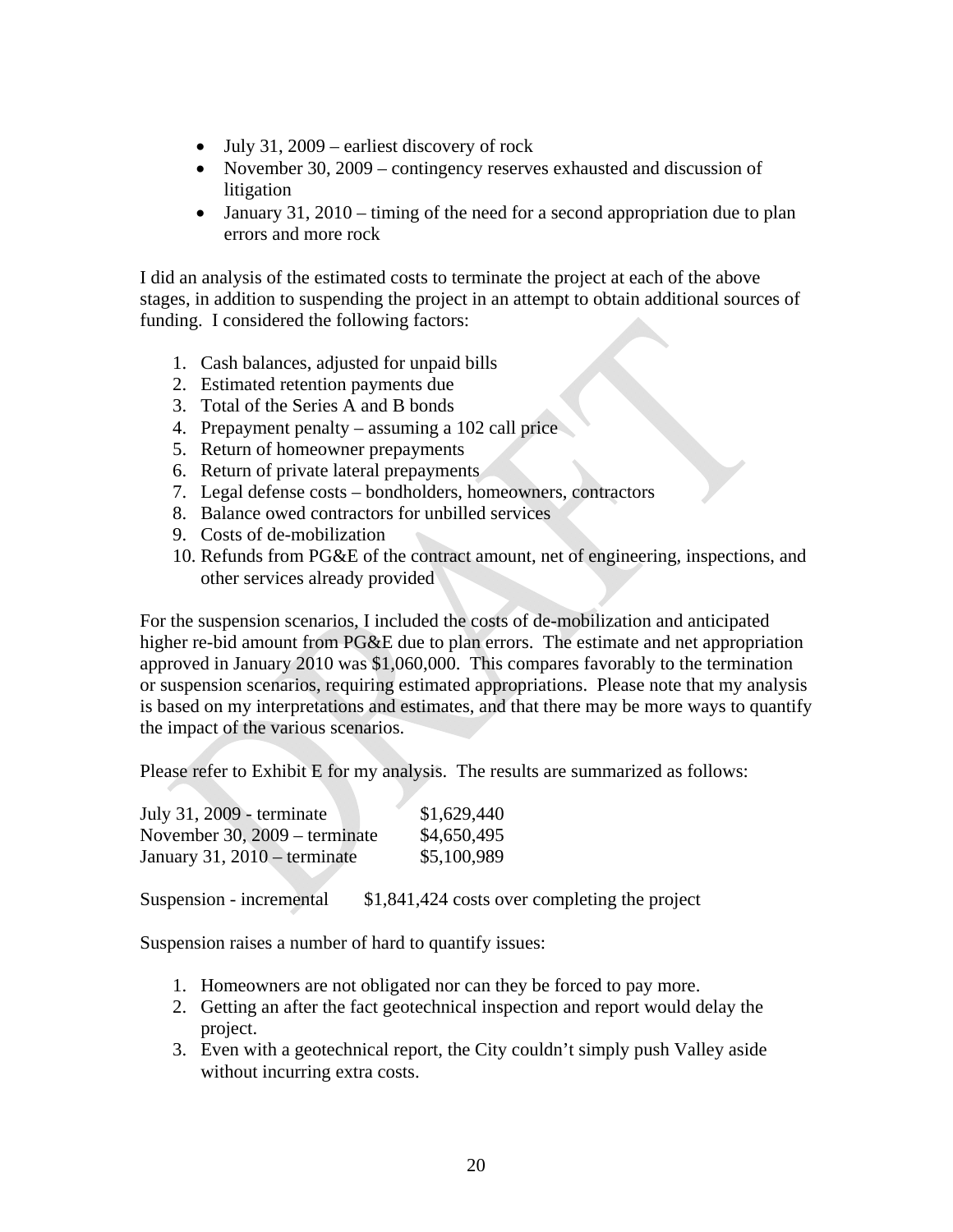- 4. Re-bidding would most likely require a new RFP since the conditions have changed (can't simply choose from original bidders).
- 5. PG&E cost estimates for their bid was low for both engineering and construction, giving them an opportunity to re-bid.
- 6. If there was a re-ballot to try to get homeowners to pay an additional assessment, the outcome is uncertain.
- 7. Legal exposures bondholders, homeowners who have prepaid, and contractor for lost profits, delays and penalties

# **Item 2.d When did the city seek legal counsel? Did the city receive advice regarding the use of General Fund monies? (notification of the City Council and notification of the public)**

Once it became apparent that there were significant problems with the Piedmont Hills district, and that there was potential for legal causes of action and liability by and among different parties, the City Administrator Geoff Grote notified Mayor Abe Friedman in October 2009. The City Administrator then immediately contacted the law firm of Lombardi, Loper & Conant to discuss all aspects of the matter relating to the engineering and construction phase of the district. Of course, given the pending litigation and the need to preserve the attorney client and attorney work product privileges, the specifics of those discussions cannot be detailed in this report.

Following the initial consultation with Lombardi, Loper & Conant, the City Council was briefed during the closed session portion of the first meeting in November 2009, on November 2, 2009. A representative of Lombardi, Loper & Conant was present and discussed the potential rights, liabilities and remedies facing the City. Lombardi, Loper & Conant has been representing the City on all aspects of this legal matter since, and litigation has been initiated. By contract, a mediation had to be conducted to attempt a resolution of the matter without further litigation and to date one mediation session has occurred and another mediation session is planned.

In addition to the consultation and advice being provided by the litigation counsel, Lombardi, Loper & Conant, regarding the matters associated with the engineering and construction aspects of the district, the City also consulted with Sam Sperry, the City's bond counsel for the district. Mr. Sperry appeared before the City Council in closed session on November 16, 2009 to discuss the options the City had with regard to completion of the construction project, including whether to continue or terminate the daily construction. Included in Mr. Sperry's discussion were impacts on the bond obligations facing the City, continuing liability under the contracts entered into by the City with the contractors among others, and the potential liability related to unfinished trenches throughout the district.

In conclusion, City Administrator Grote followed City policy and procedures and sought the advice of legal counsel as soon as it became evident that there was a need for legal representation for the City both on the litigation aspects of the matter, as well as on the potential obligations under the bonds that were issued in connection with the district.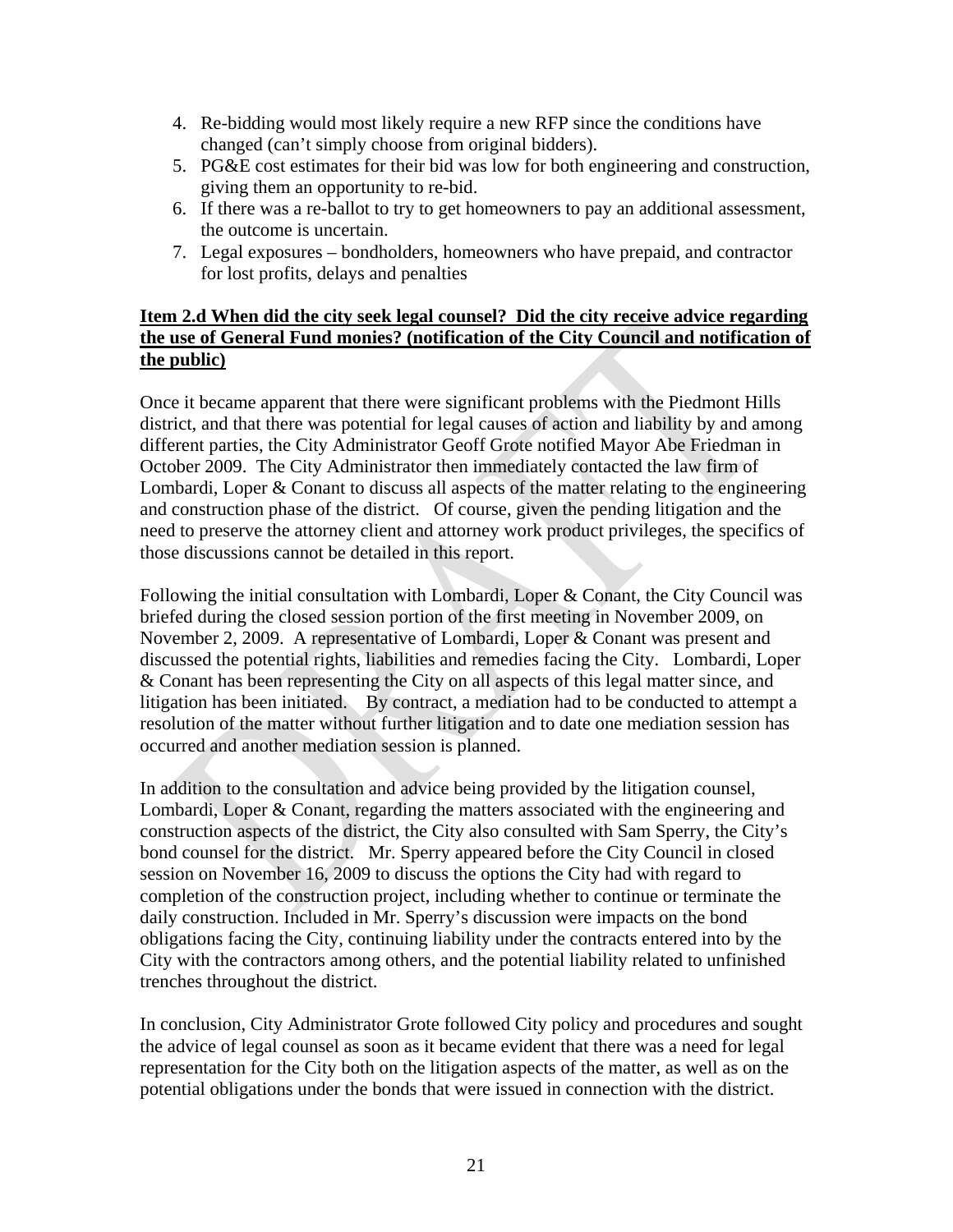#### **Responses to Questions Presented**

During the existence of the audit sub-committee, a number of questions were asked of the committee. These were reformatted, since several were compound and complex and are posted on the website.

Attached are four soils reports which were available on request from the City. This type of report is apparently required to be maintained and reported to the State as part of the seismic information system. The reports relate to the following properties and dates:

- 393 Hampton Road January 31, 2007
- 430 Hampton Road September 24, 2002
- 25 Glen Alpine Road August 12, 2005
- 61 Glen Alpine Road June 20, 2008

Separately filed with the City is a group of documents which represent the information given to the Steering Committee as the project progressed.

Because of restrictions on subcommittee actions because of attorney/client privilege and work product, these answers to questions rely on materials and information which are public knowledge and as recommended below, do not constitute definitive answers to the questions asked.

- 1. **Q:** Does the City have a conflicts of interest policy regarding the City Engineer and the Outside Engineering Firm retained to perform design services? **A:** No, not at any tine relevant to this project. In one of the contracts, there is a provision that the Engineer nor any relative within the third degree hold any interest in any property which is the subject of the project.
- 2. **Q:** Does the City have a policy regarding the use of General fund monies for undergrounding districts which applies after formation?

**A:** No. The prohibition of use of general funds is for pre-formation expenses.

- 2a. **Q:** How does the City define "direct" and "indirect" costs? **A:** There are general accepted definitions which the City adopts. However, specific cases may raise questions which may be addressed on an ad hoc basis. Most of the "indirect costs" which were paid by the City involved, for example, time spent on the project by various individuals for legal and clerical matters.
- 2b. **Q:** Did the City pay direct or indirect costs associated with the Piedmont Hills district and not charge them to the district? **A:** The amounts paid by the City were governed by the Preliminary Expense Agreement between the City and the Committee of Homeowners.
- 3. **Q:** What were the specific roles and responsibilities of City Statt? **A:** In general, see the City Charter and the Personnel Manual definitions (on line).
- 3a: **Q:** City Clerk? **A:** See on line
- 3b. **Q:** Pulbic Works?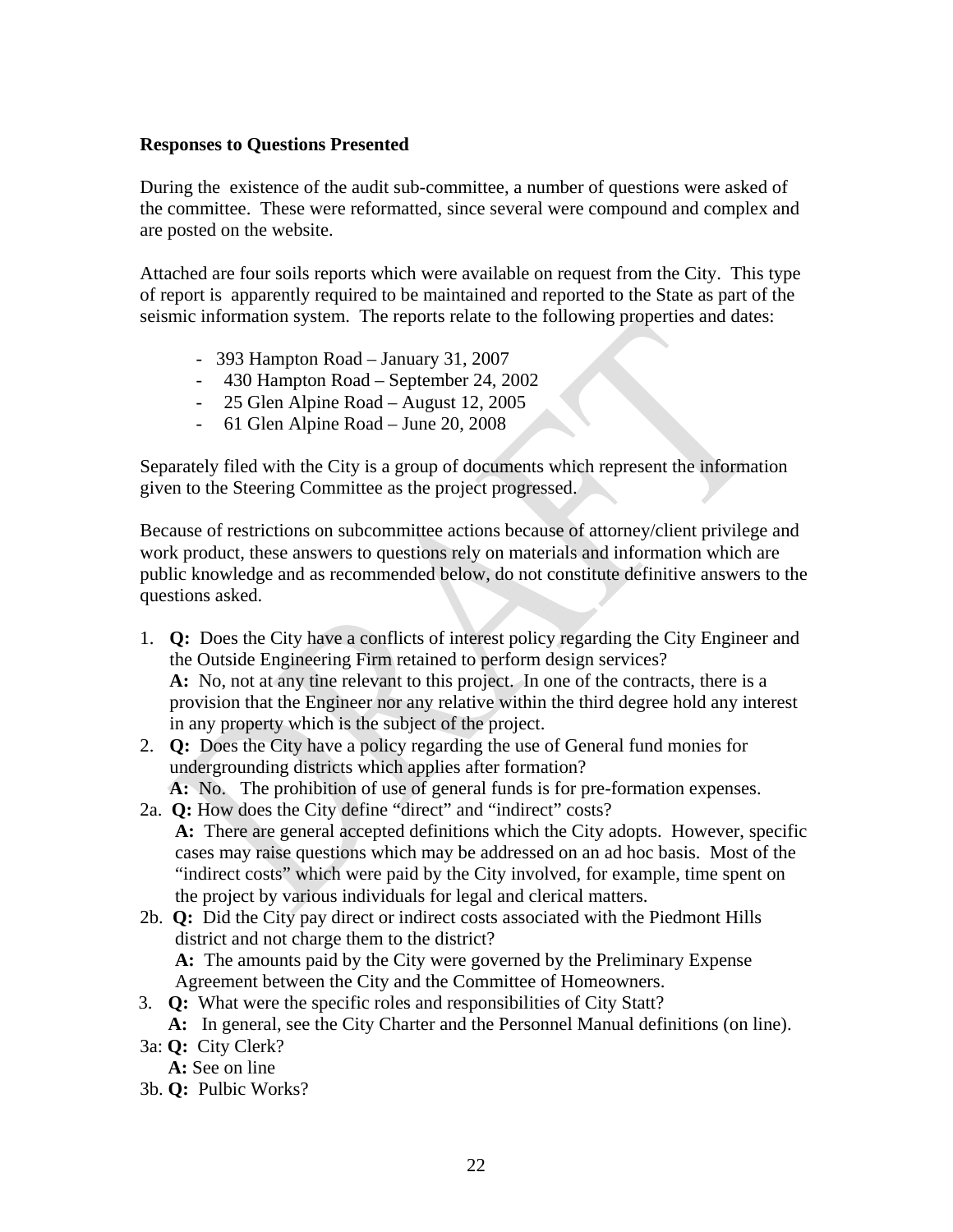**A:** See on line.. There are two job descriptions, one for Pubic Works Director and one for Public Works Supervisor.

3c. **Q:** City Engineer?

**A:** There is no job description for this position. The position is established by the City Charter. The duties of the position are set forth in the contract.

**Q:** Does a document summarize?

**A:** Only the contract between the engineer and the Ctiy;

**Q:** Did the roles and responsibilities change over time?

**A:** In the specific case of the PHUUD project, the City Engineer was the same as the Engineer of Work at the outset. However, notice was subsequently given to the City by Harris indicating that the work could not be done as agreed. Therefore Robert Gray Associates took over as Engineer of Work prior to July 1, 2009. In addition, Coastline was retained to serve in a consulting capacity on July 1,2009. Unfortunately, Robert Gray Associates was given and adopted the data from Harris & Associates in continuing the work.

**Q:** Did the Council inquire about such roles and responsibilities? **A:** The Council was aware of the notice from Harris and the agreement with Robert Gray Associates. It is not clear whether the specific role of Robert Gray Associates was the subject of Council inquiries in any detail. **Q:** Who verified and audited the PHUDD overruns and when was it done? **A:** The Council and Staff relied on periodic reports from the City Engineer. The reports were filed with the construction committee and passed-along to the City. There was no outside audit. The reports were not independently verified until Acting Director of Public Works, Chester Nakahara, working with Coastline and RGA required regular, verified documentation.

- 4. **Q:** What were the factors used to determine the contingency for the project? **A:** The first draft of the Engineers' Report used a higher figure for contingency holdback (30%). However, the final report intended to use a lower figure (15%) because that was the figure used in the Wildwood-Crocker and Central Piedmont projects. It is not known how or why the figure was reduced below 15%.(14.25%). I found no document which records the change or any reason for it.
- 5. **Q:** What process was used to determine what should be included in the documents? **A:** Without reference to specific documents, it is difficult to respond to this question. For the engineering documents, for example, Harris & Associates designated the appropriate document and provided them. For the bond documents, bond counsel followed various statutory and regulatory procedures and drafted or obtained the appropriate documents. .
- 6. **Q:** Who decided to put "zero" for the quantity of rock?
	- **A:** Harris & Associates initially and then RGA. Note that there are public seismic reports which are available.
- 7. **Q:** Who reviewed and approved the bid documents?
	- **A:** The City Engineer (Harris & Associates)
- 8. **Q:** What was the evaluation process for reviewing the bids?
	- **A:** The City Engineer reviewed the bids and made recommendations to the Council.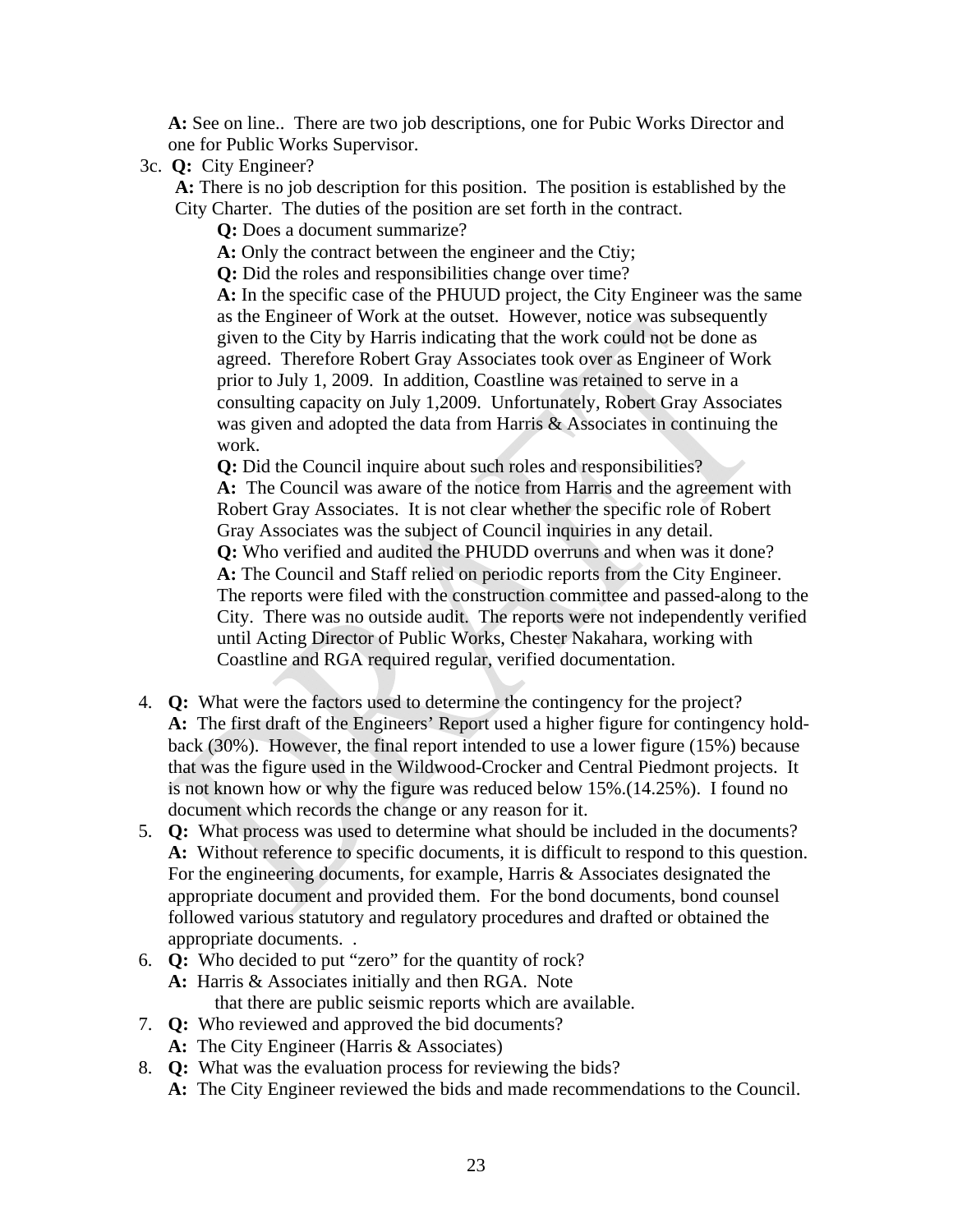- 9. **Q:** Did anyone raise the issue that the hard rock bids were significantly unbalanced? **A:** Nobody addressed the issue. Harris & Associates were responsible for reviewing the bids and making a recommendation as to which entity would be awarded the project.
- 10: **Q:** Was the City Engineer or any other department asked to review the bid results? **A:** Only the City Engineer.
- 11. **Q:** Was there a policy or practice for the City Engineer or other staff member to notify the Council of potential bid irregularities?

**A:** Yes. The City Engineer had that responsibility.

12. **Q:** Should the Council consider adopting a policy that would require informing residents what percentage of favorable votes would be required to proceed with the project?

**A:** This is an issue for the Council. See Recommendations, below.

15. **Q:** If the bidders followed the State-approved bidding format, is it true that the Valley Utility bid, although the lowest in base bid, was not the overall best value or most advantageous?

**A:** There does not appear to be a "State-approved bidding format for this type of bid. However, depending on the circumstances, clearly the lowest base bid may not always be the most advantageous.

16. **Q:** Did the Administrator, City Attorney and PHUUD steering committee violate the State Public bidding laws by using an unknown firm with an irregular low bid coupled with unbalanced unit numbers?

**A:** I could find no clear violation of any criminal statute in regard to the bid. However, there may be possible causes of action for failure to meet the applicable standard of practice in the profession.

17. **Q:** Why was the Valley bid chosen when it appears to be irregular, particularly in the Line 38 rock clause?

**A:** The selection was on the recommendation of the City Engineer (Harris & Associates). There are issues of fact regarding what was known and who knew it at the time.

18. **Q:** Was the PHUUD Steering Committee aware of substantial bedrock in their district?

**A:** The Committee chair denies that bedrock was ever mentioned by any resident during the course of discussions. On the other hand, from the soils reports set forth above, there had been work on at least four properties in the district which disclosed potential rock problems.

- 19. **Q:** Was the Valley bid an unbalanced bid? **A:** In hindsight it appears unbalanced. The facts that were known or knowable, however, must be taken into account. The Valley bid was within the range of other bids at the time.
- 20. **Q:** Why was geotechnical work not required by staff, once substantial bedrock was found in the first week of work? **A:** Past experience had been that the presence of bedrock was sporadic and irregular. In this case, there was normal progress after the first week. Then more rock.
- 21. **Q:** Why wasn't Tennyson Electric brought in to replace Valley early on, or another contractor, such as Rander Pipeline who had extensive experience with blue granite?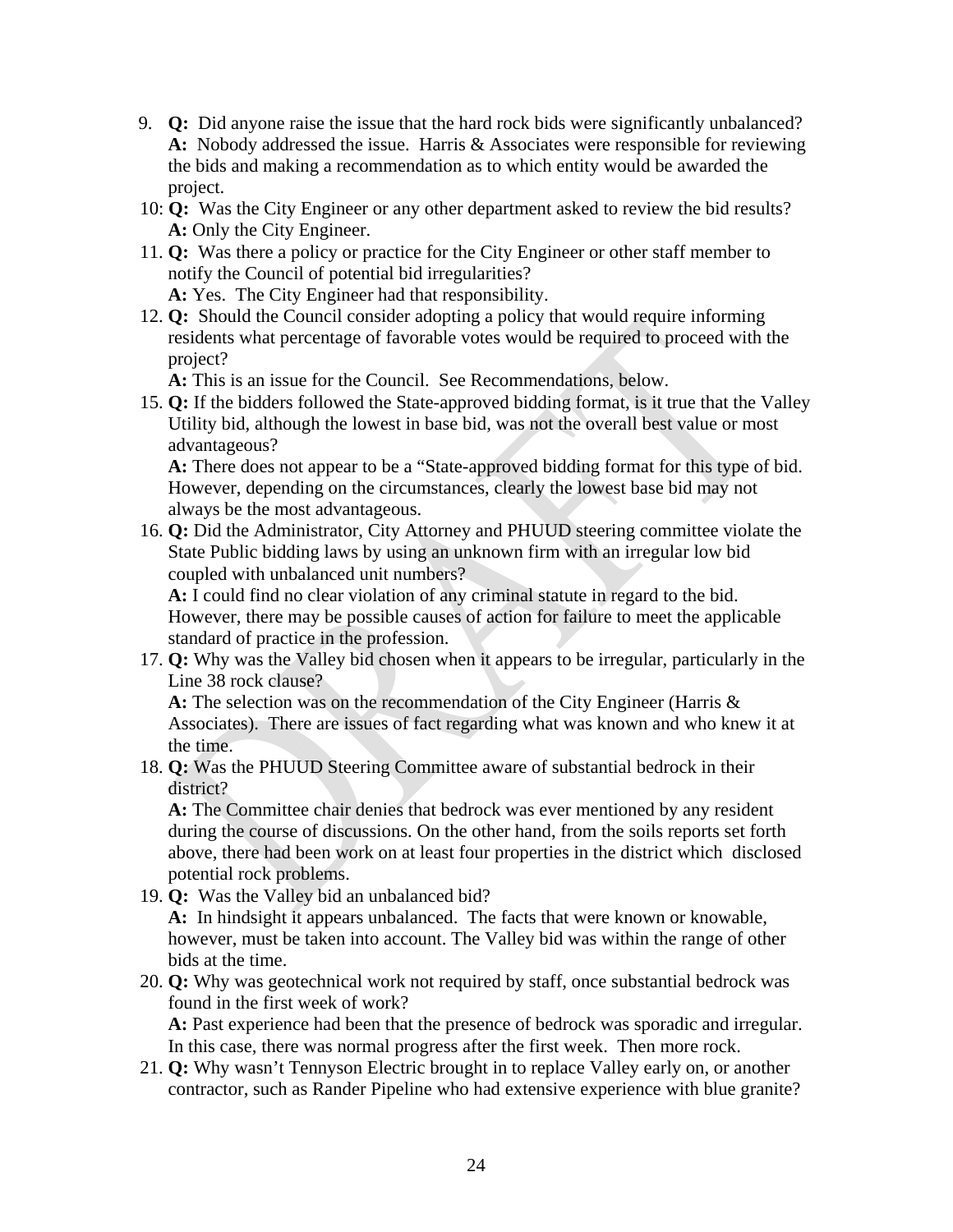**A:** The City was trying to perform under its contract with Valley at the time and avoid expensive disputes. The extent of the blue granite was unknown at the time.

- 22**. Q:** Why wasn't a competitive price in line with the other bids negotiated with Valley once substantial bedrock was found? **A:** In spite of having a 10-day notice to terminate right, it was thought to be not feasible in economic terms given the circumstances. See John Chiang's analysis.
- 23. **Q:** Why was the 30% contingency in the January 10, 2007 Harris Engineer Preliminary Draft report reduced to 14.25%? **A:** The reduction was based on similar reductions for the Contingency in the Wildwood-Crocker and Central Piedmont projects. The reduction was intended to be to 15% only. There does not appear to be any apparent reason for the reduction below 15% to 14.25%.
- 24. **Q:** Why didn't the City staff inform the Council members immediately in July? **A:** In July, there was still substantial uncertainty about the Geological situation. There does not appear to be a good reason not to share the uncertainty with the Council. City staff indicate they were aware.

# **Recommendations**

(**Compiler's Note:** The following are the recommendations put forth by the member of the sub-committee on their draft reports. Similar recommendations have been grouped together and each recommendation has been identified by the member who suggested it (DB=Dean Barbieri, JC=John Chiang, KK=Ken Kawaichi). The subcommittee will choose which recommendations to include and which wording to use.)

1. **DB-** If necessary and appropriate a dedicated project manager should be named to oversee any such project, and in particular all of the technical construction phases. **DB-** If necessary, the City should hire such a dedicated project manager, who must have experience in the type of project undertaken to assess the implications of issues that are identified at early stages, as opposed to just using City staff.

**JC-** An outside experienced Project Manager should be hired for complex construction projects, for which there is no internal expertise.

**KK -** In any project for which the budget is over an amount to be determined by the City Council, the City Council should, as a matter of policy, designate or retain a project manager to oversee progress of the project as well as ascertain and make regular reports on progress, cost and any matters which the council directs should be reported.

**KK-** If a project manager is not appointed or assigned for a particular project, an independent monitor should be assigned to monitor a city project and report regularly to the council.

2. **KK-** As a policy, oversight and management of projects should be assigned to qualified personnel who will be accountable for keeping the Council informed on such matters as cost overruns, unanticipated performance problems and any matter which could involve substantial expenditures of City funds. City oversight should be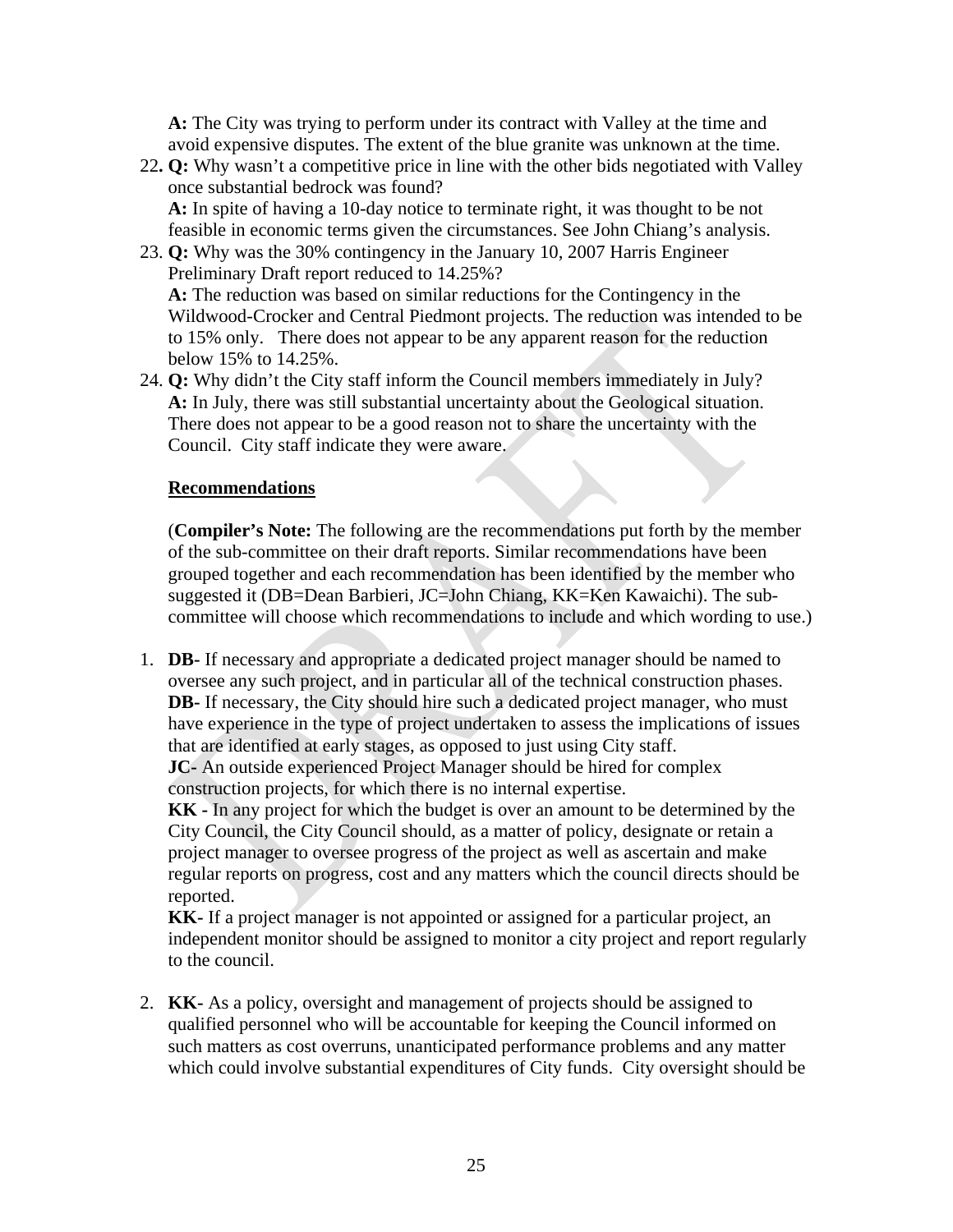continuous from initial proposal through completion and should, to the extent possible, follow guidelines promulgated by the City Council and Staff. **DB-** To avoid similar problems for any future City significant construction projects, the roles of the City staff must be certain and established at the outset of such projects. The responsibilities for the financial, administrative and supervisorial aspects of the project must be known and accepted by all of the staff involved. The responsibilities must be assigned based on knowledge and time availability.

- 3. **DB-** The financial oversight must be accurate and reviewed daily if necessary, and the City Administrator and City Council must be informed immediately of any unexpected significant circumstance that could impact the City and its resources.
- 4. **JC-** The Finance Director should work with the Public Works Director, or assigned Project Manager, to be involved with the financial aspects of all capital projects, including status reports.
- 5. **JC-** The roles and responsibilities for management of capital projects should rest with one person, which should be the Director of Public Works or whomever the City Administrator designates, and not a management by committee approach.
- 6. **KK-** If any member of the Staff team assigned to assist or monitor any city project becomes ill or unable to perform that person's duties for any reason, another qualified staff member or a qualified person specifically engaged to fill the position vacated should be substituted immediately.
- 7. **JC-** The City Administrator should work more closely with his direct reports, and especially when it relates to significant construction projects, so that he is informed of major issues that should be brought to the attention of the City Council.
- 8. **KK-** The City Engineer should not be permitted to bid directly on city projects. **KK-** The City should adopt a policy which prohibits the same individual or entity from making a bid on a project, evaluating the bids submitted for that project, and recommending the acceptance of their own bid. The City Engineer should be independent and prohibited from making bids on projects. **JC**- The City should consider establishing a review process, when multiple professional services are being provided by the same vendor, as to potential consequences.
- 9. **JC-** The City Management should consider implementing an Enterprise Risk Management (ERM) program or risk-based approach to managing the City. The risk management process involves identifying and proactively addressing risks and opportunities, assessing them in terms of the likelihood and magnitude of impact, and determining a responsive strategy and monitoring progress. This concept can be applied not only to major construction projects, but also the ongoing operations of the City.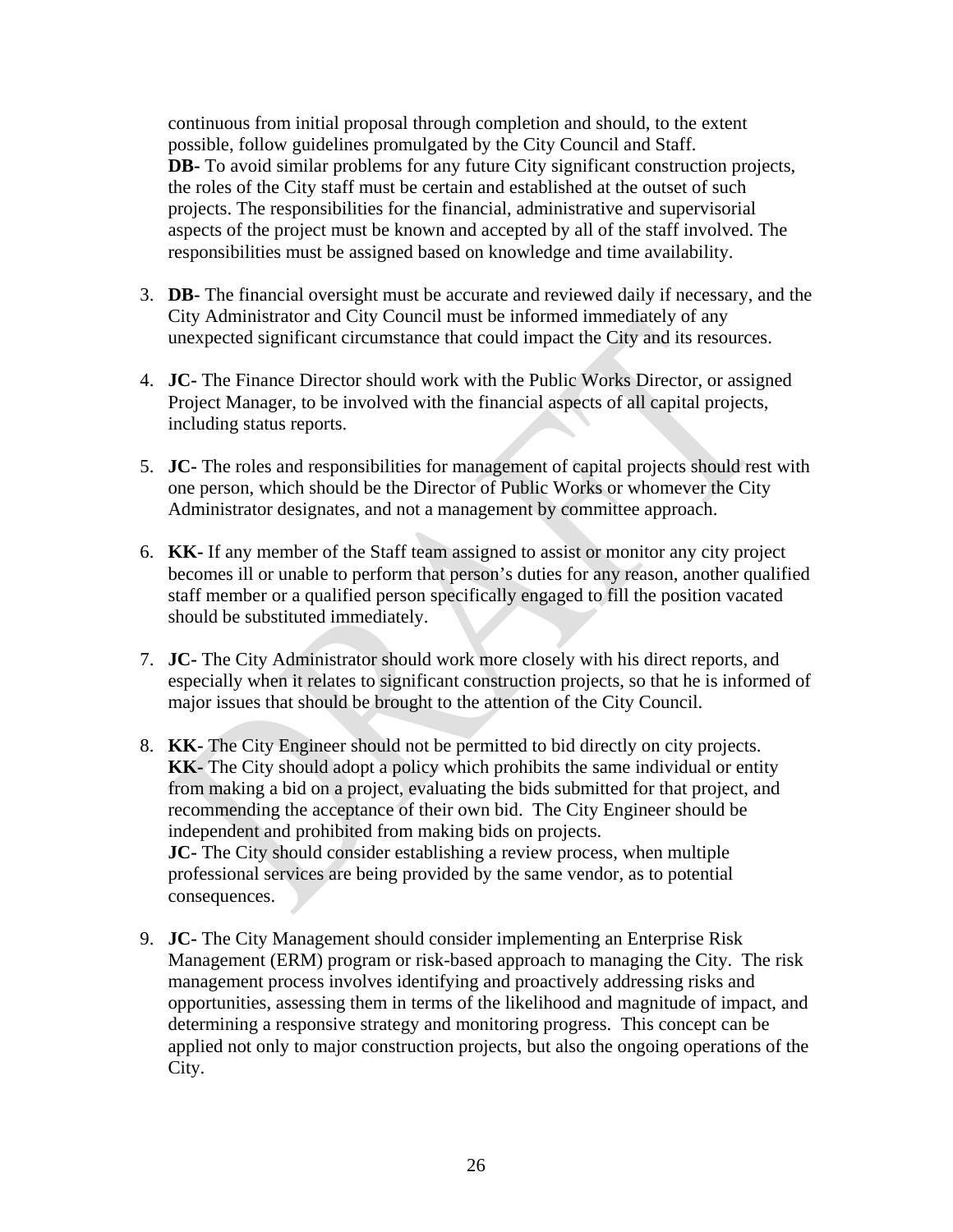- 10. **JC-** The private undergrounding utility assessment district structure needs to be redesigned to not put the City financially at risk (e.g., for cost overruns, acts of God, litigation, etc.).
- 11. **JC-** Consideration should be given in revisiting the City's policy of using Rule 20A funds, or the advancing of them, as seed money for Rule 20B private underground utility assessment districts.
- 12. **KK-** A reasonable contingency should be set at the inception of every undergrounding project and reviewed periodically. That contingency should be maintained at the established level unless the Council, upon recommendation by Staff, finds that a different contingency is appropriate and necessary.
- 13. **JC-** The City should consider the establishment of a minimum approval percentage threshold for the second ballot (e.g., 60% has used by several cities who have established private underground utility assessment districts, while others have used a simple majority threshold), with either preliminary estimates or final bids, before the final vote is taken by the City Council as to whether the district should be formed.
- 14. **JC-** Consideration should be given to the establishment of a dollar threshold for major capital projects as to the frequency of status reports to the City Council, to include billings to date, estimates to complete, percentage completion and any anticipated cost overruns.
- 15. **KK-** Because it appears that once a utilities undergrounding project is undertaken, the adverse monitary consequences are so great that it is difficult to stop or even pause, policies should be implemented which will allow homeowners to vote knowledgably as to whether to proceed with the project:
	- a. All possible alternatives should be presented to the homeowners, including various methods of funding, private or public nature of the project, and other possible choices such as using 20C or city-wide approaches.
	- b. The thresholds for the vote should be clear. State law mandates that if more than fifty percent of the voting group vote against the project, the council must reject the project. However, there is uncertainty regarding the specific number of homeowners who must vote favorably in order to have the Council support the project. That number should be clear from the outset. If for some reason the Council does not desire to set a specific percentage, that fact should be published to the committee and homeowners prior to the vote.
	- c. The Council should determine a policy regarding post-approval direct and indirect expenses and the extent the city will pay those expenses or pass them through to the homeowners.
	- d. The Council should determine whether it will determine a policy to keep the homeowners informed of the financial and construction progress to keep everyone alert to potential difficulties.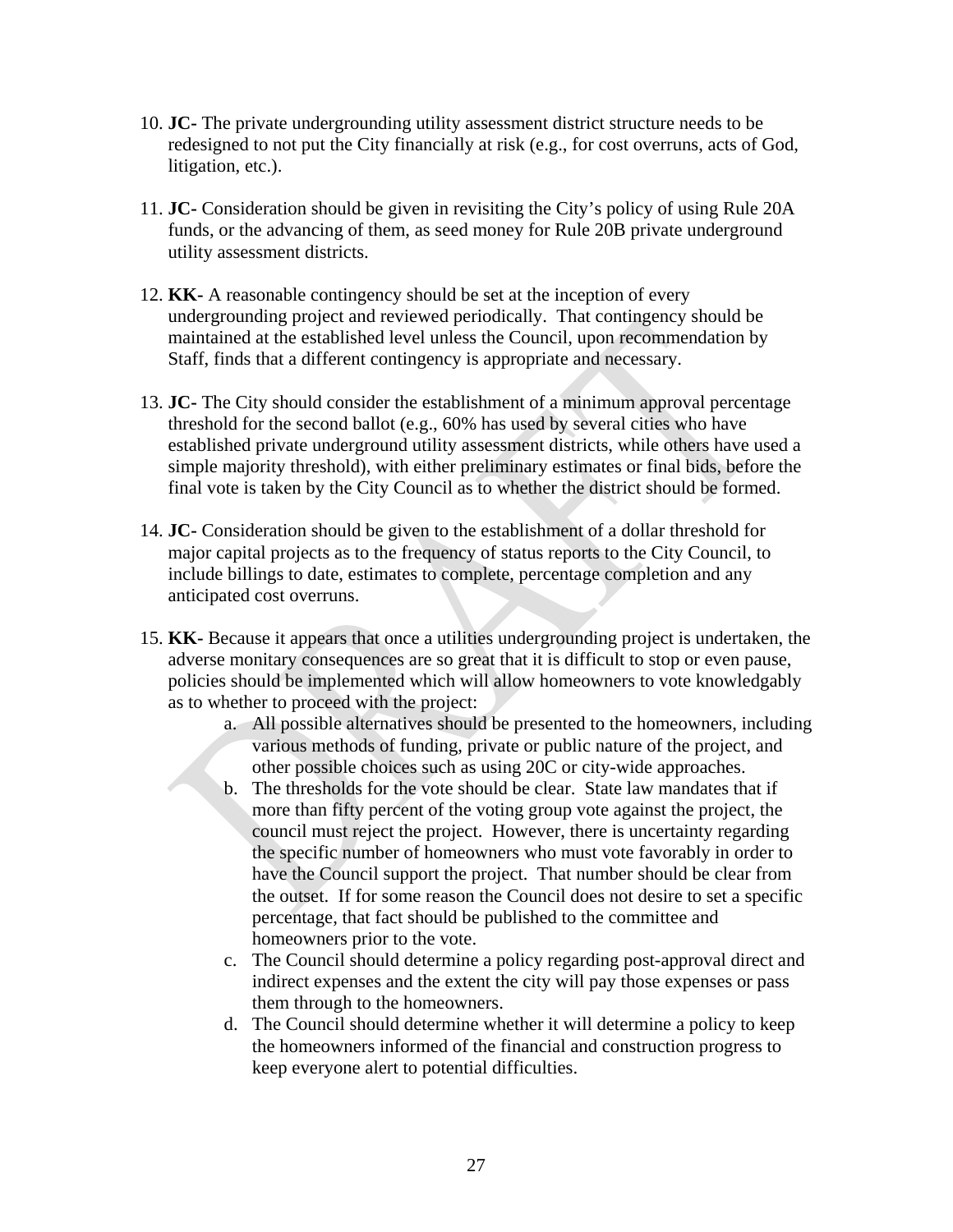- 16. **KK-** The City system of requests for proposals and bid solicitation should be examined regularly and adjusted to prevent abuses and errors. The City policy should focus on the inception and pre-inception stages because once a project has begun, the potential economic consequences of delay or stoppage appear to rise steeply
- 17. **KK-** For any future utilities undergrounding projects, part of the bidding process should include examination of existing reports, inclusion, where appropriate, of geological reports and reasonable provisions for unforeseen problems, such as bedrock, springs, and other matters as well as a physical "walking" of the area to be served. For example in the PHUUD case, the "Instructions to Bidders" on page one state that, "(3) all other data and matters requisite to the fulfillment of the work and on its own knowledge of existing facilities on and in the vicinity of the site of the work to be constructed under the contract, (4) the conditions to be encountered...". At various times before and during the project, at least four soils reports, referred to above, were available to the bidders. Items 138 and 144 of the Bid Proposal form specifically name two of the addresses, while item 133 appears to be adjacent to another.

**KK-** The Council should consider a policy that requires a preliminary geophysical report on all future utilities undergrounding projects in the City of Piedmont.

- 18. **KK-** A city website containing all relevant legal and policy documents for undergrounding of utilities should be established and updated at least annually or when any change in law or policy occurs which affects the project. **KK-** Whether in electronic or hard-copy form, all policies relating to undergrounding of utilities should be available to any interested party. They should be kept together, updated regularly and indexed for easy access.
- 19. **KK-** When the Council changes or modifies policy while projects are underway, those changes or modifications should state on their face whether they are intended to apply to the projects which are already underway or only to future projects.
- 20. **KK-** As a guiding principle, the City of Piedmont should have a set of policies and guidelines which are clear, understandable, up to date, and as easy to follow as possible. Forms for implementation should be developed to encourage uniformity and transparency of the process.
- 21. **KK-** As a matter of policy, the Council should consider whether any sub-committee with the purpose of audit or reporting on projects can adequately perform the task if there is litigation pending or impending or if other formal investigative or administrative proceedings are pending.
- 22. **KK-** As a matter of policy, the City Council should consider the product of this subcommittee is preliminary, subject to revision after the litigation and investigation are complete when a final report can be made. **KK-** The report and recommendations presented by this subcommittee should be

subject to revision after the litigation and investigation are complete.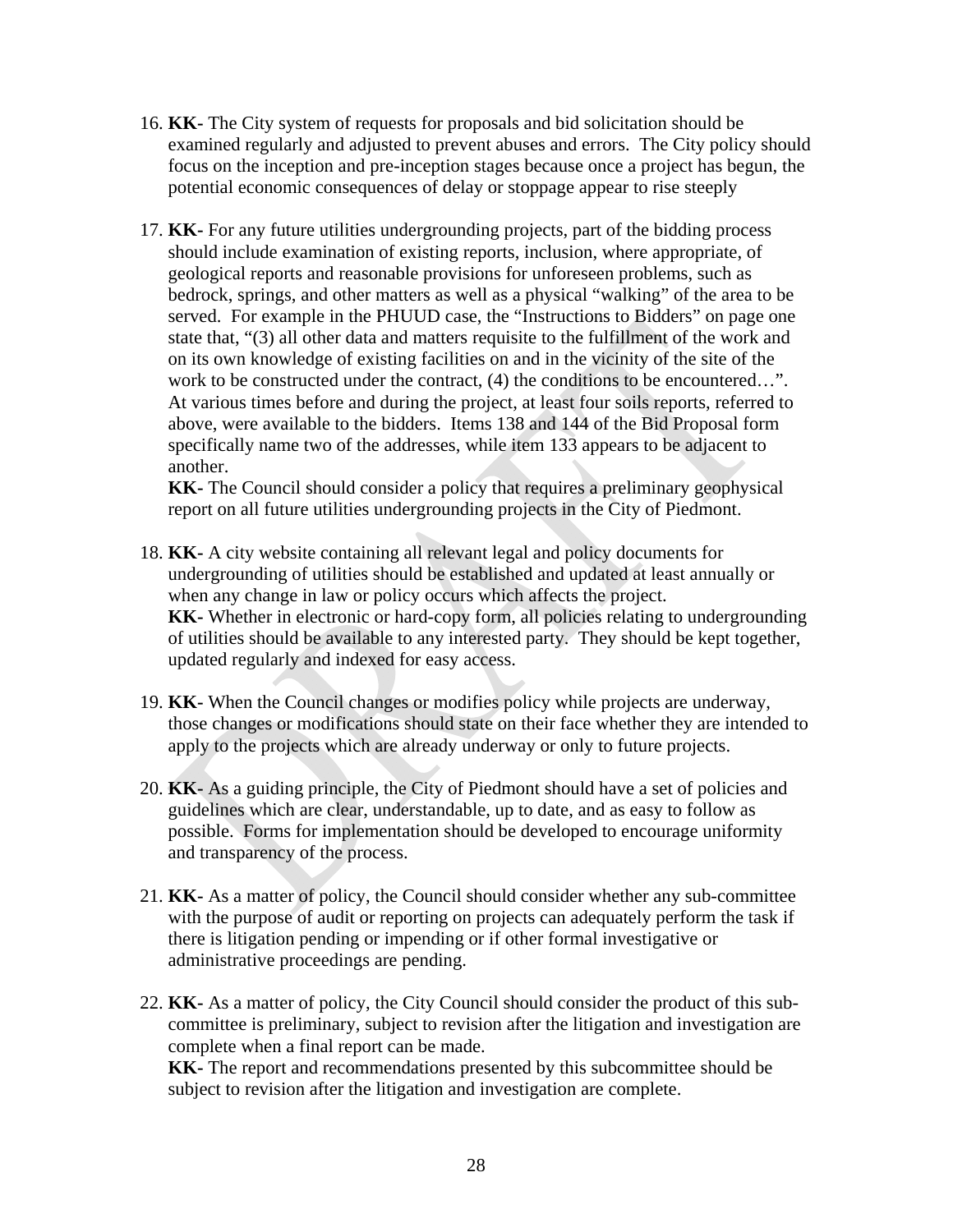23. **KK-** this report serve as a preliminary report and that a final report issue after resolution of current legal actions and investigations. Further, the subcommittee should determine whether it has subpoena powers and whether witnesses can be called to testify under oath.

**Piedmont City Policy:** Applicable statutes, including the City Charter, minutes of City Council meetings, and correspondence all will be found on the City of Piedmont website. There are many other materials, most of which have been presented in public hearings, which bear on the work of the subcommittee. It has been asserted by the Piedmont Civic Association that the report should be grounded upon the Piedmont City Charter. That is a reasonable position, but as can be seen by the citations to other state and general statutes, other legislative acts impact the project, the individuals and groups involved and the rights and duties of various parties and entities.

# **Summary**

The Piedmont Hills Utilities Undergrounding District project has placed in focus a number potential weaknesses in policies, procedures, management and oversight. Even this auditing process is flawed because it is much less effective due to constraints of pending investigations and litigation. In my view, this audit process has revealed no violations of criminal law. There is little credible evidence that any participant knowingly or intentionally violated a regulation or statute. A number of weaknesses came together with a number of bad circumstances with the result that the residents of Piedmont have had to contribute approximately \$2,064,000.00 (again, it is too early to be specific) to the PHUUD project. The lack of apparent criminal conduct, however, does not mean that there was no negligent or performance below the applicable standard of care.

# **Additional Recommendations Suggested by Piedmont Groups and Residents**

- 1. The Report should make findings that:
	- a. Stopping the project subjects the City to massive potential liabilities far in excess of completing the project with general funds; and
	- b. The City has no way to force homeowners to provide additional funds for unanticipated cost overruns or Acts of God following the initial assessment [Suggested by Elizabeth Schultz]
- 2. The option of using 20(C) districts should be set forth, including advantages and disadvantages. [Elizabeth Schultz]
- 3. The negative experiences of use of the 20(B) model, such as the City of Tiburon, should be set forth. [Elizabeth Schultz]
- 4. There should be disclosure and comment on the use of 20(A) funds should be included in the Report. [Elizabeth Schultz]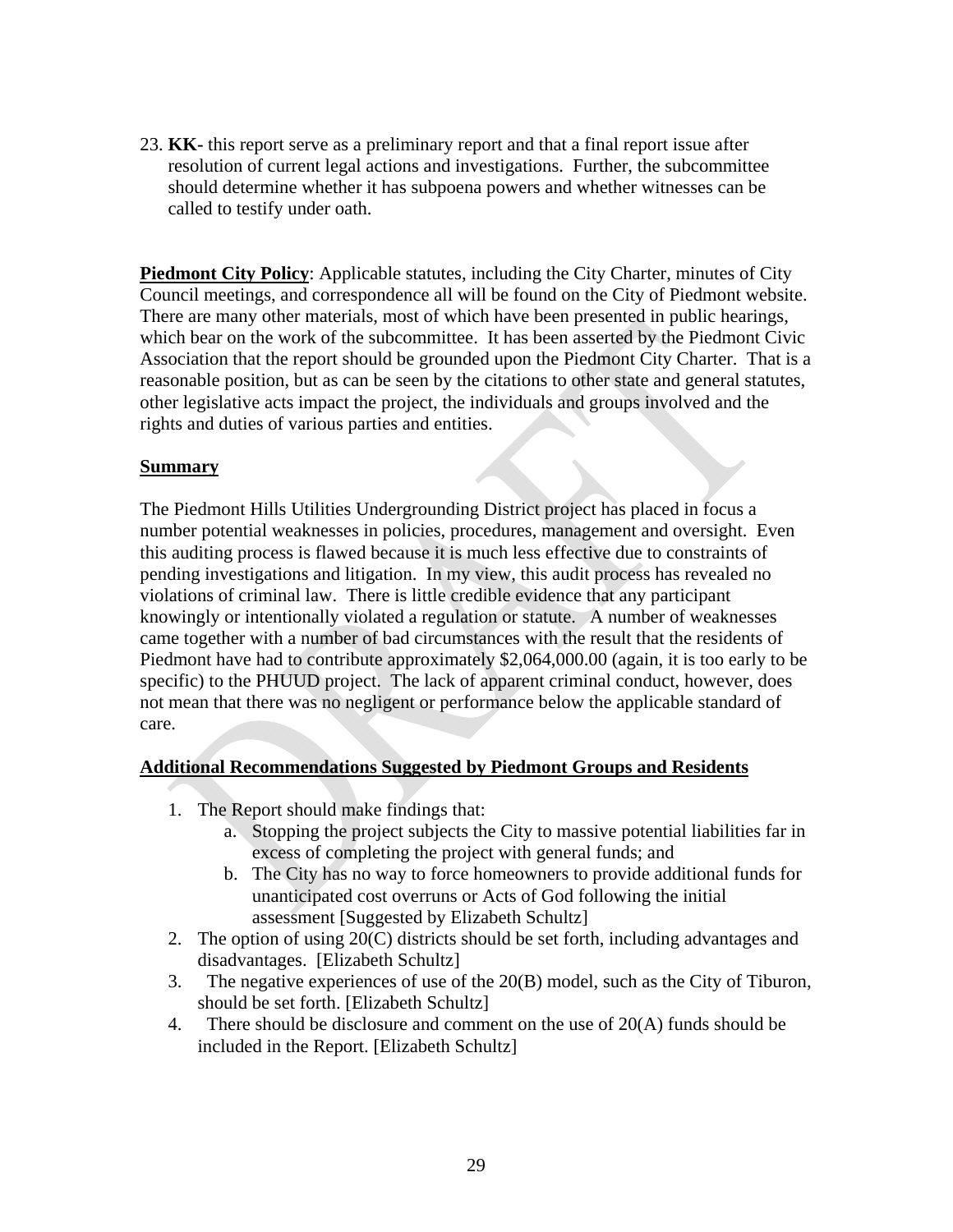- 5. The impact of "Acts of God" on construction should be noted and questions raised as to the nature and extent of such risks and whether scheduling during the dry season would ameliorate adverse consequences. [Elizabeth Schultz]
- 6. A summary of past experiences in chart or spreadsheet form would be useful in providing a context for the Report. [Elizabeth Schultz]
- 7. The audit should be conducted by an outside, independent group. [Rick Schiller]
- 8. An option should be presented to get the City out of the undergrounding business altogether. [Rick Schiller]
- 9. The Report should address responsibility for examining the bids for irregular items. [Rick Schiller]
- 10. Although Mr. Grote has eliminated irregular line items in bids in the past, he denies any direct responsibility for examining the bids in the PHUUD situation, which should raise issues of accountability. [Rick Schiller]
- 11. The role of Mr. George Peyton, City Attorney at the time, has not been explored. [Rick Schiller]
- 12. The practice of delegating responsibility for reviewing bids should be reviewed, along with the culture at City Hall which affected oversight of this process. [Rick Schiller]
- 13. The Report should address whether the culture of tacit approval and encouragement of undergrounding utilities in Piedmont is appropriate. [Rick Schiller]
- 14. The process of oversight and communication of the extent of overspending should be addressed by the Report. An example is the change order of \$250,000 for Sotelo Ave. which occurred in July but was thought to be only an unusual event which would not affect the rest of the project. [Rick Schiller]
- 15. The Valley Bid which was the most unbalanced was not mentioned in the Report. [Rick Schiller]
- 16. Why was the PHUUD not asked to pay for the Crest Road washout? [Rick Schiller]
- 17. Ann Swift's report on Feb.1, 2010 reported a small deficit the day prior to the municipal election, but the true deficit was going to require another \$1M expenditure. [Rick Schiller]
- 18. A recommendation is needed on the use of public funding to facilitate the creation of private undergrounding districts. [Piedmont Civic Association, hereafter, "PCA"]
- 19. A recommendation concerning the loss of 20(A) public funds. [PCA]
- 20. A recommendation regarding the City's financial stake in approving private disctricts. [PCA]
- 21. A recommendation concerning the impact of having a financial stake on decision-making by City officials and the City Council. [PCA]
- 22. An analysis of 20(B) projects and risk in light of the current level of City reserve funds. [PCA]
- 23. A recommendation concerning other undergrounding options, 20(C) districts and city-wide undergrounding. [PCA]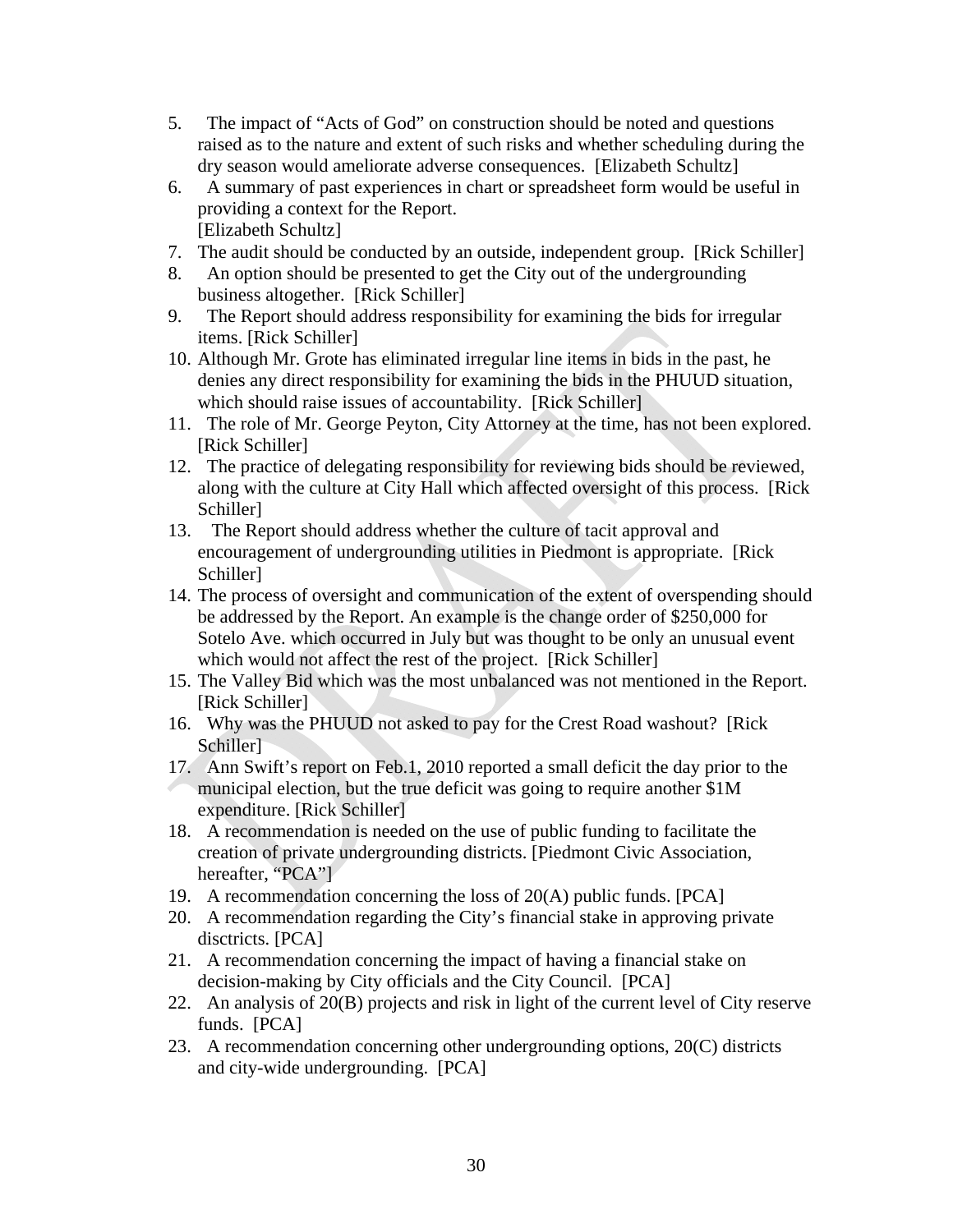- 24. A recommendation regarding the role of the City as "ultimate insurer" of every 20(B) undergrounding project. [PCA]
- 25. A discussion of whether immediate knowledge and reporting will impact cost overrun options. [PCA]
- 26. A recommendation concerning whether cost risk can be shifted from the City to private districts. [PCA]
- 27. A recommendation concerning the role of the Council and City staff, such as the City Attorney, in contract procurement and administration. [PCA]
- 28. A recommendation regarding the extent and appropriate use of informal meetings, without formal public notice, between homeowners and City staff. [PCA]
- 29. A review of past experience with City projects. [PCA]
- 30. A specific recommendation regarding the optimum threshold level of support for undergrounding. [PCA]
- 31. The Piedmont Charter should provide the framework for policies and acts of the City Council. [PCA]
- 32. A recommendation regarding City administration of projects, including clear assignment for project management. [Piedmont League of Women Voters, hereafter, "LWV"]
- 33. A recommendation regarding the level of potential city financial risk associated with a project as well as the level of financial exposure. [LWV]
- 34. A recommendation regarding the examination of each project, its bids and documents, on its own merits without assumptions based on past projects which may or may not apply. [LWV]
- 35. A recommendation concerning the examination of bids, particularly where, for example, a "0" was set forth as the anticipated quantity of rock excavation. [LWV]
- 36. A recommendation regarding timely assessment and reporting of the impact of extensive rock. [LWV]
- 37. An examination of the early decision during construction to alter the rock excavation price. [LWV]
- 38. A recommendation for City policies ensuring proper and clear delegation of project responsibility to qualified and experienced personnel. [LWV]
- 39. A recommendation regarding conflicts of interest involving City staff and City decision-making. [LWV]
- 40. A recommendation regarding City subsidizing of design and construction costs for undergrounding after district formation. City financial liability should be examined. [LWV]
- 41. A recommendation regarding the use of City general funds for district specific costs. [LWV]
- 42. A recommendation regarding the prompt and accurate reporting by City project managers to City staff and Council of significant changes in the status of projects. [LWV]
- 43. A recommendation regarding "exception reporting". [LWV]
- 44. A recommendation regarding changes in voter approval requirements by the Council in the middle projects. [LWV]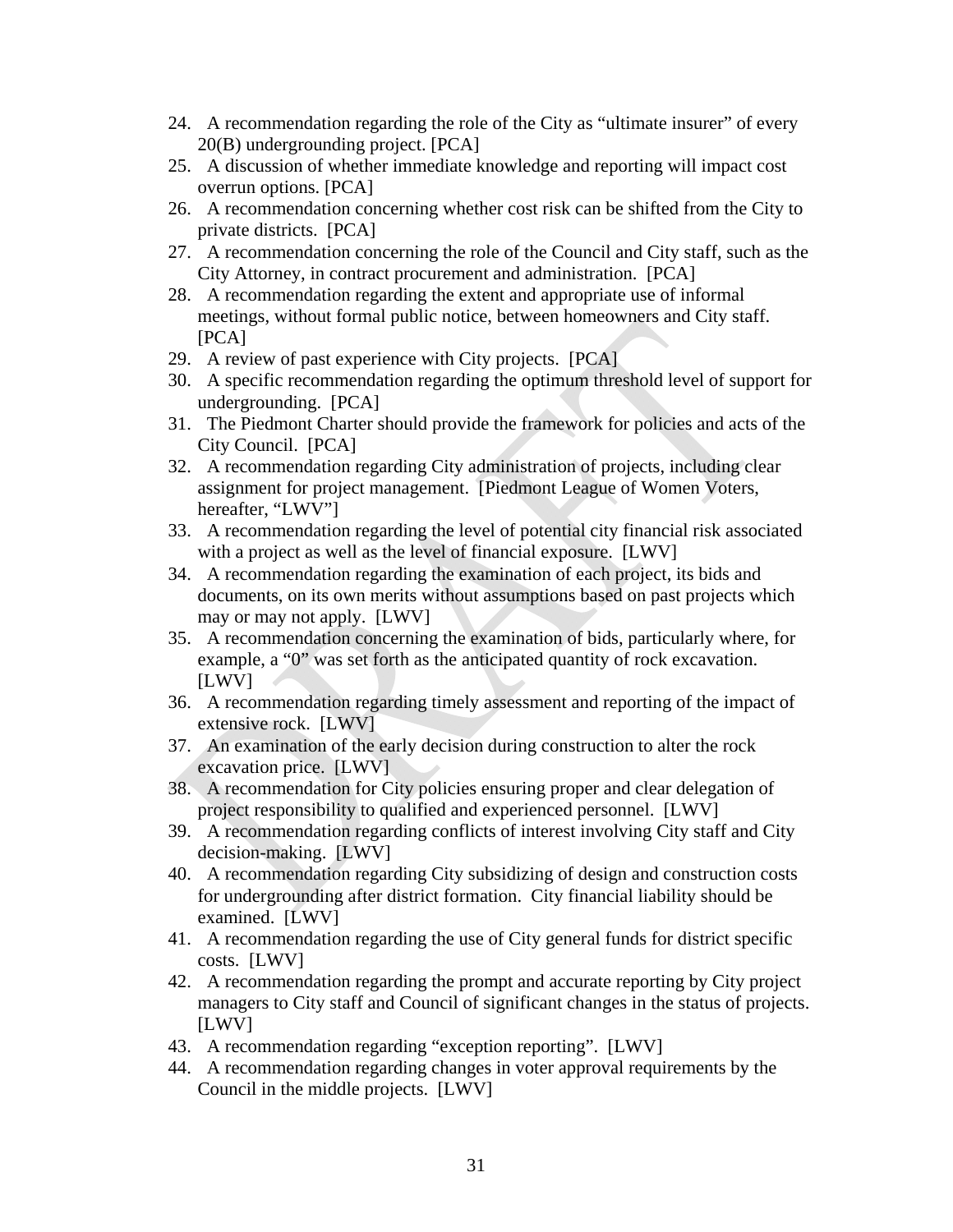- 45. A recommendation or finding of fact concerning the responsibility of the City Administrator for the bidding process. [Neil Teixeira]
- 46. A recommendation regarding the duties and accountability of the City Administrator in this case for the cost overruns. [Neil Teixeira]
- 47. A finding regarding the length of time the subcommittee has taken to issue its preliminary report. [A. Salloway]
- 48. A finding regarding the acceptance of responsibility by the current City Administrator and City Council. [A. Salloway]
- 49. A recommendation regarding the failure to use an independent outside auditor. [A. Salloway]
- 50. A finding regarding the role of various attorneys, staff and Council members, in protecting the contract rights of the City. [A. Salloway]
- 51. A response to the rhetorical question, "…if, in your professional life, you encountered the same level of performance by your peers or subordinates as exhibited by the Council and Staff in these matters, and if your employer suffered the same relative level of damages, what would you have done?" [A.Salloway]
- 52. A coherent or comprehensive explanation of the fundamental, "how, why what, when and where" of the project. [Leon M. Blomfield]
- 53. An explanation of why the problems were not reported earlier. [Leon M. Bloomfield]
- 54. The report should not suffer from lack of factual detail or the interjection of what appear to be exculpatory conclusions in place of a fulsome, balanced and neutral audit report. [Leon M Bloomfield]
- 55. A recommendation regarding any further use of 20(B) district funds unless the risk to citizens' public funds is eliminated. [Dai Meagher]
- 56. A recommendation regarding the use and loss of 20(A) funds to private districts. [Dai Meagher]
- 57. A recommendation regarding future requirements for 20(B) districts, including, a. Firm/binding bids prior to any voting;
	- b. A requirement that at least 70% of ballots cast be in favor of the 20(B) district;
	- c. Homeowners be notified by registered mail that the city will automatically impose a supplemental assessment on them for any cost over-runs (even Acts of God)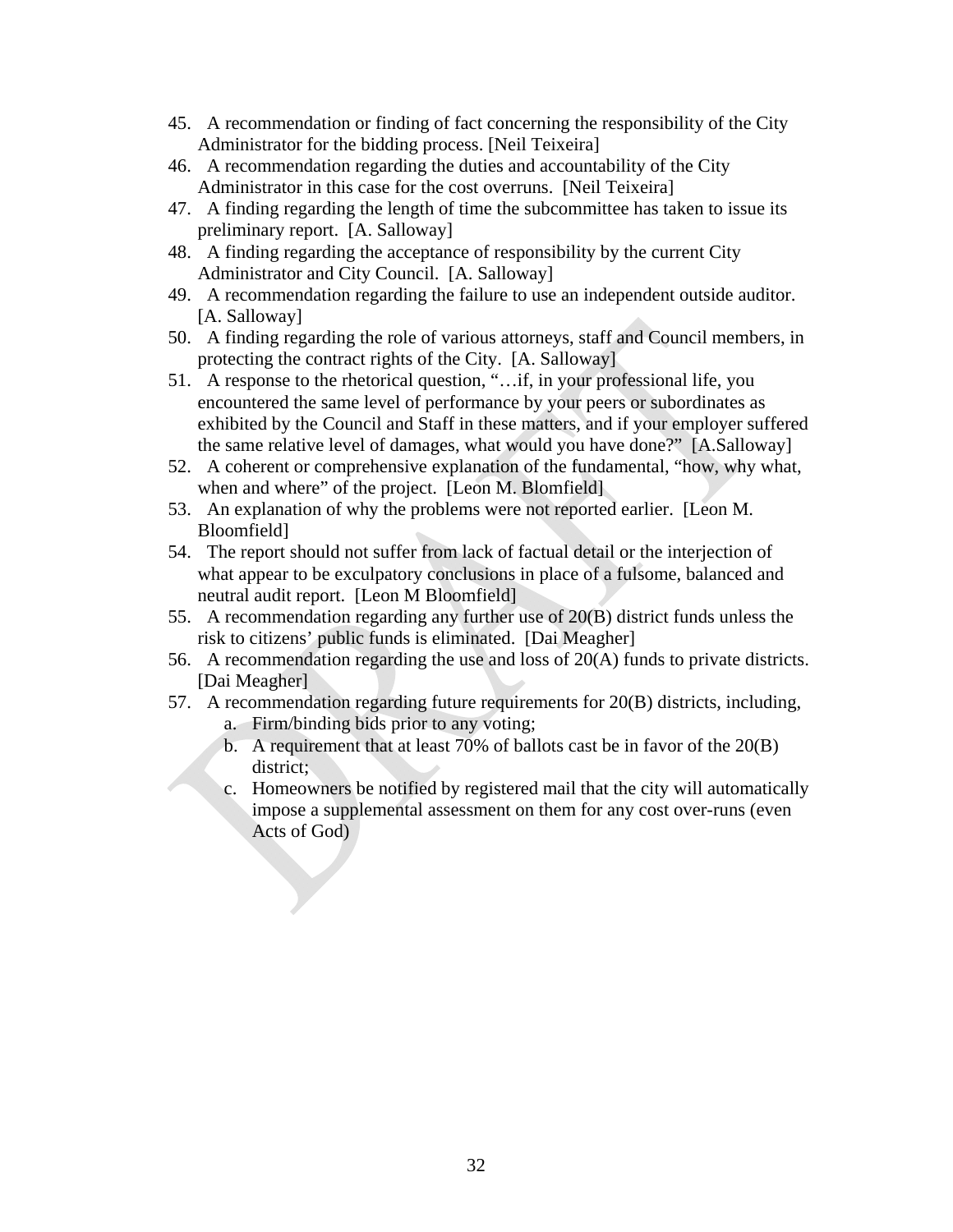|     | <b>City of Piedmont</b>  |                                                       |                                                           |                                    |              |            |             |                                                                                                  |                          |                                |                         |                          |              |                |                                               |                      |                   |                                         |                |                         |
|-----|--------------------------|-------------------------------------------------------|-----------------------------------------------------------|------------------------------------|--------------|------------|-------------|--------------------------------------------------------------------------------------------------|--------------------------|--------------------------------|-------------------------|--------------------------|--------------|----------------|-----------------------------------------------|----------------------|-------------------|-----------------------------------------|----------------|-------------------------|
|     |                          | <b>Piedmont Hills Undergrounding Utility District</b> |                                                           |                                    |              |            |             |                                                                                                  |                          |                                |                         |                          |              |                |                                               | <b>Exhibit A</b>     |                   |                                         |                |                         |
|     |                          |                                                       | Summary of Change Orders and Progress Billings, including |                                    |              |            |             |                                                                                                  |                          |                                |                         |                          |              |                |                                               |                      |                   |                                         |                |                         |
|     |                          | Inforce Account Work for Rock                         |                                                           |                                    |              |            |             |                                                                                                  |                          |                                |                         |                          |              |                |                                               |                      |                   |                                         |                |                         |
|     |                          |                                                       |                                                           |                                    |              |            |             |                                                                                                  |                          |                                |                         |                          |              |                |                                               |                      |                   |                                         |                |                         |
|     |                          |                                                       |                                                           |                                    |              |            |             |                                                                                                  |                          |                                |                         |                          |              |                |                                               |                      |                   |                                         |                |                         |
|     |                          | Constr Mgr                                            | CO - Period of Work<br>(Approx per time                   |                                    |              |            |             |                                                                                                  | Estimated<br>Contract    |                                |                         |                          | 3rd Party    | Remaining      | Piedmont<br>Pymt Reg Progress Approval Period | Valley Pymt Req      |                   | Pymt<br>Request Amt                     | Includes<br>CO |                         |
|     | CO# CO Date              | <b>Signoff Date</b>                                   | sheets)                                                   | Rock                               | Boring       | Other      | \$ Amount   | Contract Amt<br>to Date<br><b>Location or Description</b>                                        | Deductions               | Revised<br><b>Contract Amt</b> | Contract<br>Contingency | Remaining<br>Contingency | Reimbursemts | Contingency    | <u>No.</u><br>Pymt No.                        | Date                 | Ending            | Bef Reten                               | Numbers        | Contract Sum<br>to Date |
|     | <b>Original Contract</b> |                                                       |                                                           |                                    |              |            |             | 1.515.294.50                                                                                     | $\overline{\phantom{a}}$ | 1.515.294.50                   | 543.527.00              | 543.527.00               |              | 543,527.00     |                                               |                      |                   |                                         |                |                         |
| 001 | 07/21/09                 | 07/23/09                                              |                                                           |                                    |              | 68.318.18  | 68,318.1    | 1,583,612.68 Comcast conduit and enclosures                                                      |                          |                                |                         |                          | $\sim$       |                |                                               |                      |                   |                                         |                |                         |
| 002 | 07/21/09                 |                                                       | 07/24/09 7/13/09 to 7/16/09                               | 53.527.78                          |              |            | 53,527.78   | 1,637,140.46 Excavate rock and install splice boxes at locations 86, 88, 90, 163                 | 17.541.00                | 1.619.599.46                   | 543,527.00              | 439.222.04               | 68.313.18    | 507.535.22     |                                               |                      | 07/30/09 07/17/09 | 223,037.96 1 to 2                       |                | 1.637.140.46            |
| 003 | 07/30/09                 | 08/10/09                                              |                                                           |                                    |              | 5.032.42   | 5,032.4     | 1,642,172.88 Transformer enclosure, boxes and conduit changes from PG&E                          |                          |                                |                         |                          |              |                |                                               |                      |                   |                                         |                |                         |
| 004 | 08/05/09                 |                                                       | 08/10/09 7/20/09 to 7/30/09                               | 158,690.71                         |              |            | 158,690.7   | 1,800,863.59 Excavate rock and install conduits and vaults - Sotelo, Crest                       |                          |                                |                         |                          |              |                |                                               |                      |                   |                                         |                |                         |
| 005 | 07/21/09                 |                                                       | 08/10/09 7/20/09 to 7/30/09                               |                                    | 90.167.94    |            | 90,167.9    | 1,891,031.53 Install conduits by bore method 1,070 LF (Trench Sections D, D1, D2, D3)            | 167,805.70               | 1.723.225.83 543.527.00        |                         | 335.595.67               | 68.313.18    | 403.908.85     |                                               | 2 08/11/09 07/30/09  |                   | 283,601.07 1 to 5                       |                | 1.891.031.53            |
| 006 | 08/26/09                 |                                                       | 08/27/09 8/3/09 to 8/14/09                                | 229.474.53                         |              |            | 229.474.    | 2,120,506.06 Excavate rock and install vaults, splice boxes, conduits - Sotelo, Crest and others |                          |                                |                         |                          |              |                |                                               |                      |                   |                                         |                |                         |
| 007 | 08/26/09                 |                                                       | 08/27/09 8/3/09 to 8/14/09                                |                                    | 103.311.44   |            | 103,311.4   | 2,223,817.50 Install conduits by bore method 1,284 LF                                            | 255.196.00               | 1.968.621.50 543.527.00        |                         | 90,200,00                | 68.313.18    | 158,513.18     |                                               | 08/28/09 08/14/09    |                   | 387.945.97 1 to 7                       |                | 2,223,817.50            |
| 008 | 09/01/09                 |                                                       | 09/08/09 8/17/09 to 8/28/09                               | 251.134.81                         |              |            | 251,134.8   | 2,474,952.31 Excavate rock and install conduits and vaults - Sotelo, Crest                       |                          |                                |                         |                          |              |                |                                               |                      |                   |                                         |                |                         |
| 009 | 09/01/09                 |                                                       | 09/08/09 8/17/09 to 8/28/09                               |                                    | 77,295.36    |            | 77.295.3    | 2,552,247.67 Install conduits by bore method 936 LF (Trench Sections D1, D2, D3, P2)             |                          |                                |                         |                          |              |                |                                               |                      |                   |                                         |                |                         |
| 010 | 09/01/09                 |                                                       | 09/14/09 8/3/09 to 8/14/09                                |                                    | (61, 360.37) |            | (61, 360.3) | 2,490,887.30 Credit for quantities erroneously reported on CO #7 (781 LF overstated)             | 567.186.40               | 1.923.700.90                   | 543,527.00              | 135.120.60               | 68.313.18    | 203.433.78     |                                               | 4 09/14/09 08/28/09  |                   | 334,038,80 1 to 10                      |                | 2,490,887.30            |
| 011 | 09/18/09                 |                                                       | 09/22/09 8/31/09 to 9/11/09                               | 219.639.69                         |              |            | 219,639.6   | 2,710,526.99 Excavate rock and install conduits and vaults - Sotelo, Crest, Hampton              |                          |                                |                         |                          |              |                |                                               |                      |                   |                                         |                |                         |
| 012 | 09/18/09                 |                                                       | 09/22/09 8/31/09 to 9/11/09                               |                                    | 16,368,33    |            | 16,368.3    | 2,726,895.32 Install conduits by bore method 193 LF (Trench Section D1)                          | 635.558.20               | 2,091,337.12 543,527.00        |                         | (32.515.62)              | 68,313.18    | 35,797.56      |                                               | 5 09/25/09 09/11/09  |                   | 254,849.02 1 to 12                      |                | 2,726,895.32            |
| 013 | 09/29/09                 |                                                       | 10/06/09 9/14/09 to 9/25/09                               | 192.035.24                         |              |            | 192,035.2   | 2,918,930.56 Excavate rock and install conduits - Hampton, Sotelo, and LaSalle                   |                          |                                |                         |                          |              |                |                                               |                      |                   |                                         |                |                         |
| 014 | 10/01/09                 | 10/06/09                                              |                                                           |                                    |              | 8.738.52   | 8,738.5     | 2,927,669.08 Furnish and install add'l 4,242 LF of Comcast conduit                               | 635,648.20               | 2,292,020.88                   | 543,527.00              | (233,199.38              | 77,051.70    | (156, 147.68)  | 12                                            | 6 10/07/09 09/25/09  |                   | 282,587.96 1 to 14                      |                | 2,927,669.08            |
| 015 | 09/29/09                 |                                                       | 10/13/09 9/28/09 to 10/9/09                               | 186,563,33                         |              |            | 186,563.3   | 3,114,232.41 Excavate rock and install conduits - Sotelo and St. James                           |                          |                                |                         |                          |              |                | 13                                            | 10/13/09 10/09/09    |                   | 228,403.93 1 to 15                      |                | 3,114,232.41            |
| 016 | 10/30/09                 |                                                       | 11/02/09 10/12/09 to 10/16/09                             | 17,264.63                          |              |            | 17.264.6    | 3,131,497.04 Excavate rock and install conduits - St. James                                      | 682.354.16               | 2,449,142.88                   | 543,527.00              | (390,321,38              | 77,051.70    | (313, 269.68)  | 18                                            | 8 11/04/09 10/16/09  |                   | 54,710.83 1 to 16                       |                | 3,131,497.04            |
| 017 | 11/12/09                 |                                                       | 11/17/09 10/28/09 to 11/6/09                              | 83,310.71                          |              |            | 83,310.7    | 3,214,807.75 Excavate rock and install conduits - Crest                                          |                          |                                |                         |                          |              |                | 19                                            | 9 11/18/09 11/06/09  |                   | 120,636.91 1 to 17                      |                | 3,214,807.75            |
| 018 | 12/07/09                 |                                                       | 12/14/09 11/9/09 to 11/20/09                              | 88.664.38                          |              |            | 88,664.3    | 3,303,472.13 Excavate rock and install conduits - Crest                                          |                          |                                |                         |                          |              |                |                                               |                      |                   |                                         |                |                         |
| 019 | 12/07/09                 | 12/14/09                                              |                                                           |                                    |              | 6.619.00   | 6,619.00    | 3,310,091.13 Changes in electrical regmts due to unforeseen conditions                           |                          |                                |                         |                          |              |                |                                               |                      |                   |                                         |                |                         |
| 020 | 12/07/09                 | 12/14/09                                              |                                                           |                                    |              | (2,276.95) | (2,276.95)  | 3,307,814.18 Credit due to City for corrections to prior billings                                | 682.354.76               | 2,625,459.42 543,527.00        |                         | (566.637.92              | 77,051.70    | (489, 586.22)  | 20                                            | 10 12/17/09 11/20/09 |                   | 112,069.03 1 to 20                      |                | 3,307,814.18            |
| 021 | 12/20/09                 |                                                       | 12/23/09 11/23/09 to 12/4/09                              | 207,710.75                         |              |            | 207,710.7   | 3,515,524.93 Excavate rock and install conduits - Crest, St. James, Sotelo, LaSalle              |                          |                                |                         |                          |              |                | 22                                            | 11 12/23/09 12/04/09 |                   | 207,710.75 1 to 21                      |                | 3,515,524.93            |
| 022 | 12/31/09                 |                                                       | 01/08/10 12/8/09 to 12/18/09                              | 229.198.85                         |              |            | 229,198.    | 3,744,723.78 Excavate rock and install conduits - Crest, St. James, Sotelo, LaSalle              |                          |                                |                         |                          |              |                | 26                                            | 12 01/08/10 12/18/09 |                   | 229,198.85 1 to 22                      |                | 3,744,723.78            |
| 023 | 01/11/1                  |                                                       | 01/13/10 12/23/09 to 12/30/09                             | 101,758.97                         |              |            | 101.758.9   | 3,846,482.75 Excavate rock and install conduits - Crest, St. James, Sotelo, LaSalle              | 682.354.76               | 3.164.127.99 543.527.00        |                         | (1.105.306.49)           | 77.051.70    | (1.028.254.79) | 27                                            | 13 01/13/10 12/30/09 |                   | 115,098.87 1 to 23                      |                | 3,846,482.75            |
| 024 | 01/27/1                  |                                                       | 01/28/10 1/4/10 to 1/15/10                                | 209,116.63                         |              |            | 209,116.6   | 4,055,599.38 Excavate rock and install conduits - Crest, St. James, Sotelo, LaSalle              |                          |                                |                         |                          |              |                |                                               |                      |                   |                                         |                |                         |
| 025 | 01/27/1                  |                                                       | 02/01/10 1/4/10 to 1/15/10                                |                                    |              | 29.624.15  | 29,624.15   | 4.085.223.53 Relocate Vaults to Street and provide traffic rated vaults                          | 695.745.80               | 3.389.477.73 543.527.00        |                         | (1.330.656.23)           | 77.051.70    | (1.253.604.53) | 28                                            |                      |                   | 14 02/01/10 01/15/10 280,678.28 1 to 25 |                | 4.085.223.53            |
| 026 |                          |                                                       |                                                           |                                    |              |            |             |                                                                                                  |                          |                                |                         |                          |              |                |                                               |                      |                   |                                         |                |                         |
| 027 |                          |                                                       |                                                           | 2.228.091.01 225.782.70 116.055.32 |              |            |             |                                                                                                  |                          |                                |                         |                          |              |                |                                               |                      |                   |                                         |                |                         |
| 028 |                          |                                                       |                                                           |                                    |              |            |             |                                                                                                  |                          |                                |                         |                          |              |                |                                               |                      |                   |                                         |                |                         |
| 029 |                          |                                                       |                                                           |                                    |              |            |             |                                                                                                  |                          |                                |                         |                          |              |                |                                               |                      |                   |                                         |                |                         |
| 030 |                          |                                                       |                                                           |                                    |              |            |             |                                                                                                  |                          |                                |                         |                          |              |                |                                               |                      |                   |                                         |                |                         |
| 031 |                          |                                                       |                                                           |                                    |              |            |             |                                                                                                  |                          |                                |                         |                          |              |                |                                               |                      |                   |                                         |                |                         |
| 032 |                          |                                                       |                                                           |                                    |              |            |             |                                                                                                  |                          |                                |                         |                          |              |                |                                               |                      |                   |                                         |                |                         |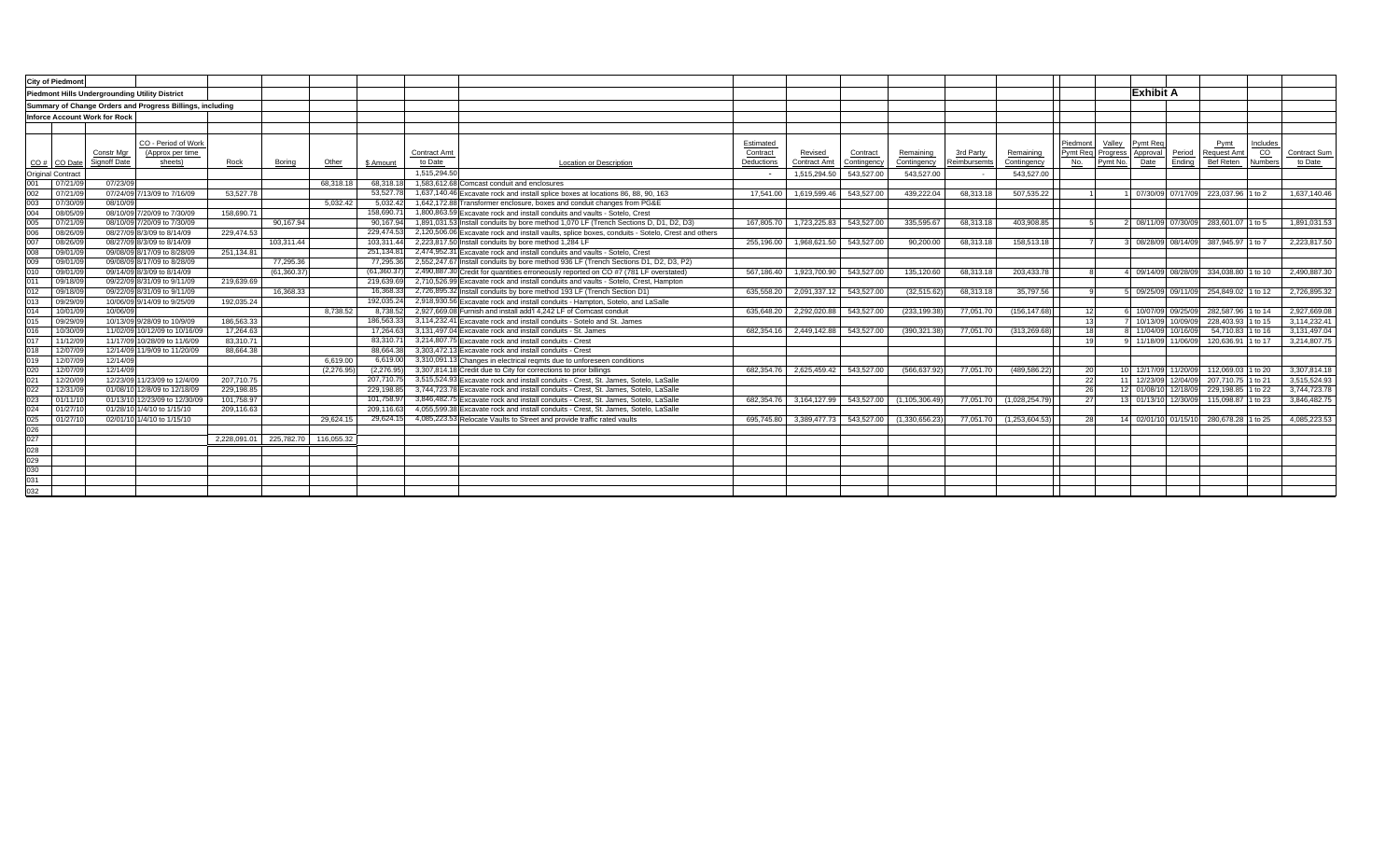# **City of Piedmont Piedmont Hills Undergrounding Assessment District Exhibit B Bond Issuance**

**Sale and Closing** 

Authorization:

6/8/09 cutoff for prepays with 7% discount

Authorization amount: \$3,452,586.75 Maximum interest rate: 8% Maximum term: 2034 (25 years)

Fiscal Agent: Union Bank

Per Final Engineer's Report (filed 5/4/09):

| Total costs                  | 3,814,212.00      |              |
|------------------------------|-------------------|--------------|
| 15% contingency              | 543,527.00        |              |
| <b>PG&amp;E</b> contribution | (306, 589.00)     |              |
| Comcast contribution         | (171, 435.00)     |              |
|                              | 3,879,715.00      |              |
| <b>Total incidentials</b>    | 105,335.00        |              |
|                              | 3,985,050.00      |              |
| Financing costs              | 299,950.00        |              |
|                              | 4,285,000.00      |              |
|                              |                   |              |
|                              | Gross Amt         | Net Amt      |
| Series 2009-A                | 3,200,000.00      | 3,132,498.75 |
| Series 2009-B                | 205,000.00        | 201,822.60   |
|                              | 3,405,000.00      | 3,334,321.35 |
|                              |                   |              |
|                              | Improvement Fund  | 3,107,197.55 |
|                              | Costs of Issuance | 95,262.55    |
|                              | Bond Reserves - A | 123,979.58   |
|                              | Bond Reserves - B | 7,881.67     |
|                              |                   | 3,334,321.35 |
|                              |                   |              |
| <b>Actual Sale Date:</b>     | 07/01/09          |              |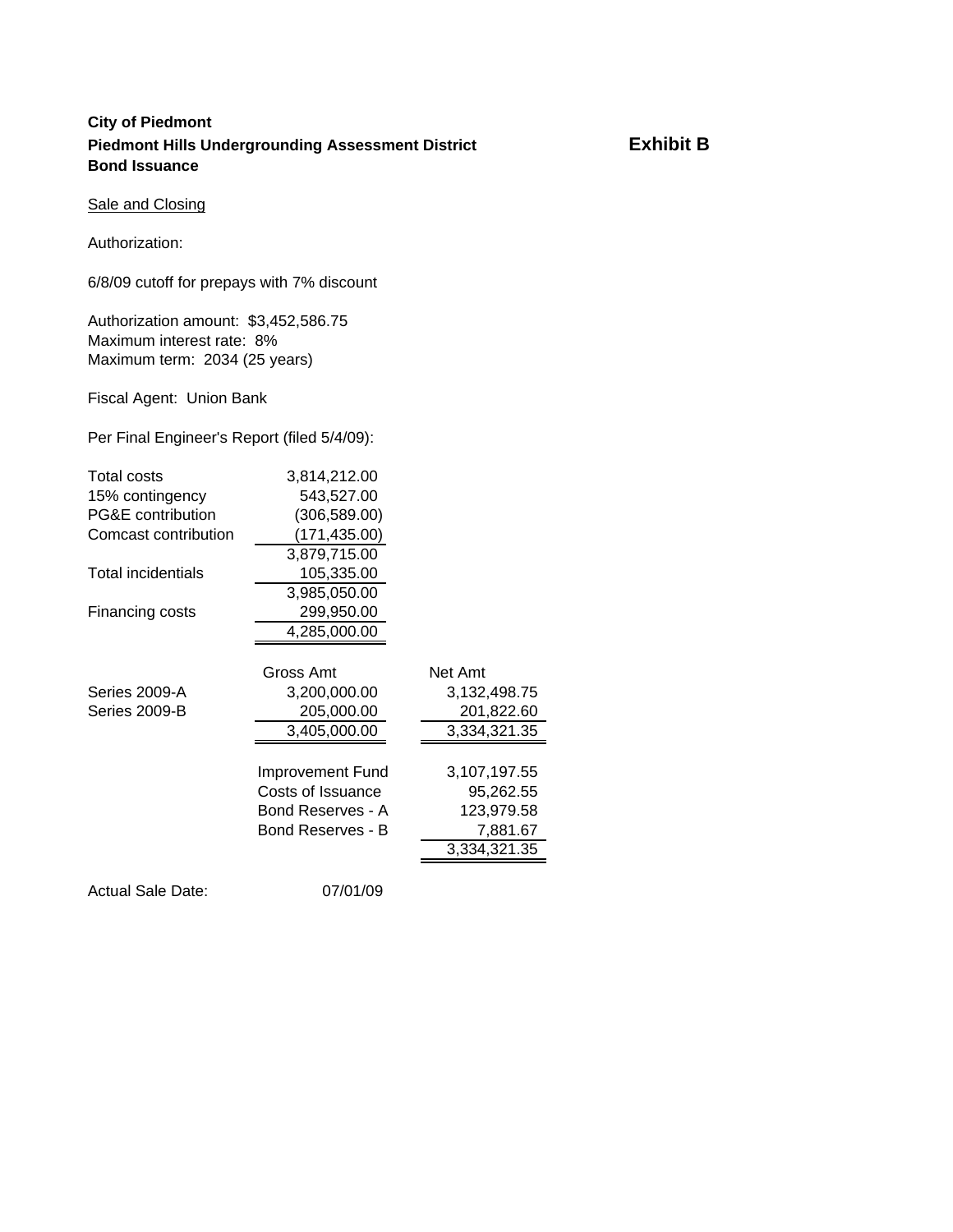#### **City of Piedmont Exhibit C**

#### **Piedmont Hills Undergrounding Assessment District**

**Cash Flow Analysis 21-Jul-10**

|                      |                  |                                |                |            | Homeowner     |              |           |           |              | Robt Gray    |           |
|----------------------|------------------|--------------------------------|----------------|------------|---------------|--------------|-----------|-----------|--------------|--------------|-----------|
| <b>Cash Inflow:</b>  |                  |                                |                | Seed money | Contrib       | Valley       | Robt Gray | AT&T      | PG&E         | or Coastland | Other     |
|                      |                  | Seed money from homeowners     | 250,671.00     | 250,671.00 |               |              |           |           |              |              |           |
|                      | 07/09/09         | Bond proceeds                  | 3,107,197.55   |            |               |              |           |           |              |              |           |
|                      |                  | Prepayments from homeowners    | 1,243,059.45   |            |               |              |           |           |              |              |           |
|                      |                  | Dividend income                | 108.43         |            |               |              |           |           |              |              |           |
|                      |                  |                                |                |            |               |              |           |           |              |              |           |
|                      | 12/12/09         | City of Piedmont appropriation | 1,004,832.00   |            |               |              |           |           |              |              |           |
|                      | 02/06/10         |                                | 1,060,000.00   |            |               |              |           |           |              |              |           |
|                      |                  | City of Piedmont appropriation |                |            |               |              |           |           |              |              |           |
|                      |                  |                                |                |            |               |              |           |           |              |              |           |
|                      |                  | Comcast                        | 246,522.00     |            |               |              |           |           |              |              |           |
|                      |                  | Contributions from homeowners  | 101,000.00     |            | 101,000.00    |              |           |           |              |              |           |
|                      |                  |                                |                |            |               |              |           |           |              |              |           |
|                      |                  |                                | 7,013,390.43   | 250,671.00 | 101,000.00    |              |           |           |              |              |           |
|                      |                  |                                |                |            |               |              |           |           |              |              |           |
| <b>Cash Outflow:</b> |                  |                                |                |            |               |              |           |           |              |              |           |
|                      |                  | Design and Engineering Costs   | 229,093.18     | 229,093.18 |               |              |           |           |              |              |           |
| <b>Inv Date</b>      | Pymt Dte<br>Reg# |                                |                |            |               |              |           |           |              |              |           |
| 07/20/09             | 07/30/09         | 1 Valley Utility Services      | 200,734.16     |            |               | 200,734.16   |           |           |              |              |           |
| 07/27/09             | 08/03/09         | 2 Robert Gray Associates       | 9,144.69       |            |               |              | 9,144.69  |           |              |              |           |
| 05/04/09             | 08/07/09         | 3 AT&T                         | 12,924.00      |            |               |              |           | 12,924.00 |              |              |           |
| 06/15/09             | 08/07/09         | 4 PG&E                         | 1,627,774.00   |            |               |              |           |           | 1,627,774.00 |              |           |
| 08/03/09             | 08/11/09         |                                | 255,240.97     |            |               |              |           |           |              |              |           |
|                      |                  | 5 Valley Utility Services      |                |            |               | 255,240.97   |           |           |              |              |           |
| 08/26/09             | 08/28/09         | 6 Robert Gray Associates       | 9,144.69       |            |               |              | 9,144.69  |           |              |              |           |
| 09/03/09             | 08/28/09         | 7 Valley Utility Services      | 349,151.38     |            |               | 349,151.38   |           |           |              |              |           |
| 09/04/09             | 09/15/09         | 8 Valley Utility Services      | 300,634.92     |            |               | 300,634.92   |           |           |              |              |           |
| 09/11/09             | 09/25/09         | 9 Valley Utility Services      | 229,364.12     |            |               | 229,364.12   |           |           |              |              |           |
| 08/26/09             | 09/25/09         | 10 Robert Gray Associates      | 1,086.66       |            |               |              | 1,086.66  |           |              |              |           |
| 09/28/09             | 10/05/09         | 11 Robert Gray Associates      | 12,894.50      |            |               |              | 12,894.50 |           |              |              |           |
| 09/25/09             | 10/07/09         | 12 Valley Utility Services     | 254,329.17     |            |               | 254,329.17   |           |           |              |              |           |
| 10/12/09             | 10/14/09         | 13 Valley Utility Services     | 205,563.54     |            |               | 205,563.54   |           |           |              |              |           |
| 10/12/09             | 10/22/09         | 14 Valley Utility Services     | 191,164.50     |            |               | 191,164.50   |           |           |              |              |           |
| 09/30/09             | 10/22/09         | 15 ILS Associates Inc          | 5,027.48       |            |               |              |           |           |              |              | 5,027.48  |
| 10/27/09             | 11/05/09         | 16 Robert Gray Associates      | 9,643.75       |            |               |              | 9,643.75  |           |              |              |           |
| 10/29/09             | 11/05/09         | 17 Valley Utility Services     | 29,754.00      |            |               | 29,754.00    |           |           |              |              |           |
| 10/24/09             | 11/05/09         |                                | 49,239.75      |            |               |              |           |           |              |              |           |
|                      |                  | 18 Valley Utility Services     |                |            |               | 49,239.75    |           |           |              |              |           |
| 11/08/09             | 11/18/09         | 19 Valley Utility Services     | 108,573.22     |            |               | 108,573.22   |           |           |              |              |           |
| 11/22/09             | 12/17/09         | 20 Valley Utility Services     | 100,862.13     |            |               | 100,862.13   |           |           |              |              |           |
| 11/25/09             | 12/21/09         | 21 Robert Gray Associates      | 5,105.15       |            |               |              | 5,105.15  |           |              |              |           |
| 12/06/09             | 12/23/09         | 22 Valley Utility Services     | 186,939.67     |            |               | 186,939.67   |           |           |              |              |           |
| 11/10/09             | 12/23/09         | 23 Valley Utility Services     | 123,886.80     |            |               | 123,886.80   |           |           |              |              |           |
| 12/28/09             | 12/28/09         | 24 Robert Gray Associates      | 7,098.40       |            |               |              | 7,098.40  |           |              |              |           |
| 01/08/10             | 01/11/10         | 25 Valley Utility Services     | 7,897.50       |            |               | 7,897.50     |           |           |              |              |           |
| 12/20/09             | 01/11/10         | 26 Valley Utility Services     | 206,278.96     |            |               | 206,278.96   |           |           |              |              |           |
| 01/03/10             | 01/21/10         | 27 Valley Utility Services     | 103,588.98     |            |               | 103,588.98   |           |           |              |              |           |
|                      | to be paid       | 28 Valley Utility Services     | 252,610.45     |            |               | 252,610.45   |           |           |              |              |           |
|                      | to be paid       | 29 Valley Utility Services     | 28,611.00      |            |               | 28,611.00    |           |           |              |              |           |
|                      | to be paid       | 30 Robert Gray Associates      | 7,946.50       |            |               |              | 7,946.50  |           |              |              |           |
|                      | to be paid       | 31 Valley Utility Services     | 11,095.00      |            |               | 11,095.00    |           |           |              |              |           |
|                      |                  |                                |                |            |               |              |           |           |              |              |           |
|                      |                  | Repymt of seed money           | 250,671.00     |            | 250,671.00    |              |           |           |              |              |           |
|                      |                  |                                | 388,749.00     |            |               |              |           |           |              |              |           |
|                      |                  | Est retention payment          |                |            |               | 388,749.00   |           |           |              |              |           |
|                      |                  | Est remaining inspection costs | 46,053.00      |            |               |              |           |           |              | 46,053.00    |           |
|                      |                  | Est contingency                | 18,501.00      |            |               |              |           |           |              |              | 18,501.00 |
|                      |                  | Individual service connections | 50,000.00      |            |               | 50,000.00    |           |           |              |              |           |
|                      |                  | Est remaining costs - Valley   | 1,127,013.25   |            |               | 1,127,013.25 |           |           |              |              |           |
|                      |                  | Rounding difference            | (0.04)         |            |               |              |           |           |              |              |           |
|                      |                  |                                | 7,013,390.43   | 229,093.18 | 250,671.00    | 4,761,282.47 | 62,064.34 | 12,924.00 | 1,627,774.00 | 46,053.00    | 23,528.48 |
|                      |                  |                                |                |            |               |              |           |           |              |              |           |
|                      |                  | Net                            | $\overline{a}$ | 21,577.82  | (149, 671.00) |              |           |           |              |              |           |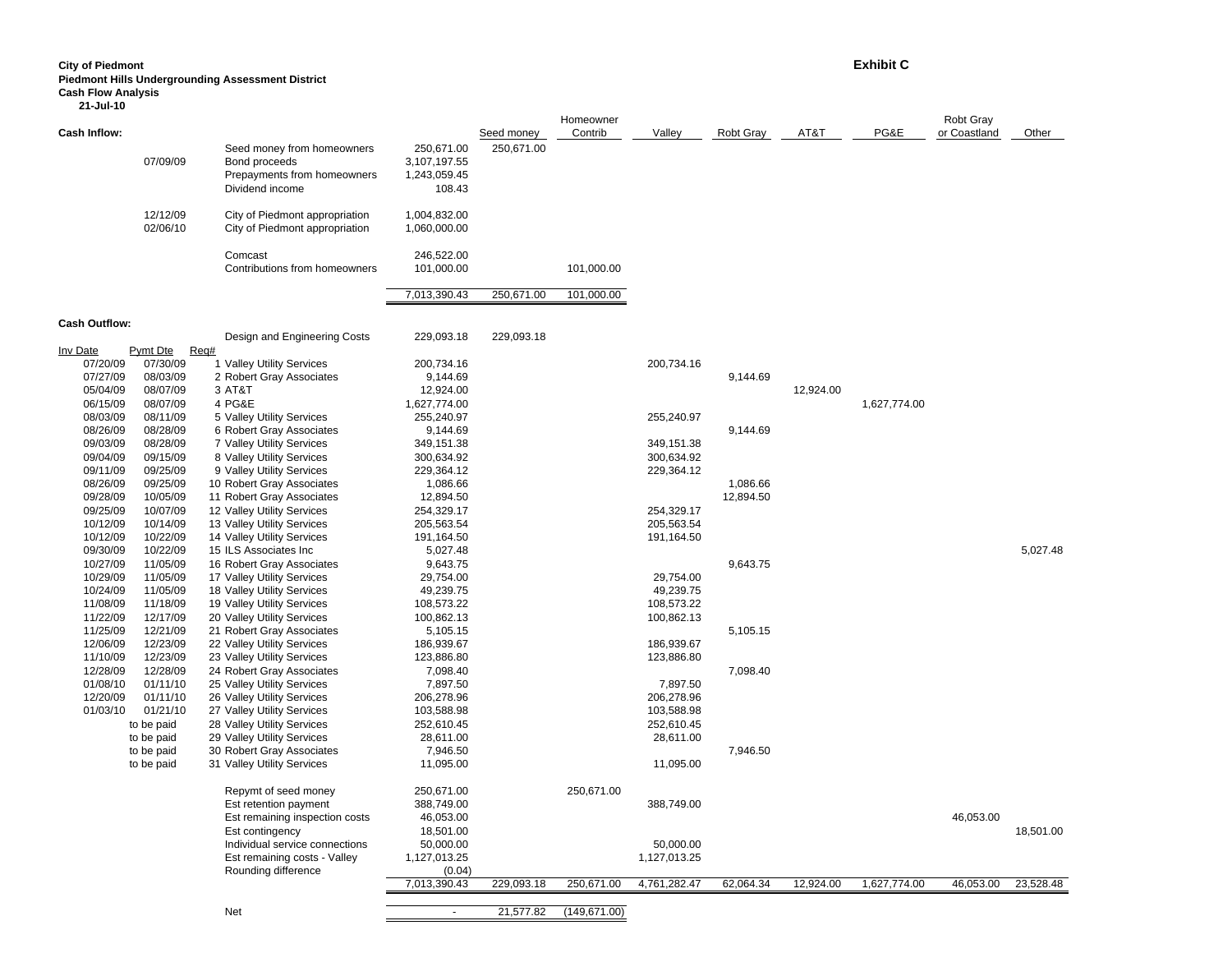#### **Piedmont Hills Undergrounding Utility District Exhibit D** Analysis of Impact of Rock Excavation - Comparison of Bids<br> **Analysis of Impact of Rock Excavation - Comparison of Bids Per Final As-Built PlansAs of July 21, 2010**

|                                      |                                                                  |           |           | <b>Rock Excavation</b> | Total, Including | Base Bid       | Total        |  |
|--------------------------------------|------------------------------------------------------------------|-----------|-----------|------------------------|------------------|----------------|--------------|--|
|                                      | Base Bid                                                         | Rock - CY | \$ Per CY | Cost                   | Rock Excavation  | <b>Credits</b> | Net          |  |
| <b>Valley Utility</b>                | 1,515,394.50                                                     | 2,690.80  | 2,190.00  | 5,892,852.00           | 7,408,246.50     |                |              |  |
| <b>Valley Utility - with Inforce</b> | 1,515,394.50                                                     |           |           | 2,655,828.68           | 4,171,223.18     | (716, 810.10)  | 3,454,413.08 |  |
| <b>Ranger Pipelines</b>              | 1,945,179.00                                                     | 2,690.80  | 250.00    | 672,700.00             | 2,617,879.00     |                |              |  |
| <b>Synergy Project</b>               | 1,896,112.42                                                     | 2,690.80  | 150.00    | 403,620.00             | 2,299,732.42     |                |              |  |
| <b>Smith Denison</b>                 | 2,011,724.00                                                     | 2,690.80  | 350.00    | 941,780.00             | 2,953,504.00     |                |              |  |
| <b>St. Francis Electric</b>          | 2,594,979.00                                                     | 2,690.80  | 1,000.00  | 2,690,800.00           | 5,285,779.00     |                |              |  |
| <b>Underground Construction</b>      | 2,344,514.00                                                     | 2,690.80  | 275.00    | 739,970.00             | 3,084,484.00     |                |              |  |
| <b>Tenneyson Electric</b>            | 1,735,789.00                                                     | 2,690.80  | 425.00    | 1,143,590.00           | 2,879,379.00     |                |              |  |
|                                      |                                                                  |           |           |                        |                  |                |              |  |
| Valley Utility - original bid        |                                                                  |           |           | 5,892,852.00           |                  |                |              |  |
| <b>Valley Utility - with Inforce</b> |                                                                  |           |           | 2,655,828.68           |                  |                |              |  |
| <b>Favorable differential</b>        |                                                                  |           |           | 3,237,023.32           |                  |                |              |  |
| <b>Differential factor</b>           |                                                                  |           |           | 2.22                   |                  |                |              |  |
|                                      | Valley Utility - equivalent \$ Per CY using Inforce \$<br>987.00 |           |           |                        |                  |                |              |  |

#### Notes:

1. The above billed amounts for Valley Utility includes the additional linear footage (2,064 LF) that were not included in the bid specs.

2. The other bidders amounts were not adjusted for the increased quantities of trench digging and conduit, requiring significant work.

3. It's not practical or too many assumptions would be necessary to back out the add'l linear footage and subtract rock work in add'l LF.

| As Built  | Plan      | Trench-Plan | % LF Shortage |
|-----------|-----------|-------------|---------------|
| 15,770.00 | 13,706.00 | 2,064.00    | 15.1%         |
| 9.539.00  |           |             |               |
|           |           |             |               |
| 60.5%     |           |             |               |
|           |           |             |               |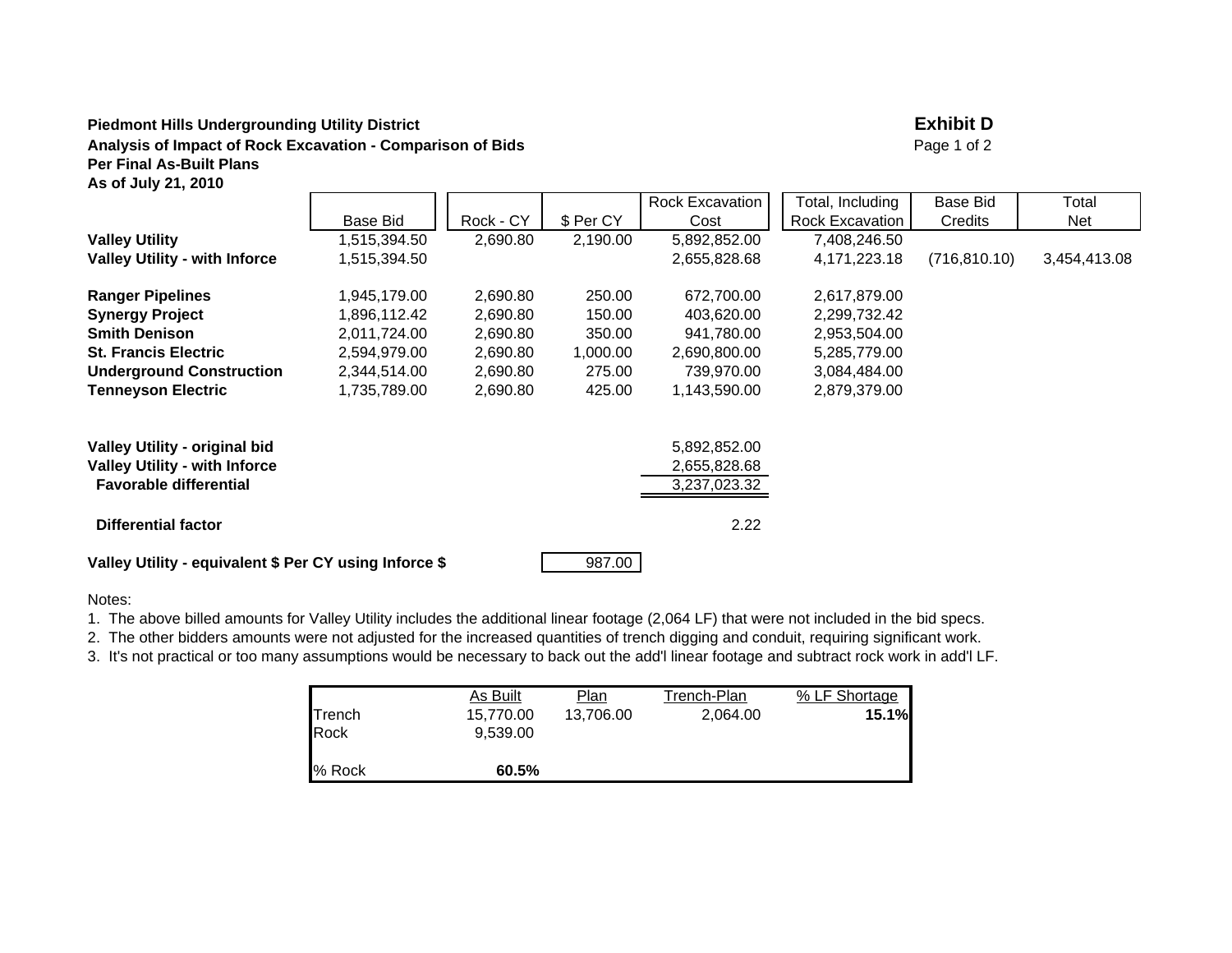#### **Piedmont Hills Undergrounding Utility District Exhibit D** Analysis of Impact of Rock Excavation - Comparison of Bids **Per Final As-Built Plans As of July 21, 2010**

|                                 |                 |           |           | <b>Rock Excavation</b> | Total, Including |        |              |
|---------------------------------|-----------------|-----------|-----------|------------------------|------------------|--------|--------------|
|                                 | <b>Base Bid</b> | Rock - CY | \$ Per CY | Cost                   | Rock Excavation  |        |              |
| <b>Valley Utility</b>           | 1,515,394.50    | 15.00     | 2,190.00  | 32,850.00              | 1,548,244.50     |        |              |
| <b>Ranger Pipelines</b>         | 1,945,179.00    | 15.00     | 250.00    | 3,750.00               | 1,948,929.00     |        |              |
| <b>Synergy Project</b>          | 1,896,112.42    | 15.00     | 150.00    | 2,250.00               | 1,898,362.42     |        |              |
| <b>Smith Denison</b>            | 2,011,724.00    | 15.00     | 350.00    | 5,250.00               | 2,016,974.00     |        |              |
| <b>St. Francis Electric</b>     | 2,594,979.00    | 15.00     | 1,000.00  | 15,000.00              | 2,609,979.00     |        |              |
| <b>Underground Construction</b> | 2,344,514.00    | 15.00     | 275.00    | 4,125.00               | 2,348,639.00     |        |              |
| <b>Tenneyson Electric</b>       | 1,735,789.00    | 15.00     | 425.00    | 6,375.00               | 1,742,164.00     |        |              |
| <b>Valley Utility</b>           | 1,515,394.50    | 100.00    | 2,190.00  | 219,000.00             | 1,734,394.50     |        |              |
| <b>Ranger Pipelines</b>         | 1,945,179.00    | 100.00    | 250.00    | 25,000.00              | 1,970,179.00     |        |              |
| <b>Synergy Project</b>          | 1,896,112.42    | 100.00    | 150.00    | 15,000.00              | 1,911,112.42     |        |              |
| <b>Smith Denison</b>            | 2,011,724.00    | 100.00    | 350.00    | 35,000.00              | 2,046,724.00     |        |              |
| <b>St. Francis Electric</b>     | 2,594,979.00    | 100.00    | 1,000.00  | 100,000.00             | 2,694,979.00     |        |              |
| <b>Underground Construction</b> | 2,344,514.00    | 100.00    | 275.00    | 27,500.00              | 2,372,014.00     |        |              |
| <b>Tenneyson Electric</b>       | 1,735,789.00    | 100.00    | 425.00    | 42,500.00              | 1,778,289.00     |        |              |
| <b>Valley Utility</b>           | 1,515,394.50    | 200.00    | 2,190.00  | 438,000.00             | 1,953,394.50     |        |              |
| <b>Ranger Pipelines</b>         | 1,945,179.00    | 200.00    | 250.00    | 50,000.00              | 1,995,179.00     |        |              |
| <b>Synergy Project</b>          | 1,896,112.42    | 200.00    | 150.00    | 30,000.00              | 1,926,112.42     |        |              |
| <b>Smith Denison</b>            | 2,011,724.00    | 200.00    | 350.00    | 70,000.00              | 2,081,724.00     |        |              |
| <b>St. Francis Electric</b>     | 2,594,979.00    | 200.00    | 1,000.00  | 200,000.00             | 2,794,979.00     |        |              |
| <b>Underground Construction</b> | 2,344,514.00    | 200.00    | 275.00    | 55,000.00              | 2,399,514.00     |        |              |
| <b>Tenneyson Electric</b>       | 1,735,789.00    | 200.00    | 425.00    | 85,000.00              | 1,820,789.00     |        |              |
| <b>Valley Utility</b>           | 1,515,394.50    | 400.00    | 2,190.00  | 876,000.00             | 2,391,394.50     | 987.00 | 1,910,194.50 |
| <b>Ranger Pipelines</b>         | 1,945,179.00    | 400.00    | 250.00    | 100,000.00             | 2,045,179.00     |        |              |
| <b>Synergy Project</b>          | 1,896,112.42    | 400.00    | 150.00    | 60,000.00              | 1,956,112.42     |        |              |
| <b>Smith Denison</b>            | 2,011,724.00    | 400.00    | 350.00    | 140,000.00             | 2,151,724.00     |        |              |
| <b>St. Francis Electric</b>     | 2,594,979.00    | 400.00    | 1,000.00  | 400,000.00             | 2,994,979.00     |        |              |
| <b>Underground Construction</b> | 2,344,514.00    | 400.00    | 275.00    | 110,000.00             | 2,454,514.00     |        |              |
| <b>Tenneyson Electric</b>       | 1,735,789.00    | 400.00    | 425.00    | 170,000.00             | 1,905,789.00     |        |              |